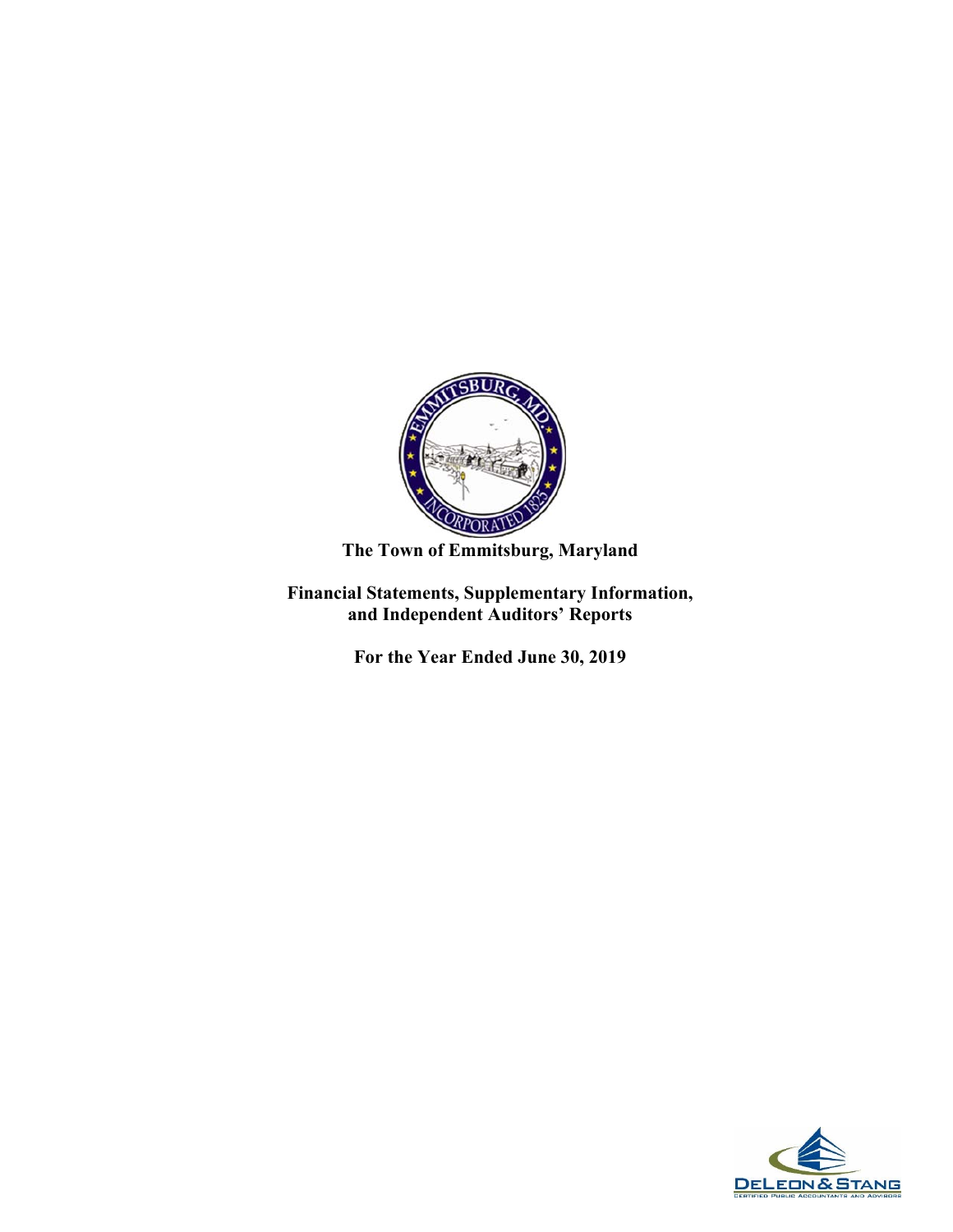## **Town of Emmitsburg, Maryland Summary of Elected and Appointed Officials**

**As of June 30, 2019** 

## **Mayor**

Donald N. Briggs

## **Commissioners**

Glenn Blanchard

Elizabeth Buckman

Tim O'Donnell

Joseph Ritz III

Clifford L. Sweeney

## **Town Manager**

Cathy Willets

## **Town Auditor**

DeLeon & Stang, CPAs and Advisors

### **Town Attorney**

John R. Clapp, Esquire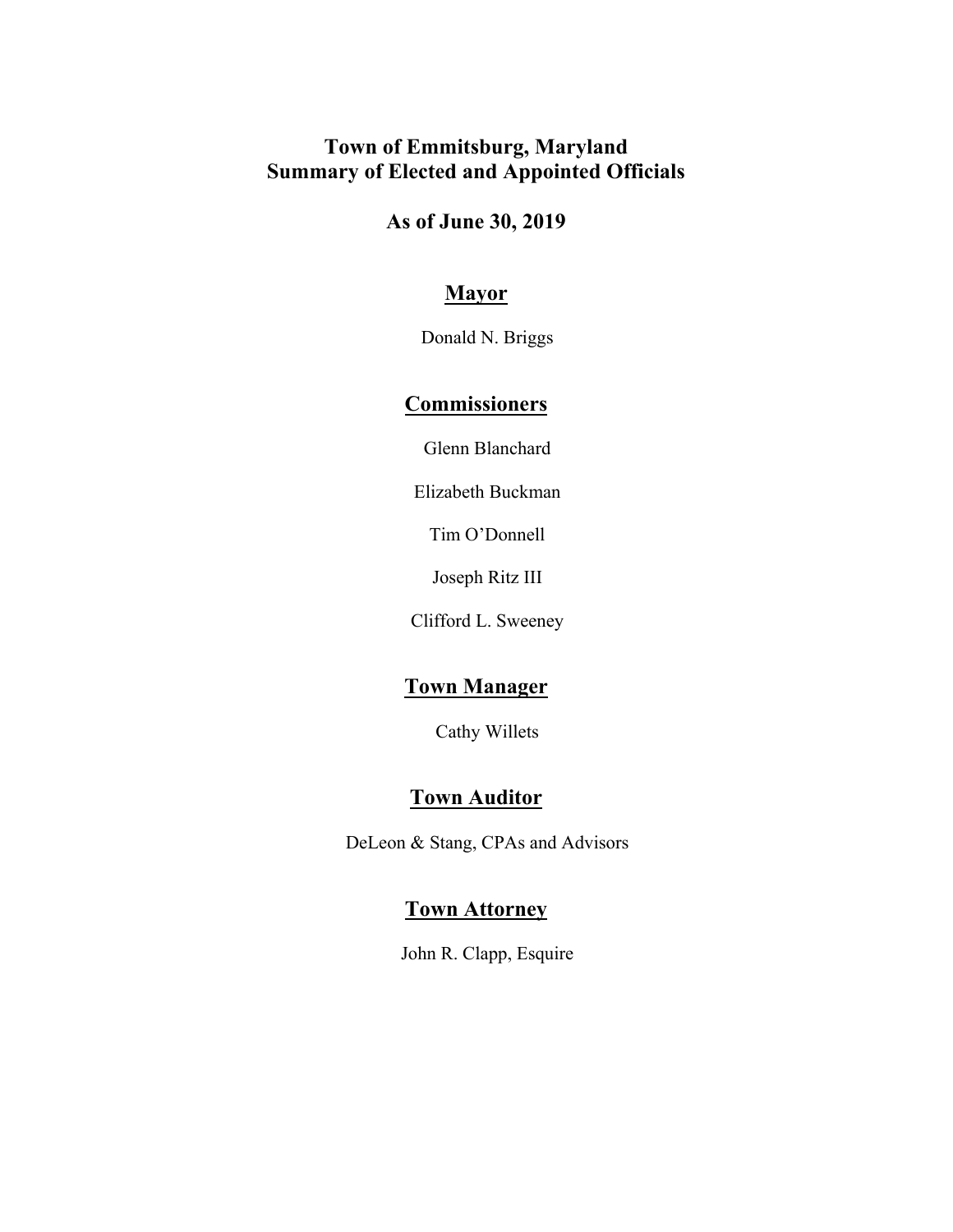## **Town of Emmitsburg, Maryland For the Year Ended June 30, 2019**

#### **TABLE OF CONTENTS**

| <b>Financial Section</b>                                                                              |              |
|-------------------------------------------------------------------------------------------------------|--------------|
| Independent Auditors' Report                                                                          | $\mathbf{1}$ |
| Management's Discussion and Analysis                                                                  | 3            |
| <b>Basic Financial Statements</b>                                                                     |              |
| Government-wide financial statements                                                                  |              |
| <b>Statement of Net Position</b>                                                                      | 10           |
| <b>Statement of Activities</b>                                                                        | 11           |
| Fund-level financial statements                                                                       |              |
| Balance Sheet - Governmental Funds                                                                    | 12           |
| Statement of Revenues, Expenditures, and Changes in Fund Balances -<br>Governmental Funds             | 13           |
| Reconciliation of Fund Balance to Net Position of Governmental Activities                             | 14           |
| <b>Statement of Net Position - Proprietary Funds</b>                                                  | 15           |
| Statement of Revenues, Expenses, and Changes in Fund Net Position -<br><b>Proprietary Funds</b>       | 16           |
| Statement of Cash Flows - Proprietary Funds                                                           | 17           |
| Notes to the Financial Statements                                                                     | 19           |
| <b>Required Supplementary Information</b>                                                             |              |
| Statement of Revenues, Expenditures, and Changes in Fund Balance –<br>Budget to Actual – General Fund | 40           |
| Schedule of the Town's Proportionate Share of the Net Pension Liability                               | 45           |
| Schedule of Contributions and Related Ratios                                                          | 45           |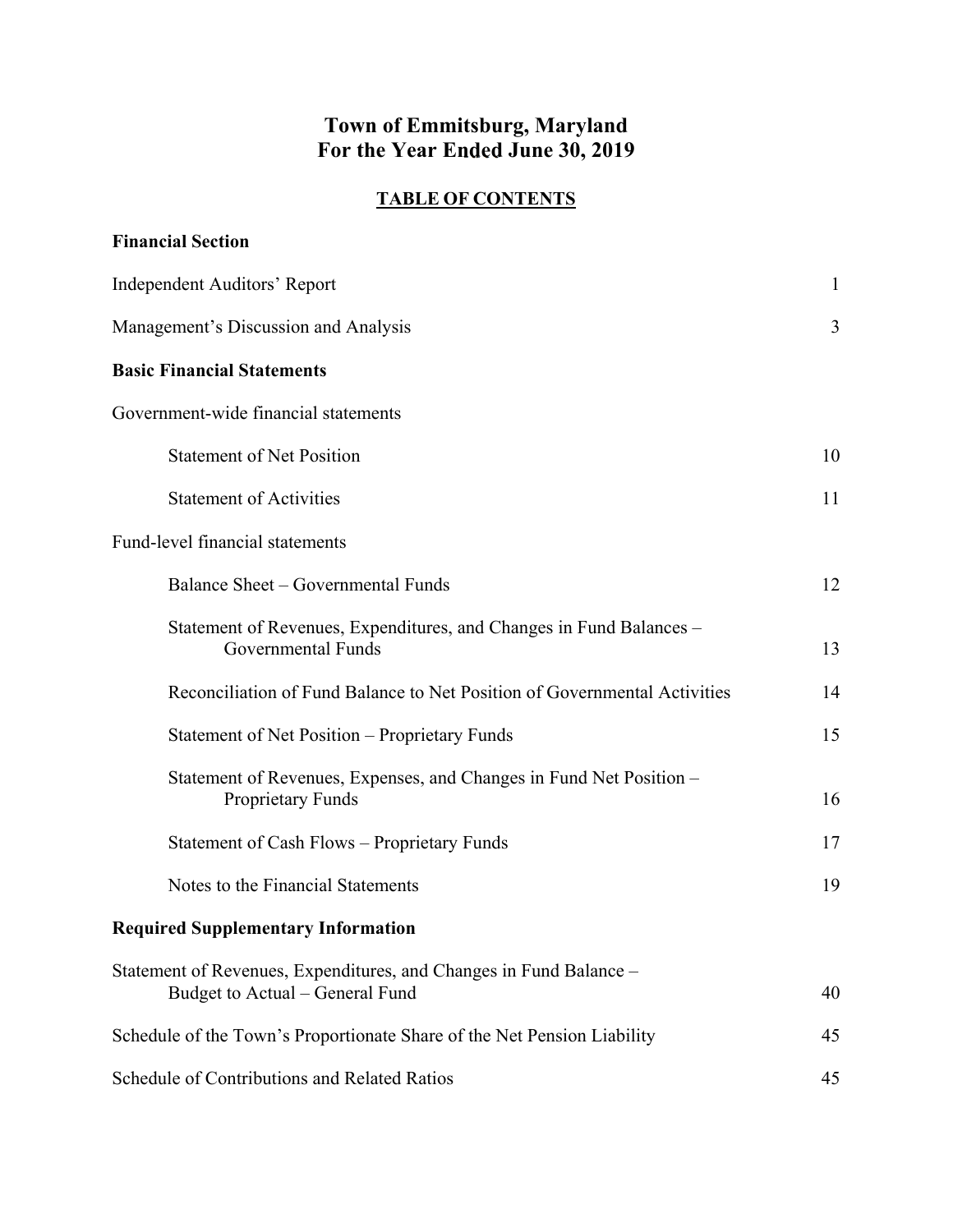## **Other Information**

Independent Auditors' Report on:

Internal Control over Financial Reporting and on Compliance and Other Matters Based on an Audit of Financial Statements Performed in Accordance with *Government Auditing Standards* 

46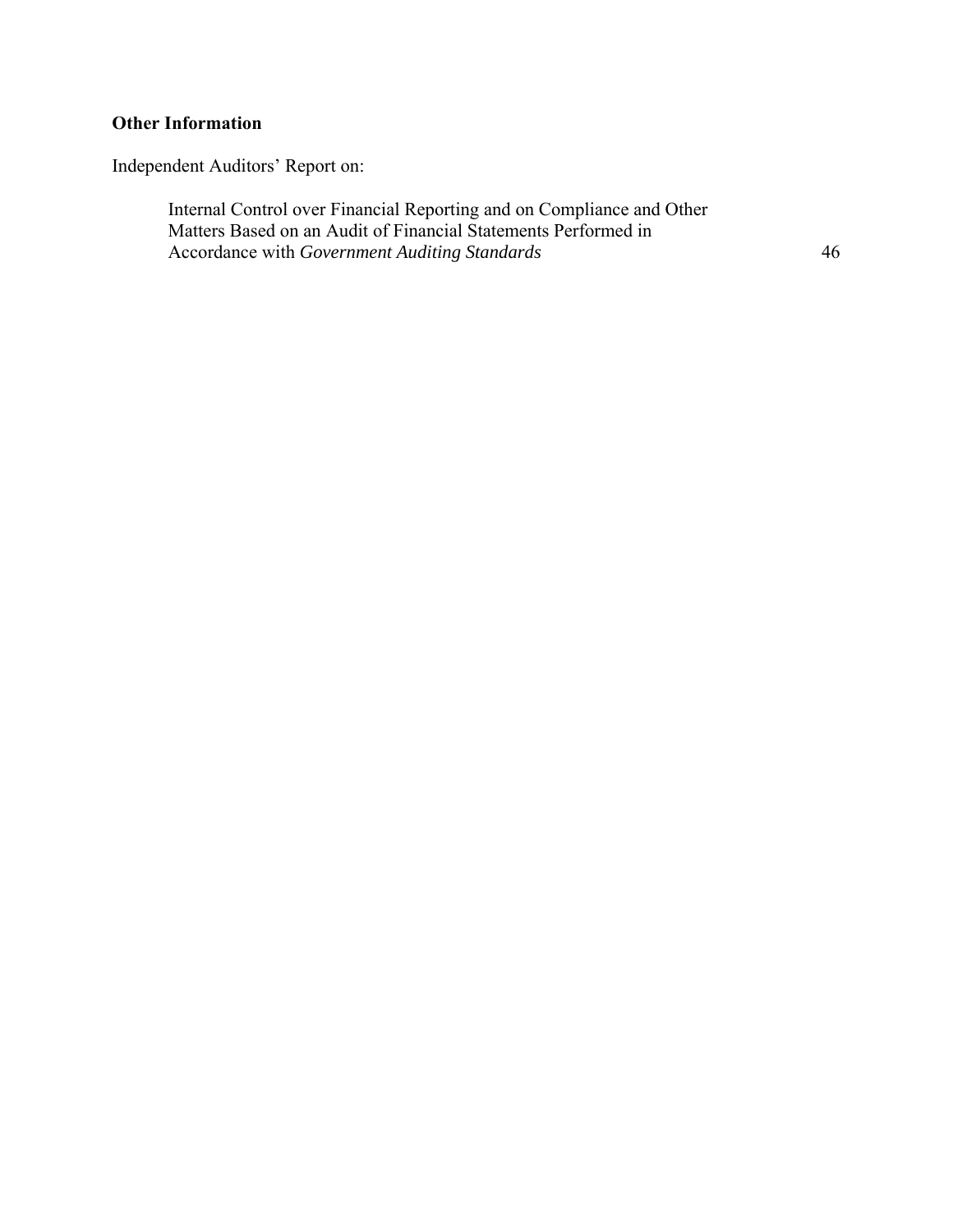

#### **INDEPENDENT AUDITORS' REPORT**

#### **Mayor and Board of Commissioners Town of Emmitsburg, Maryland**

#### **Report on the Financial Statements**

We have audited the accompanying financial statements of the governmental activities, the business-type activities, and each major fund of the Town of Emmitsburg, Maryland, as of and for the year ended June 30, 2019, and the related notes to the financial statements, which collectively comprise the Town of Emmitsburg, Maryland's basic financial statements as listed in the table of contents.

#### *Management's Responsibility for the Financial Statements*

Management is responsible for the preparation and fair presentation of these financial statements in accordance with accounting principles generally accepted in the United States of America; this includes the design, implementation, and maintenance of internal control relevant to the preparation and fair presentation of financial statements that are free from material misstatement, whether due to fraud or error.

#### *Auditors' Responsibility*

Our responsibility is to express opinions on these financial statements based on our audit. We conducted our audit in accordance with auditing standards generally accepted in the United States of America and the standards applicable to financial audits contained in *Government Auditing Standards*, issued by the Comptroller General of the United States. Those standards require that we plan and perform the audit to obtain reasonable assurance about whether the financial statements are free from material misstatement.

 disclosures in the financial statements. The procedures selected depend on the auditors' for the purpose of expressing an opinion on the effectiveness of the entity's internal control. An audit involves performing procedures to obtain audit evidence about the amounts and judgment, including the assessment of the risks of material misstatement of the financial statements, whether due to fraud or error. In making those risk assessments, the auditor considers internal control relevant to the entity's preparation and fair presentation of the financial statements in order to design audit procedures that are appropriate in the circumstances, but not Accordingly, we express no such opinion. An audit also includes evaluating the appropriateness of accounting policies used and the reasonableness of significant accounting estimates made by management, as well as evaluating the overall presentation of the financial statements.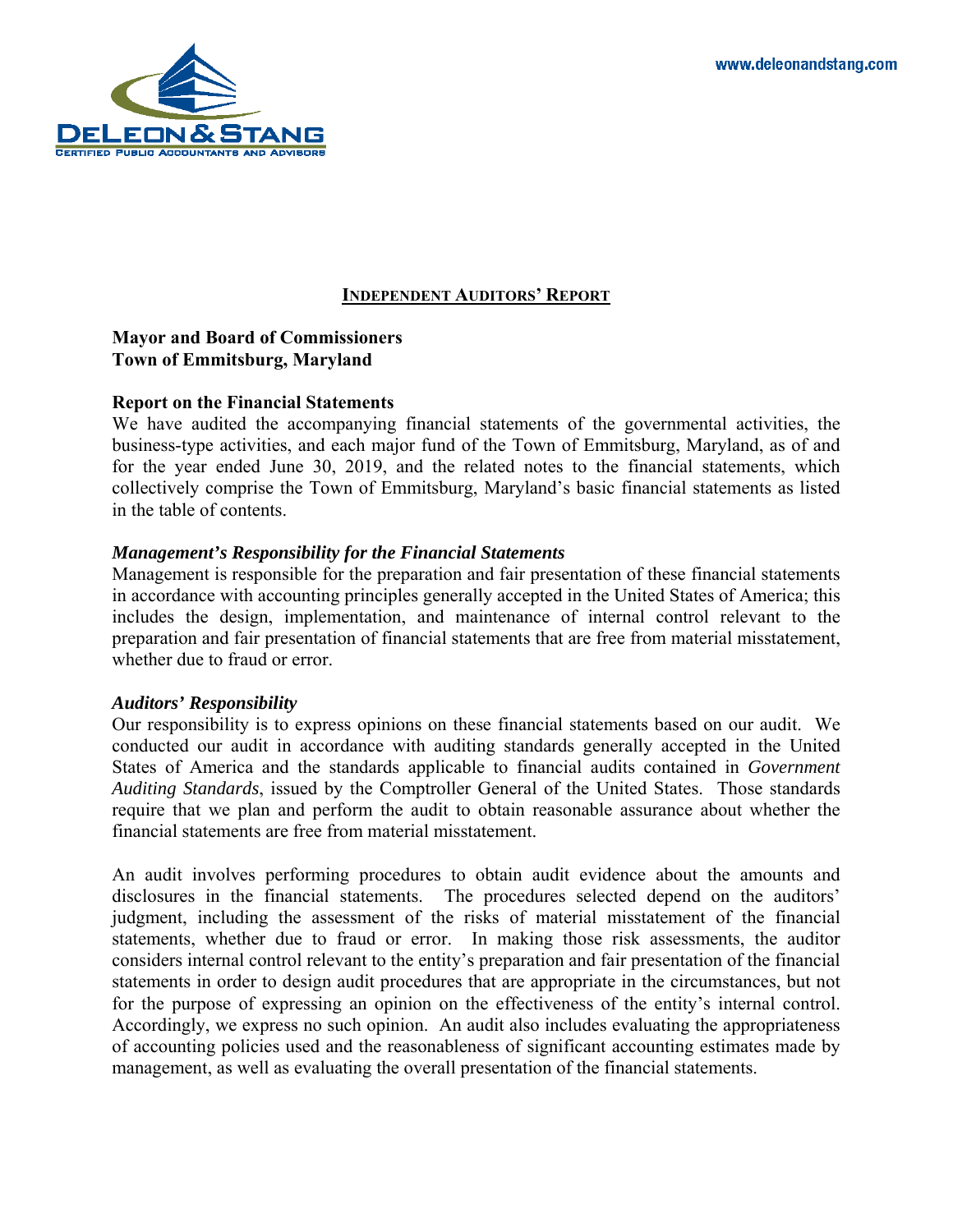# **Independent Auditors' Report Page 2**

We believe that the audit evidence we have obtained is sufficient and appropriate to provide a basis for our audit opinions.

#### *Opinions*

In our opinion, the financial statements referred to above present fairly, in all material respects, the respective financial position of the governmental activities, the business-type activities, and each major fund, of the Town of Emmitsburg, Maryland, as of June 30, 2019, and the respective changes in financial position, and, where applicable, cash flows thereof for the year then ended in accordance with accounting principles generally accepted in the United States of America.

#### *Other Matters*

#### *Required Supplementary Information*

 Accounting principles generally accepted in the United States of America require that the schedules on pages  $3 - 9$  and  $40 - 45$  be presented to supplement the basic financial statements. information in accordance with auditing standards generally accepted in the United States of **Town of Emmitsburg, Maryland**<br> **Independent Auditors' Report**<br> **Page 2**<br>
We believe that the audit evidence<br>
basis for our audit opinions.<br> *Opinions*<br>
In our opinion, the financial statem<br>
the respective financial positi management's discussion and analysis, budgetary comparison information, and pension Such information, although not a part of the basic financial statements, is required by the Governmental Accounting Standards Board, who considers it to be an essential part of financial reporting for placing the basic financial statements in an appropriate operational, economic, or historical context. We have applied certain limited procedures to the required supplementary America, which consisted of inquiries of management about the methods of preparing the information and comparing the information for consistency with management's responses to our inquiries, the basic financial statements, and other knowledge we obtained during our audit of the basic financial statements. We do not express an opinion or provide any assurance on the information because the limited procedures do not provide us with sufficient evidence to express an opinion or provide any assurance.

#### **Other Reporting Required by** *Government Auditing Standards*

 regulations, contracts, and grant agreements and other matters. The purpose of that report is to In accordance with *Government Auditing Standards*, we have also issued our report dated October 30, 2019, on our consideration of the Town of Emmitsburg, Maryland's internal control over financial reporting and on our tests of its compliance with certain provisions of laws, describe the scope of our testing of internal control over financial reporting and compliance and the results of that testing, and not to provide an opinion on internal control over financial reporting or on compliance. That report is an integral part of an audit performed in accordance with *Government Auditing Standards* in considering the Town of Emmitsburg, Maryland's internal control over financial reporting and compliance.

DeLeon & Stang

**DeLeon and Stang CPAs and Advisors Frederick, Maryland October 30, 2019** 

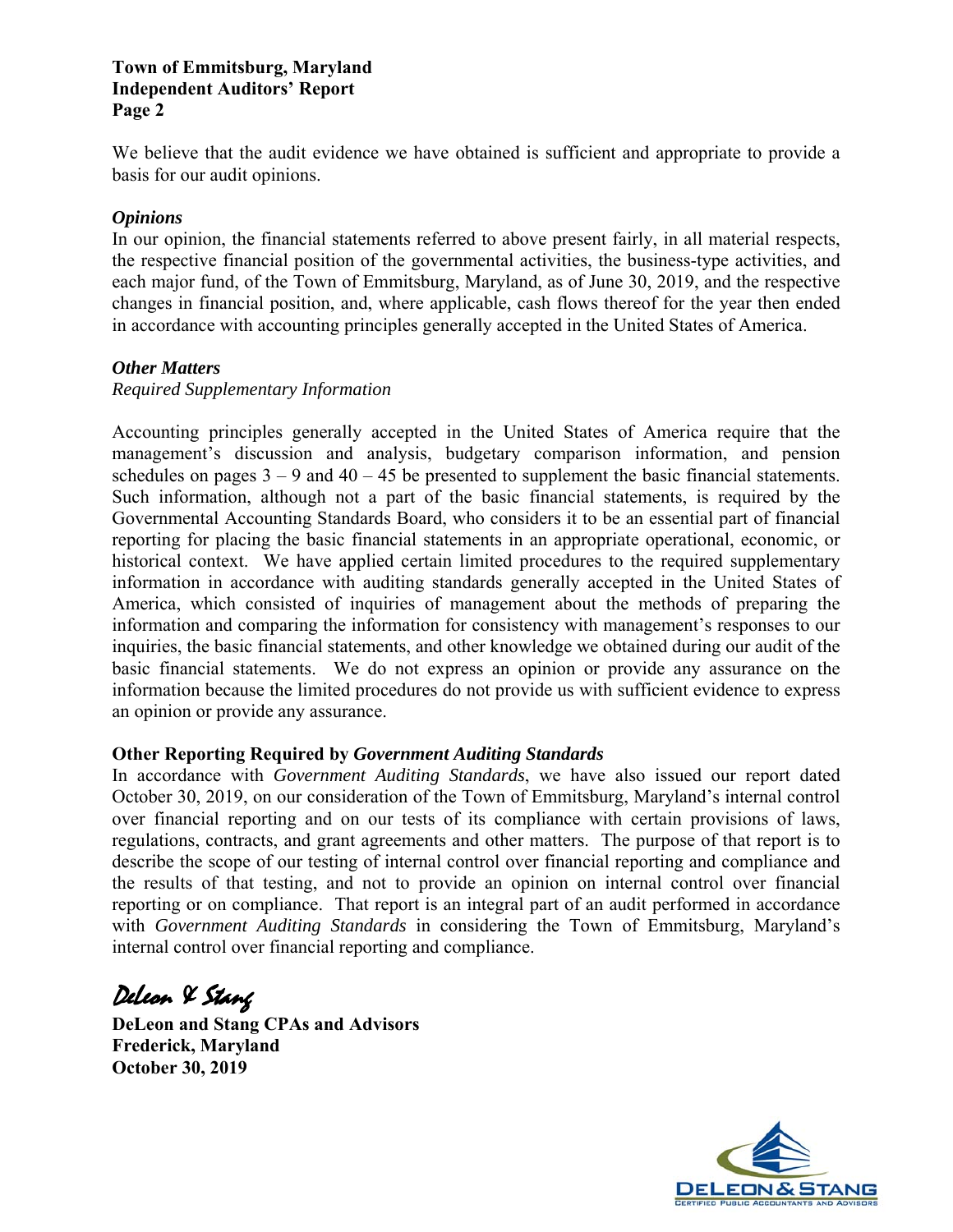<span id="page-6-0"></span>

Town of



**Mayor Donald N. Briggs** 

**Board of Commissioners**  Clifford Sweeney, *President*  Glenn Blanchard , *Vice President*  Timothy O'Donnell, *Treasurer* 

Joseph Ritz III

Elizabeth Buckman

Cathleen Willets

**Town Clerk**

Madeline Shaw

## **TOWN OF EMMITSBURG, MARYLAND**

## **MANAGEMENT'S DISCUSSION AND ANALYSIS**

 Emmitsburg as of and for the fiscal year ended June 30, 2019. We encourage readers to consider the As management of the Town of Emmitsburg, Maryland, we offer readers of the Town of Emmitsburg's financial statements this narrative overview and analysis of the financial activities of the Town of information presented here in conjunction with all other information furnished in this package.

#### **FINANCIAL HIGHLIGHTS:**

- 1. The Town's government-wide net position decreased \$262,993 in fiscal year 2019 as compared to an increase of \$269,388 in fiscal year 2018. This net position decrease was primarily due to the business-type activities of the Town. Revenues from both utility charges and tap fees were lower than anticipated in the water and sewer funds.
- 2. The assets of the Town of Emmitsburg exceeded its liabilities and as of June 30, 2019 as below noted:

Governmental Activities …………………………………………... \$5,736,300 (up \$211,901 from last year)

Business-Type Activities – Enterprise Funds …....... \$27,040,913 (down \$474,894 from last year)

Of the total net position, \$5,605,294 is unrestricted, \$1,373,880 is restricted and \$25,798,039 is net investment in capital assets.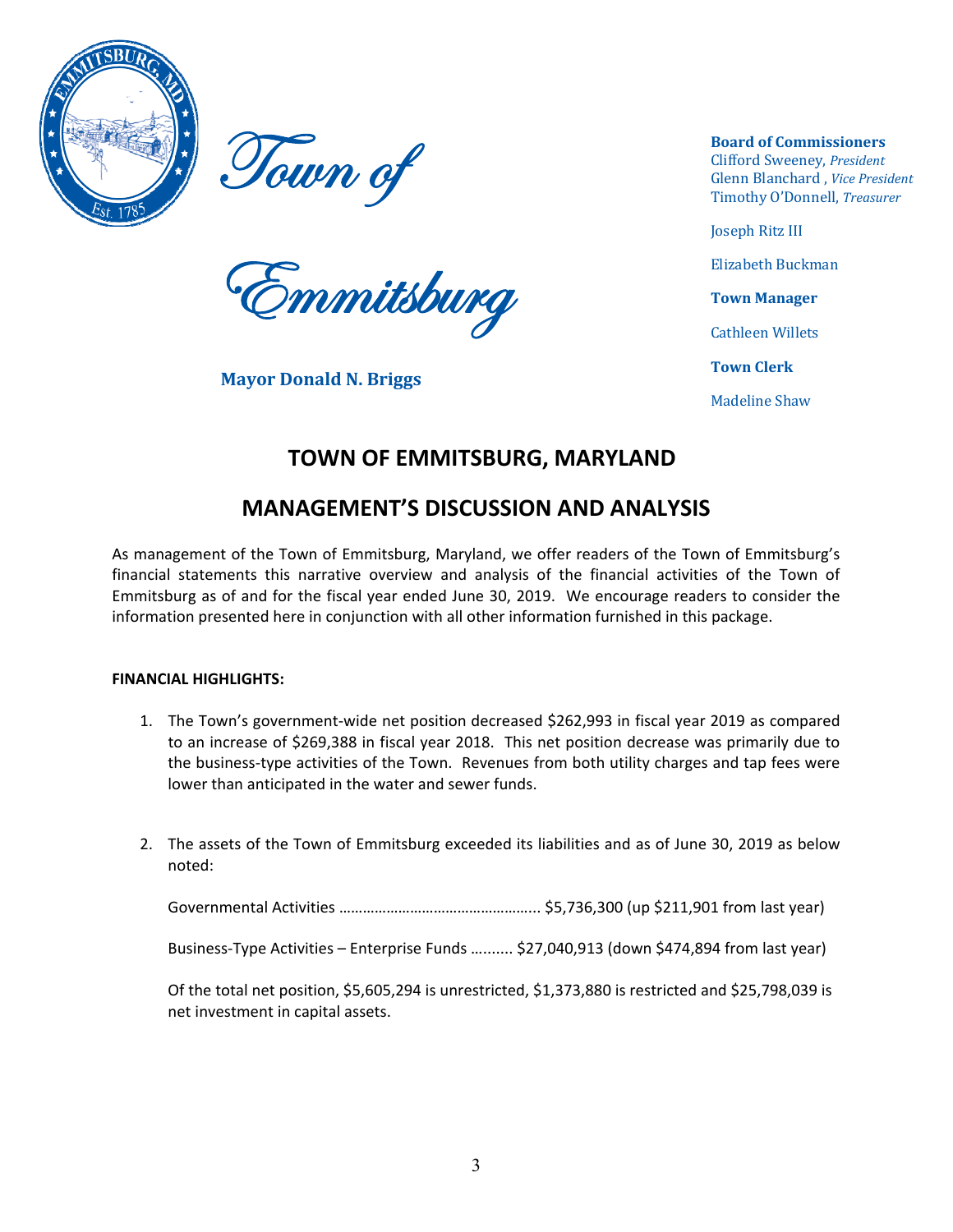#### **Management's Discussion and Analysis**

- 3. Total governmental and business-type assets were \$6,619,175 and \$33,609,408, respectively. Capital assets, net of accumulated depreciation, for governmental and business-type activities were \$3,998,614 and \$28,057,292, respectively.
- 4. Total deferred outflows of resources for governmental and business-type activities were \$101,298 and \$82,550, respectively.
- 5. Total governmental and business-type liabilities were \$784,030 and \$6,572,938, respectively. Of these amounts, \$6,875,836 are long-term liabilities.
- 6. Total deferred inflows of resources for governmental and business-type activities were \$200,143 and \$78,107, respectively.
- 7. As of June 30, 2019, the Town of Emmitsburg's governmental funds reported a combined ending fund balance of \$2,316,860 (up \$219,530 from last year). Of that amount, \$1,323,591 is unassigned or 57.1% of total government fund balance.
- revenues were \$1,399,090 (down \$291,625 or 17.3% from last year). The decrease in FY18. The decrease in enterprise fund revenue was directly tied to lower than expected utility the Federal Government that occurred in the Winter of FY19 as one of our major consumers had much lower usage as a result. Also, tap fees were lower than expected but this may be more of and \$33,609,408, respective<br>tal and business-type activities<br>l business-type activities we<br>and \$6,572,938, respectively.<br>ss-type activities were \$200,1<br>nds reported a combined endi<br>Df that amount, \$1,323,591<br>as herein note The decrease in enterprise fund revenue was directly tied to lower than expected ut<br>es in both the Water and Sewer Fund. A main factor in this decrease was the shutdow<br>ederal Government that occurred in the Winter of FY19 8. As of June 30, 2019, the Town of Emmitsburg's revenues were as herein noted: Governmental Funds were \$2,024,443, (down \$42,378 or 2.1% from last year), Enterprise Funds operating governmental funds revenue was primarily from lower grant revenues in FY19 as compared to charges in both the Water and Sewer Fund. A main factor in this decrease was the shutdown of a timing issue as the Town will collect some of the budgeted tap fees in FY20.
- 9. As of June 30, 2019, the Town of Emmitsburg's expenditures were as herein noted: Governmental Funds decrease is contributable to less activity in the Capital Projects Fund. \$644,542 in FY18 as compared to \$253,546 in FY19. Increases in direct expenses in the Water & Sewer Funds account for the increase while personnel services and depreciation were only the Town of Emmitsburg's expenditures were as herein in<br>
e \$1,804,913 (down \$321,173 or 15.1% from last year), Ente<br>
es were \$1,871,736 (up \$91,145 or 5.1% from last year)<br>
rease is contributable to less activity in the Ca Governmental Funds were \$1,804,913 (down \$321,173 or 15.1% from last year), Enterprise Funds operating expenses were \$1,871,736 (up \$91,145 or 5.1% from last year). The slightly above the prior year.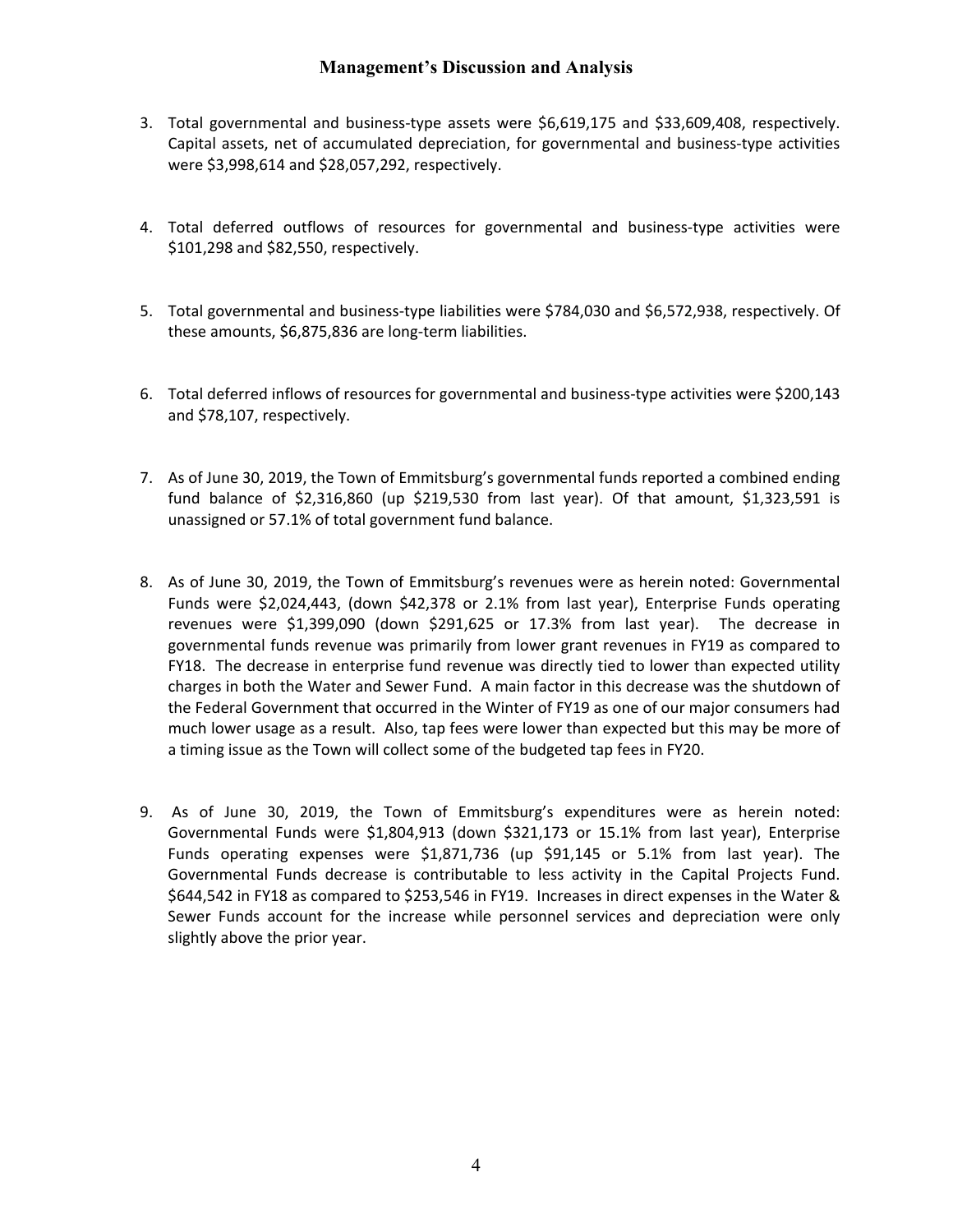#### **OVERVIEW OF THE FINANCIAL STATEMENTS:**

 financial statements. The Town of Emmitsburg's basic financial statements are comprised of three (3) financial statements. This report also contains other supplementary information in addition to the basic The discussion and analysis are intended to serve as an introduction to the Town of Emmitsburg's basic components: 1) government-wide financial statements; 2) fund financial statements, and 3) notes to the financial statements themselves.

 **Government-wide financial statements.** The government-wide financial statements are designed to n addition to the ba<br>ents are designed<br>a manner similar to<br>nd liabilities, with t<br>decreases in the r provide readers with a broad overview of the Town of Emmitsburg's finances, in a manner similar to a private-sector business.

 difference between the two reported as net position. Over time, increases or decreases in the net position may serve as a useful indicator of whether the financial position of the Town is improving or The statement of net position presents information on all of the town's assets and liabilities, with the deteriorating.

 during the most recent fiscal year. All changes in net position are reported as soon as the underlying event giving rise to the change occurs, regardless of the timing of the cash flows. Thus, revenues and The statement of activities presents information showing how the government's net position changed expenses are reported in this statement for some items that will only result in cash flows in future fiscal periods.

 supported by taxes and intergovernmental revenues (governmental activities) from other functions that planning and zoning, public safety, garbage, streets, recreation & parks, and other charges. The major business-type activities of the Town of Emmitsburg include the water & sewer enterprise funds. **Management's Discussion and Analysis**<br>
WO OF THE FINANCIAL STATEMENTS:<br>
Sussion and analysis are intended to serve as an introduction to the<br>
statements. The Town of Emmitsburg's basic financial statements<br>
statements. Th Both of the government-wide financial statements distinguish functions of the Town that are principally are intended to recover all or a significant portion of their costs through user fees and charges (businesstype activities). The governmental activities of the Town of Emmitsburg include legislative, executive,

 The government-wide financial statements include only the Town of Emmitsburg itself (known as the primary government).

The government-wide financial statements can be found on pages  $10 - 11$  of this report.

 resources that have been segregated for specific activities or objectives. The town, like other state and legal requirements. All of the funds of the Town of Emmitsburg can be divided into two (2) categories: **Fund financial statements.** A fund is a grouping of related accounts that is used to maintain control over local governments, uses fund accounting to ensure and demonstrate compliance with finance-related governmental funds and proprietary funds.

The fund financial statements can be found on pages 12 – 18 of this report.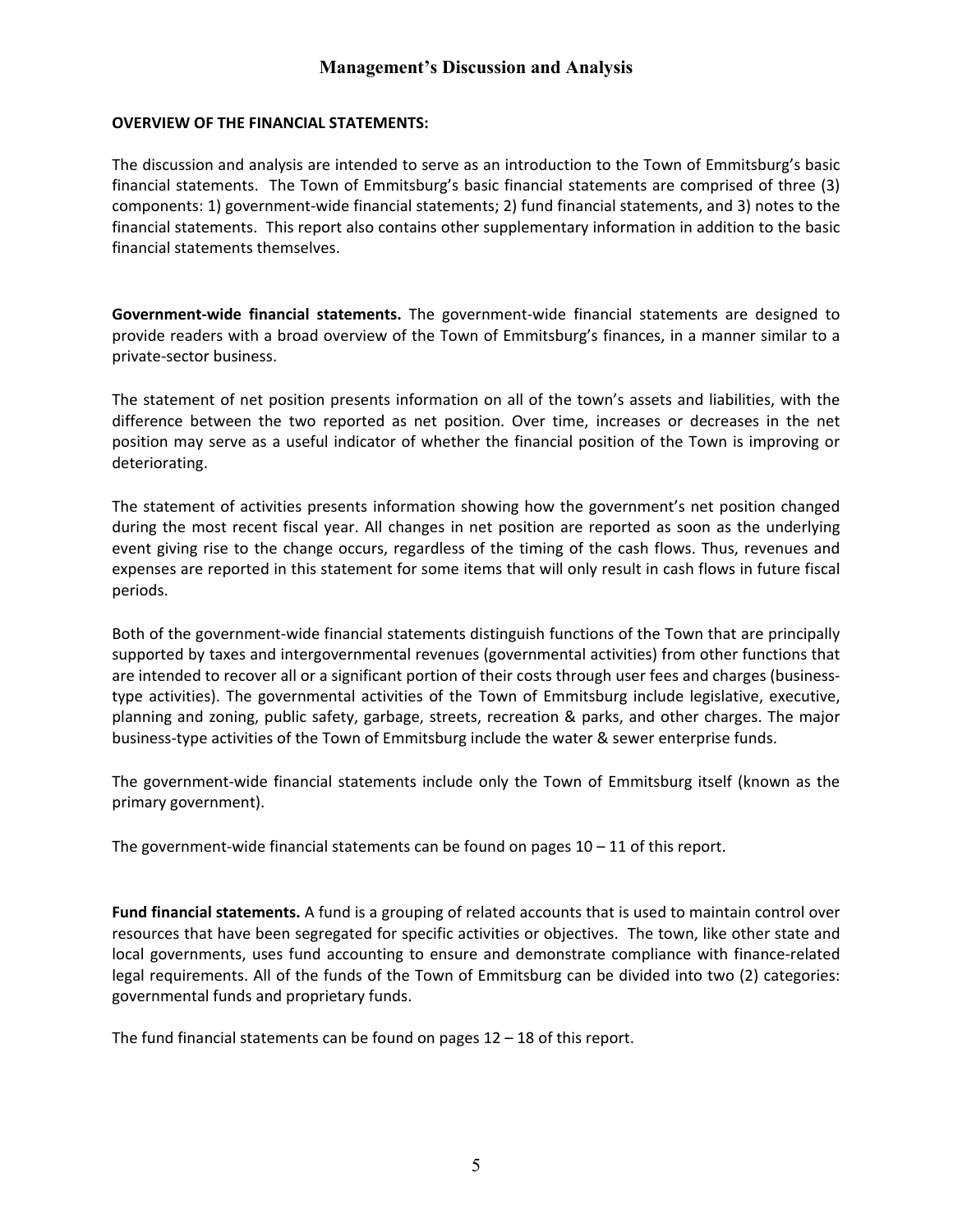#### **Management's Discussion and Analysis**

 **Governmental funds.** Governmental funds are used to account for essentially the same functions government-wide financial statements, governmental fund financial statements focus on near term reported as governmental activities in the government-wide financial statements. However, unlike the inflows and outflows of spendable resources, as well as on balances of spendable resources available at the end of the fiscal year. Such information may be useful in evaluating a government's near term financing requirements.

 doing so, readers may better understand the long-term impact of the government's near-term financing revenues, expenditures, and changes in fund balances provide a reconciliation to facilitate this Ewide financial statements, governmental fund financial statements focus on near the<br>noutflows of spendable resources, as well as on balances of spendable resources availab<br>the fiscal year. Such information may be useful i Because the focus of governmental funds is narrower than that of the government-wide financial statements, it is useful to compare the information presented for governmental funds with similar information presented for governmental activities in the government-wide financial statements. By decisions. Both the governmental fund balance sheet and the governmental fund statement of comparison between the two.

The governmental funds financial statements can be found on pages 12 – 14 of this report.

 **Proprietary funds.** The Town of Emmitsburg maintains two proprietary, or enterprise, funds. Enterprise funds are used to report the same functions as business-type activities in the government-wide financial statements. The Town of Emmitsburg operates a Sanitary Sewer Enterprise Fund and a Water Enterprise Fund.

The proprietary funds financial statements can be found on pages 15 – 18 of this report.

 understanding of the data provided in the government-wide and fund financial statements. **Notes to the Financial Statements.** These notes provide additional information that is essential to a full

The notes to the financial statements can be found on pages 19 – 39 of this report.

 **Required supplementary information.** In addition to the basic financial statements and accompanying notes, this report also presents certain other supplementary information.

The required supplementary information can be found on pages 40 – 45 of this report.

With all of the aforementioned stated, please review the following data closely for a detailed accounting of the financial activities and assets of the Town of Emmitsburg, Maryland.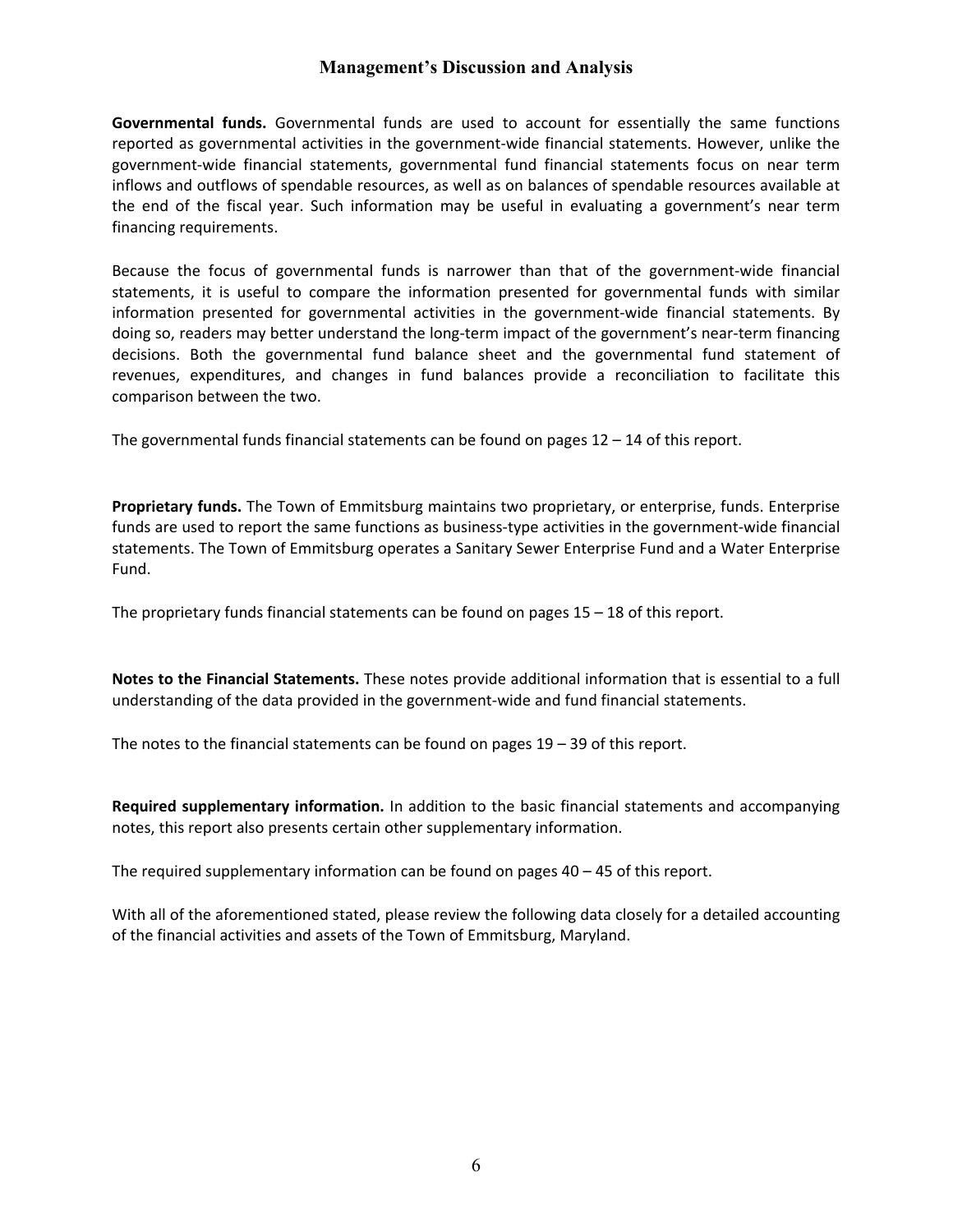|     |           |                   |           |                                                          |           |                                          | 2019                       |
|-----|-----------|-------------------|-----------|----------------------------------------------------------|-----------|------------------------------------------|----------------------------|
|     |           |                   |           |                                                          |           |                                          |                            |
|     |           |                   |           |                                                          |           |                                          |                            |
| \$  | 273,563   | \$                | 297,996   |                                                          |           | \$                                       | 1,697,086                  |
|     | 115,190   |                   | 156,024   |                                                          | 115,190   |                                          | 156,024                    |
|     | 210,424   |                   | 18,429    |                                                          | 210,424   |                                          | 18,429                     |
|     |           |                   |           |                                                          |           |                                          |                            |
|     | 976,647   |                   | 1,022,766 |                                                          | 976,647   |                                          | 1,022,766                  |
|     | 399,049   |                   | 422,288   |                                                          | 399,049   |                                          | 422,288                    |
|     | 26,745    |                   | 53,452    |                                                          | 53,489    |                                          | 107,084                    |
|     | 37,522    |                   | 34,932    |                                                          | 124,797   |                                          | 122,182                    |
|     | 27,681    |                   | 18,556    |                                                          | 41,515    |                                          | 25,554                     |
| S   |           |                   |           |                                                          |           | Ş.                                       | 3,571,413                  |
|     |           |                   |           |                                                          |           |                                          |                            |
| \$  | 539,078   | \$                | 596,372   |                                                          | 539,078   | \$                                       | 596,372                    |
|     | 286,266   |                   | 281,631   |                                                          | 286,266   |                                          | 281,631                    |
|     | 645,700   |                   | 710,160   |                                                          | 645,700   |                                          | 710,160                    |
|     | 195,187   |                   | 214,873   |                                                          | 195,187   |                                          | 214,873                    |
|     | 10,938    |                   | 9,506     |                                                          | 10,938    |                                          | 9,506                      |
|     |           |                   |           |                                                          | 1,938,832 |                                          | 2,021,864.00               |
|     | 1,677,169 |                   | 1,812,542 |                                                          | 3,616,001 |                                          | 3,834,406                  |
|     |           |                   |           |                                                          |           |                                          |                            |
| \$. | 389,652   | \$                | 211,901   | \$                                                       | 269,388   | \$                                       | (262, 993)                 |
|     |           | 2018<br>2,066,821 |           | Governmental<br><b>Activities</b><br>2019<br>\$2,024,443 |           | 2018<br>\$1,964,278<br>\$3,885,389<br>\$ | <b>Total</b><br>Government |

#### **Budget Variances**

 In comparing the final budget amounts to the actual revenues and expenditures for the Town's General Fund, the Town's revenues were higher than the appropriated budget by \$128,547 or 7.0% above swimming pool income revenues were above expectations. General Fund expenditures were under budget by \$89,789 or 5.5% below budgeted expenses. Expenditures of note that were under budget, budgeted revenues. Revenues associated with permits, bank interest, local income taxes, and were in the areas of Legislative, Financial Administration, Public Safety, and Public Works. Each of these cost centers had lower operation costs than anticipated.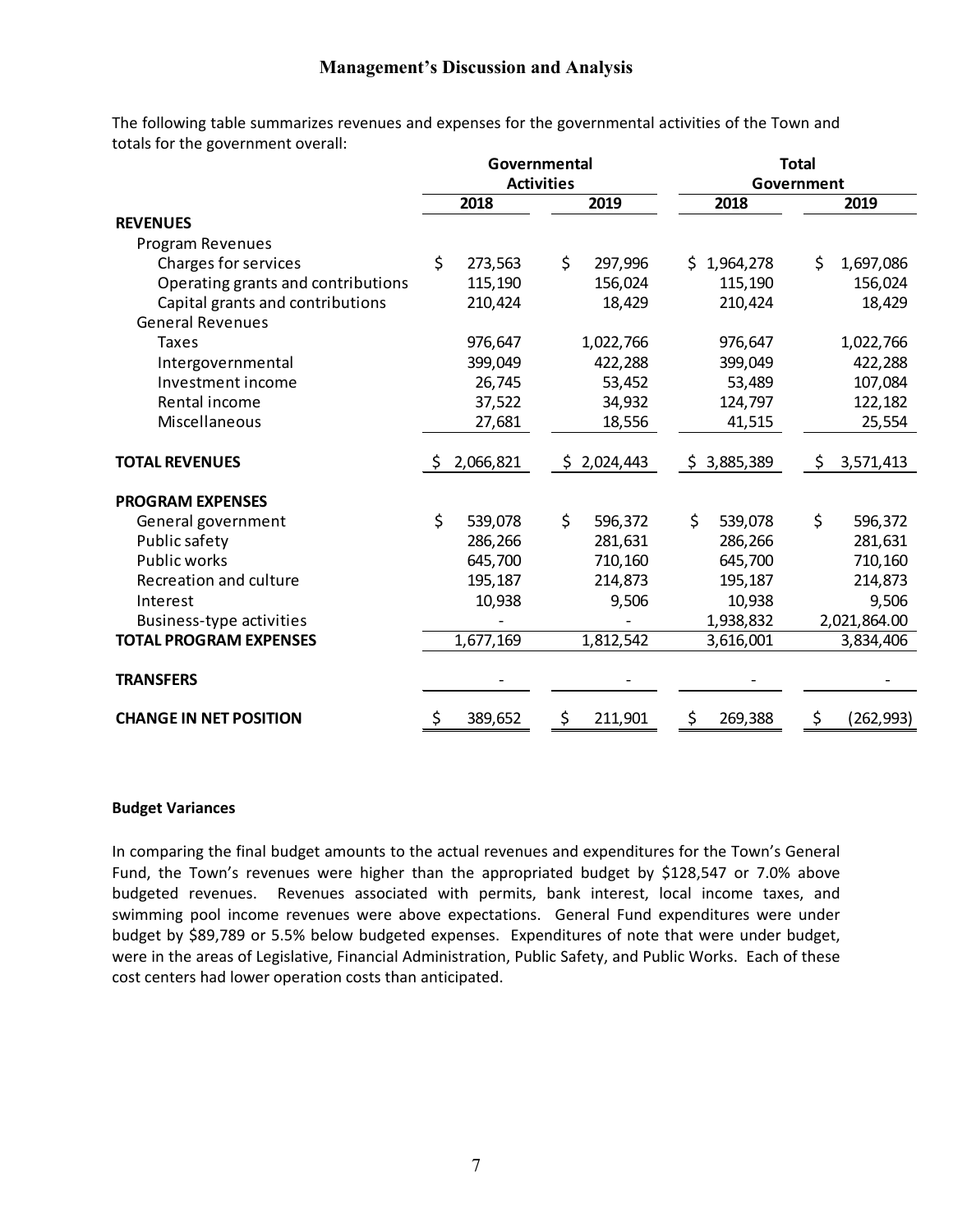#### **Budget Fiscal Year 2020**

Approved fiscal year 2020 General Fund revenues budget is \$1,930,232. Budgeted General Fund expenses before transfer to CIP is \$1,682,061. General Fund budgeted transfer to CIP is \$248,171.

 The Real Estate Tax Rate will remain unchanged from fiscal year 2019. The constant yield rate was determined at the same rate as 2019 (.36 per \$100 assessed). Fiscal year 2020 Real Estate Tax revenue will increase per Frederick County notice. This increase is reflected in the FY20 budget.

 Fiscal year 2020 General Fund revenues are expected to increase in the areas of County Tax Equity, State Highway Use Funds, Property Rentals, and Interest amounts earned by the Town versus prior fiscal year.

Per notice, County Tax Equity will be increasing from \$422,288 to \$440,603. Overall State Highway Use Funds budgeted will increase from \$104,294 to \$131,782. Property Rentals is budgeted to increase going from \$29,707 to \$40,607. And last, Interest revenues budgeted will expand going from \$15,000 to \$20,000.

 Curb, gutter, sidewalk, & road work, along with future vehicle replacement. These categories represent slightly over half, \$125,291 of the budgeted \$248,171, of the designated funds to be transferred. The Town will continue to set aside budgetary amounts in the Capital Projects Fund with an emphasis on

 Other designated areas set aside in the Capital Projects Fund is a commitment to storm-water Maryland. Also continued investment in the Town pool facilities with a goal of updating the pool house management in planning due to the Town's efforts relating to the MS-4 permit mandated by the State of in the parks area.

 \$35 and \$113 for sewer for a residential household with a standard ¾ inch meter size. These rates are based upon the amount of gallons used each quarter. A rate schedule can be obtained upon request by **Management's Discussion and Analysis**<br> **Management's Discussion and Analysis**<br> **Management Vacal Divident Coll** (1915 (51,582,061)<br> **Management Coll is \$1,682,061**. General Fund budgeted tran<br>
ate Tax Rate will remain unc Water & sewer rates will remain the same as fiscal year 2020. Minimum quarterly rates for water are based upon the minimum first 6,000 gallons. The Town of Emmitsburg's rate schedule is a tier schedule contacting the Town offices.

 The Town will continue to monitor the water consumption needs of its residents and businesses. The Town anticipates water & sewer infrastructure improvements to be made during the fiscal year including setting aside funds for replacement of water meters. And last, Town staff will continue to make a detailed watch of the expenses concerning operating the Waste Water Treatment Plant.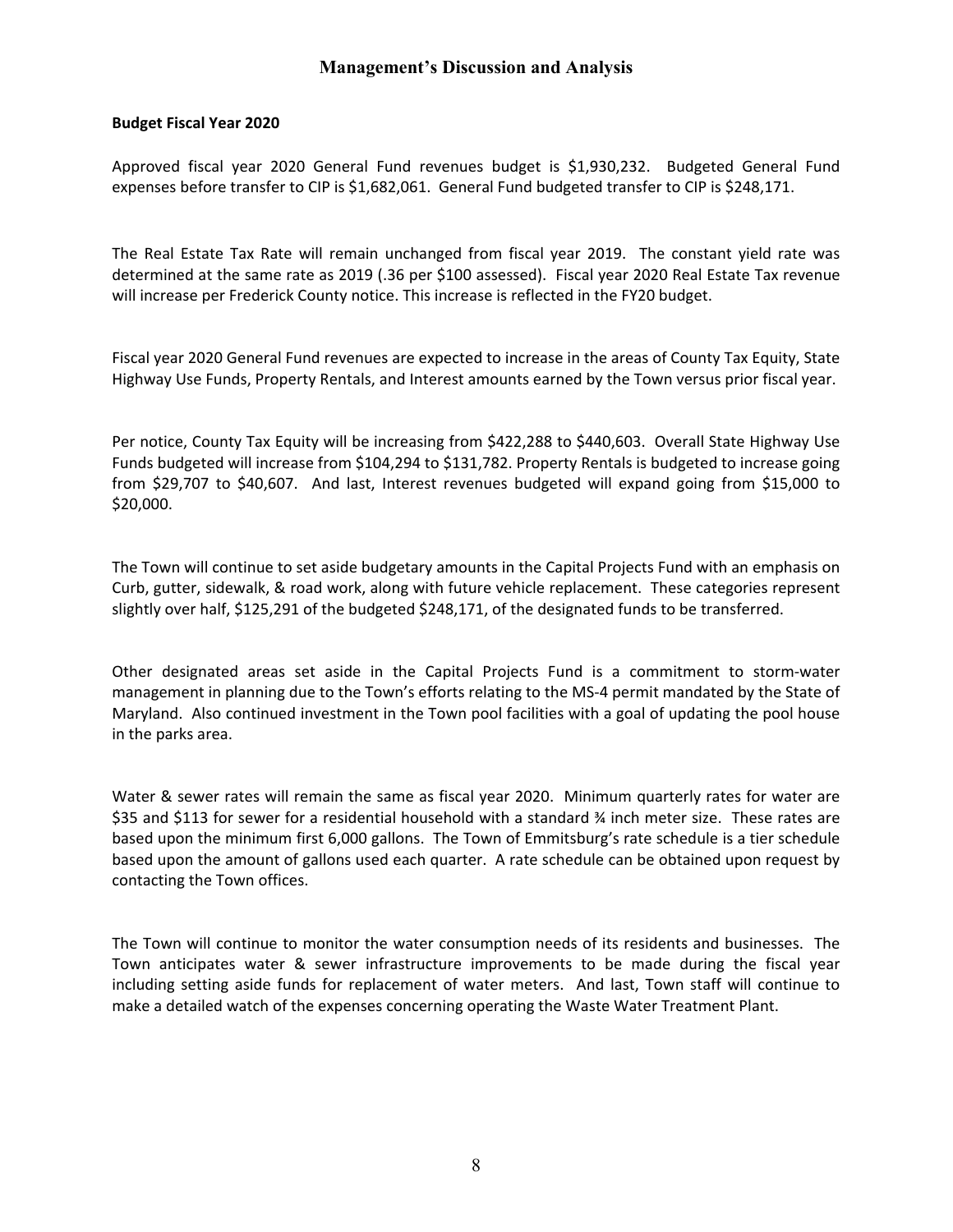#### **Request for more information:**

 all those with an interest in the government's finances. Questions concerning any of the information **Management's Discussion and Analysis<br>
formation:**<br>
is designed to provide a general overview of the Town of Emmitsburg's<br>
terest in the government's finances. Questions concerning any of the This financial report is designed to provide a general overview of the Town of Emmitsburg's finances for provided in this report or requests for additional financial information should be addressed to:

> Town Manager 300A S. Seton Avenue Emmitsburg, Maryland 21727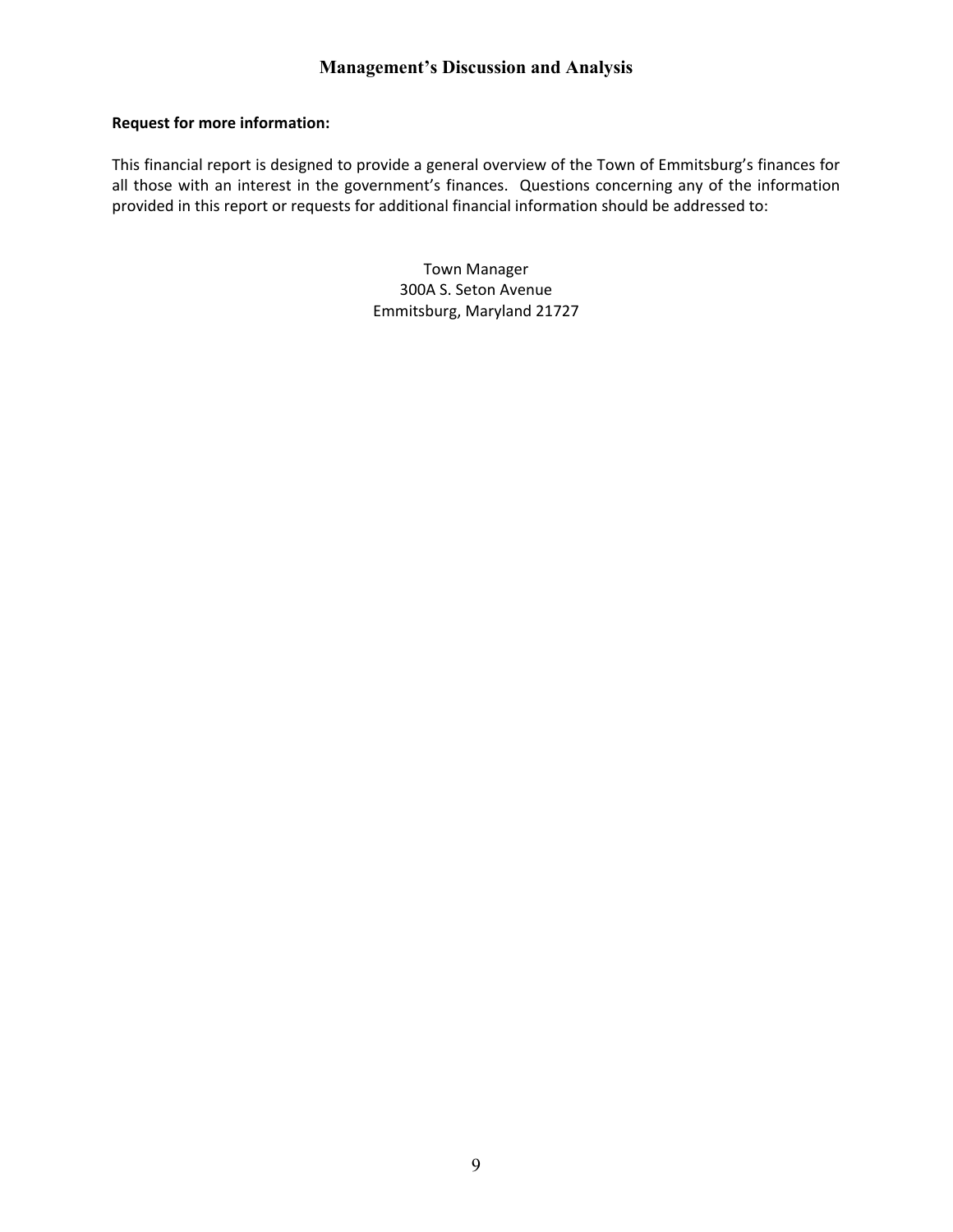#### **TOWN OF EMMITSBURG, MARYLAND**

#### **Statement of Net Position**

| <b>Statement of Net Position</b>                           |                           |                   |    |                      |    |              |
|------------------------------------------------------------|---------------------------|-------------------|----|----------------------|----|--------------|
| June 30, 2019                                              |                           |                   |    |                      |    |              |
|                                                            | <b>Primary Government</b> |                   |    |                      |    |              |
|                                                            | Governmental              |                   |    | <b>Business-type</b> |    |              |
|                                                            |                           | <b>Activities</b> |    | <b>Activities</b>    |    | <b>Total</b> |
| <b>Assets</b>                                              |                           |                   |    |                      |    |              |
| Cash and cash equivalents                                  | \$                        | 1,405,014         | \$ | 3,998,736            | \$ | 5,403,750    |
| Restricted cash                                            |                           |                   |    | 1,159,080            |    | 1,159,080    |
| Investments                                                |                           | 1,000,000         |    |                      |    | 1,000,000    |
| Property taxes receivable, net                             |                           | 17,794            |    |                      |    | 17,794       |
| Due from customers                                         |                           | 47,187            |    | 368,661              |    | 415,848      |
| Due from other governments                                 |                           | 60,964            |    |                      |    | 60,964       |
| Other receivables                                          |                           | 79,836            |    |                      |    | 79,836       |
| Benefit assessments                                        |                           |                   |    | 15,197               |    | 15,197       |
| Prepaid expenses                                           |                           | 9,766             |    | 10,442               |    | 20,208       |
| Capital assets:                                            |                           |                   |    |                      |    |              |
| Capital assets not being depreciated                       |                           | 1,405,477         |    | 2,917,165            |    | 4,322,642    |
| Capital assets being depreciated                           |                           | 7,423,436         |    | 35,300,171           |    | 42,723,607   |
| Less: Accumulated depreciation                             |                           | (4,830,299)       |    | (10, 160, 044)       |    | (14,990,343) |
| Capital assets, net                                        |                           | 3,998,614         |    | 28,057,292           |    | 32,055,906   |
| <b>Total Assets</b>                                        |                           | 6,619,175         |    | 33,609,408           |    | 40,228,583   |
| <b>Deferred Outflows of Resources</b>                      |                           | 101,298           |    | 82,550               |    | 183,848      |
| <b>Total Assets and Deferred Outflows of Resources</b>     |                           | 6,720,473         |    | 33,691,958           |    | 40,412,431   |
| <b>Liabilities</b>                                         |                           |                   |    |                      |    |              |
| Accounts payable                                           |                           | 116,646           |    | 57,014               |    | 173,660      |
| Accrued liabilities                                        |                           | 4,683             |    | 85,105               |    | 89,788       |
| Compensated absences                                       |                           | 121,261           |    | 64,593               |    | 185,854      |
| Escrow deposits                                            |                           |                   |    | 28,630               |    | 28,630       |
| Benefit assessments - current                              |                           |                   |    | 3,200                |    | 3,200        |
| Long-term liabilities:                                     |                           |                   |    |                      |    |              |
| Benefit assessments - noncurrent                           |                           |                   |    | 28,696               |    | 28,696       |
| Net pension liability                                      |                           | 338,530           |    | 250,743              |    | 589,273      |
| Debt obligations due within one year                       |                           | 25,336            |    | 287,199              |    | 312,535      |
| Debt obligations due in more than one year                 |                           | 177,574           |    | 5,767,758            |    | 5,945,332    |
| <b>Total Liabilities</b>                                   |                           | 784,030           |    | 6,572,938            |    | 7,356,968    |
| <b>Deferred Inflows of Resources</b>                       |                           | 200,143           |    | 78,107               |    | 278,250      |
| <b>Total Liabilities and Deferred Inflows of Resources</b> |                           | 984,173           |    | 6,651,045            |    | 7,635,218    |
| <b>Net Position</b>                                        |                           |                   |    |                      |    |              |
| Net investment in capital assets                           |                           | 3,795,704         |    | 22,002,335           |    | 25,798,039   |
| Restricted - specific purposes                             |                           | 214,800           |    | 1,159,080            |    | 1,373,880    |
| Unrestricted                                               |                           | 1,725,796         |    | 3,879,498            |    | 5,605,294    |
| <b>Total Net Position</b>                                  | \$                        | 5,736,300         | \$ | 27,040,913           | S  | 32,777,213   |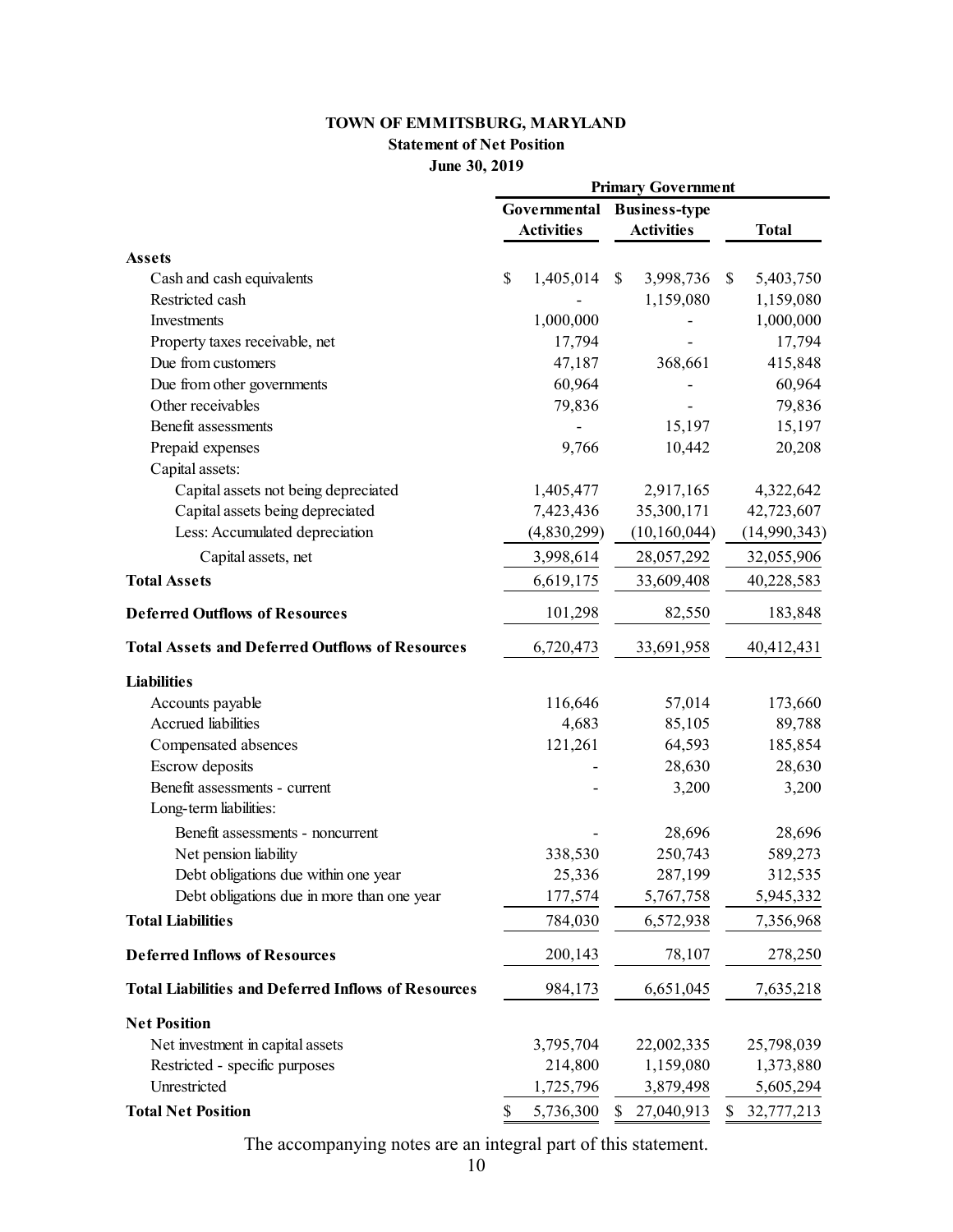#### **TOWN OF EMMITSBURG, MARYLAND Statement of Activities For the Year Ended June 30, 2019**

|                                             |                 |                         |                      |                       | <b>Net (Expense) Revenue and Changes in Net</b> |                      |                  |
|---------------------------------------------|-----------------|-------------------------|----------------------|-----------------------|-------------------------------------------------|----------------------|------------------|
|                                             |                 | <b>Program Revenues</b> |                      |                       | <b>Position</b>                                 |                      |                  |
|                                             |                 |                         | Operating            | <b>Capital Grants</b> |                                                 |                      |                  |
|                                             |                 | <b>Charges</b> for      | <b>Grants</b> and    | and                   | Governmental                                    | <b>Business-type</b> |                  |
| <b>Functions/Programs</b>                   | <b>Expenses</b> | <b>Services</b>         | <b>Contributions</b> | <b>Contributions</b>  | <b>Activities</b>                               | <b>Activities</b>    | <b>Total</b>     |
| <b>Primary Government</b>                   |                 |                         |                      |                       |                                                 |                      |                  |
| Governmental activities                     |                 |                         |                      |                       |                                                 |                      |                  |
| General government                          | (596,372)<br>\$ | 47,555<br>\$            | \$                   | \$                    | \$<br>(548, 817)                                | \$                   | (548, 817)<br>\$ |
| Public safety                               | (281, 631)      |                         | 17,025               |                       | (264, 606)                                      |                      | (264, 606)       |
| Public works                                | (710, 160)      | 215,489                 | 133,999              | 8,429                 | (352, 243)                                      |                      | (352, 243)       |
| Recreation and culture                      | (214, 873)      | 34,952                  | 5,000                | 10,000                | (164, 921)                                      |                      | (164, 921)       |
| Interest on long-term debt                  | (9,506)         |                         |                      |                       | (9,506)                                         |                      | (9,506)          |
| Total governmental activities               | (1,812,542)     | 297,996                 | 156,024              | 18,429                | (1,340,093)                                     |                      | (1,340,093)      |
| Business-type activities                    |                 |                         |                      |                       |                                                 |                      |                  |
| Water services                              | (685, 762)      | 492,692                 |                      |                       |                                                 | (193,070)            | (193,070)        |
| Sewer services                              | (1, 336, 102)   | 906,398                 |                      |                       |                                                 | (429, 704)           | (429, 704)       |
| Total business-type activities              | (2,021,864)     | 1,399,090               |                      |                       |                                                 | (622, 774)           | (622, 774)       |
| <b>Total Primary Government</b>             | $$$ (3,834,406) | 1,697,086<br>\$         | 156,024<br>\$        | 18,429<br>\$          | (1,340,093)                                     | (622, 774)           | (1,962,867)      |
| <b>General Revenues</b>                     |                 |                         |                      |                       |                                                 |                      |                  |
| Taxes                                       |                 |                         |                      |                       |                                                 |                      |                  |
| Property taxes, levied for general purposes |                 |                         |                      |                       | 712,068                                         |                      | 712,068          |
| Income taxes                                |                 |                         |                      |                       | 283,071                                         |                      | 283,071          |
| Other local taxes                           |                 |                         |                      |                       | 27,627                                          |                      | 27,627           |
| County tax equity                           |                 |                         |                      |                       | 422,288                                         |                      | 422,288          |
| Investment income                           |                 |                         |                      |                       | 53,452                                          | 53,632               | 107,084          |
| Rental income                               |                 |                         |                      |                       | 34,932                                          | 87,250               | 122,182          |
| Miscellaneous income                        |                 |                         |                      |                       | 18,556                                          | 6,998                | 25,554           |
| <b>Total General Revenues</b>               |                 |                         |                      |                       | 1,551,994                                       | 147,880              | 1,699,874        |
| <b>Change in Net Position</b>               |                 |                         |                      |                       | 211,901                                         | (474, 894)           | (262,993)        |
| Net Position - beginning of year            |                 |                         |                      |                       | 5,524,399                                       | 27,515,807           | 33,040,206       |
| Net Position - end of year                  |                 |                         |                      |                       | 5,736,300<br>\$                                 | \$27,040,913         | \$32,777,213     |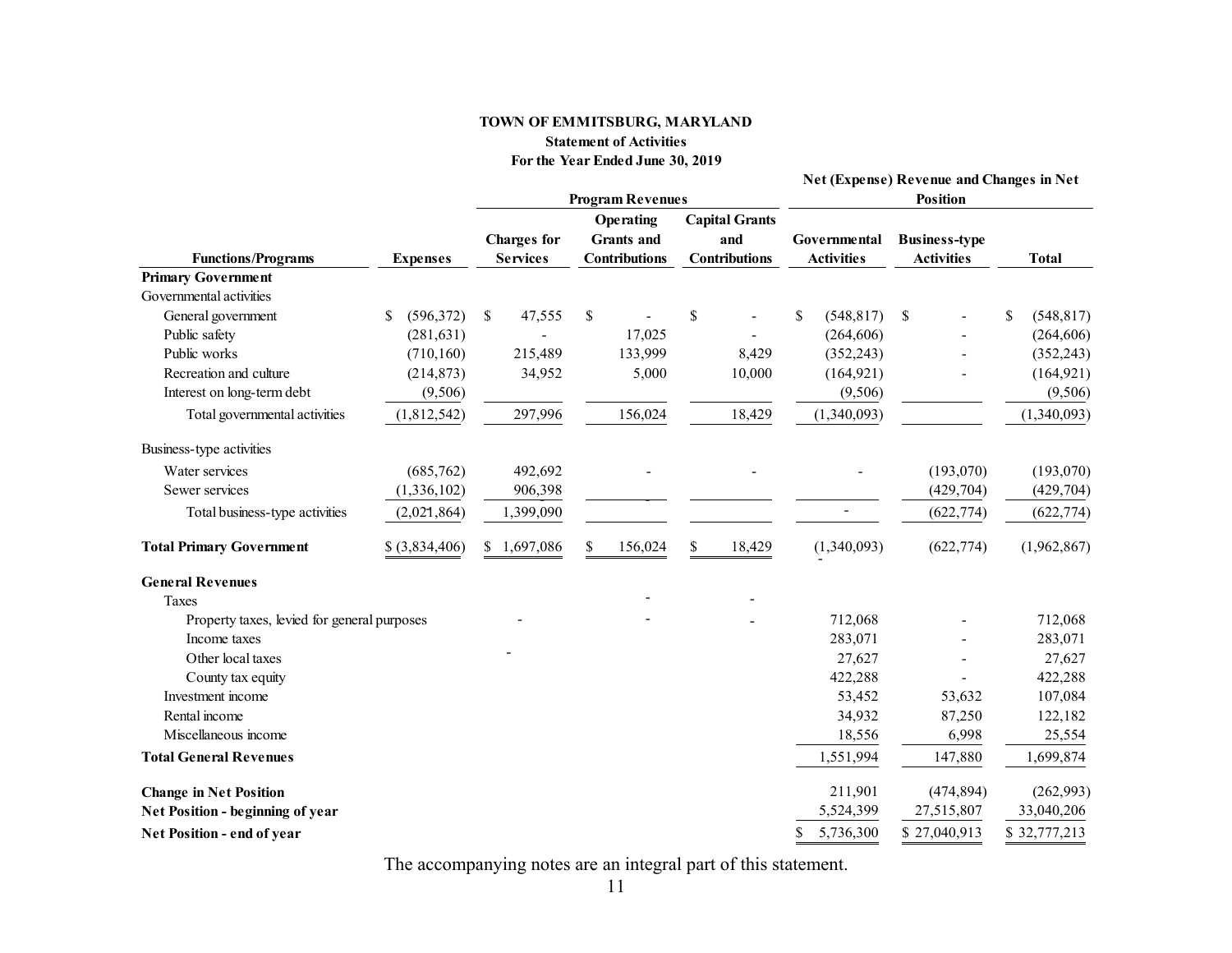## **Governmental Funds Balance Sheet June 30, 2019**

| TOWN OF EMMITSBURG, MARYLAND                                     |                                |              |          |                              |              |  |
|------------------------------------------------------------------|--------------------------------|--------------|----------|------------------------------|--------------|--|
| <b>Balance Sheet</b>                                             |                                |              |          |                              |              |  |
| <b>Governmental Funds</b><br>June 30, 2019                       |                                |              |          |                              |              |  |
|                                                                  | <b>Governmental Fund Types</b> |              |          |                              |              |  |
|                                                                  |                                |              |          | <b>Total</b><br>Governmental |              |  |
|                                                                  |                                |              | Capital  |                              |              |  |
|                                                                  | General                        |              | Projects |                              | <b>Funds</b> |  |
| <b>Assets</b>                                                    |                                |              |          |                              |              |  |
| Cash and cash equivalents                                        | \$<br>505,121                  | $\mathbb{S}$ | 899,893  | $\mathbb{S}$                 | 1,405,014    |  |
| Investments                                                      | 1,000,000                      |              |          |                              | 1,000,000    |  |
| Receivables:                                                     |                                |              |          |                              |              |  |
| <b>Taxes</b>                                                     | 17,794                         |              |          |                              | 17,794       |  |
| Customers                                                        | 47,187                         |              |          |                              | 47,187       |  |
| Other governments                                                | 13,806                         |              | 2,316    |                              | 16,122       |  |
| Other                                                            | 43,643                         |              | 36,193   |                              | 79,836       |  |
| Prepaid items                                                    | 9,766                          |              |          |                              | 9,766        |  |
| <b>Total Assets</b>                                              | 1,637,317<br>\$                | $\mathbb{S}$ | 938,402  | $\mathbb{S}$                 | 2,575,719    |  |
| Liabilities, Deferred Inflows of Resources,<br>and Fund Balances |                                |              |          |                              |              |  |
| Liabilities                                                      |                                |              |          |                              |              |  |
| Accounts payable                                                 | \$<br>115,831                  | \$           | 815      | $\mathcal{S}$                | 116,646      |  |
| Accrued liabilities                                              | 4,683                          |              |          |                              | 4,683        |  |
| <b>Total Liabilities</b>                                         | 120,514                        |              | 815      |                              | 121,329      |  |
| Deferred Inflows of Resources                                    | 74,582                         |              | 62,948   |                              | 137,530      |  |
| <b>Fund Balances</b>                                             |                                |              |          |                              |              |  |
| Nonspendable                                                     | 9,766                          |              |          |                              | 9,766        |  |
| Restricted                                                       |                                |              | 214,800  |                              | 214,800      |  |
| Committed                                                        | 108,864                        |              |          |                              | 108,864      |  |
| Assigned                                                         |                                |              | 659,839  |                              | 659,839      |  |
| Unassigned                                                       | 1,323,591                      |              |          |                              | 1,323,591    |  |
| <b>Total Fund Balances</b>                                       | 1,442,221                      |              | 874,639  |                              | 2,316,860    |  |
| <b>Total Liabilities, Deferred Inflows of Resources,</b>         |                                |              |          |                              |              |  |
| and Fund Balances                                                | 1,637,317<br>S.                | \$           | 938,402  | \$                           | 2,575,719    |  |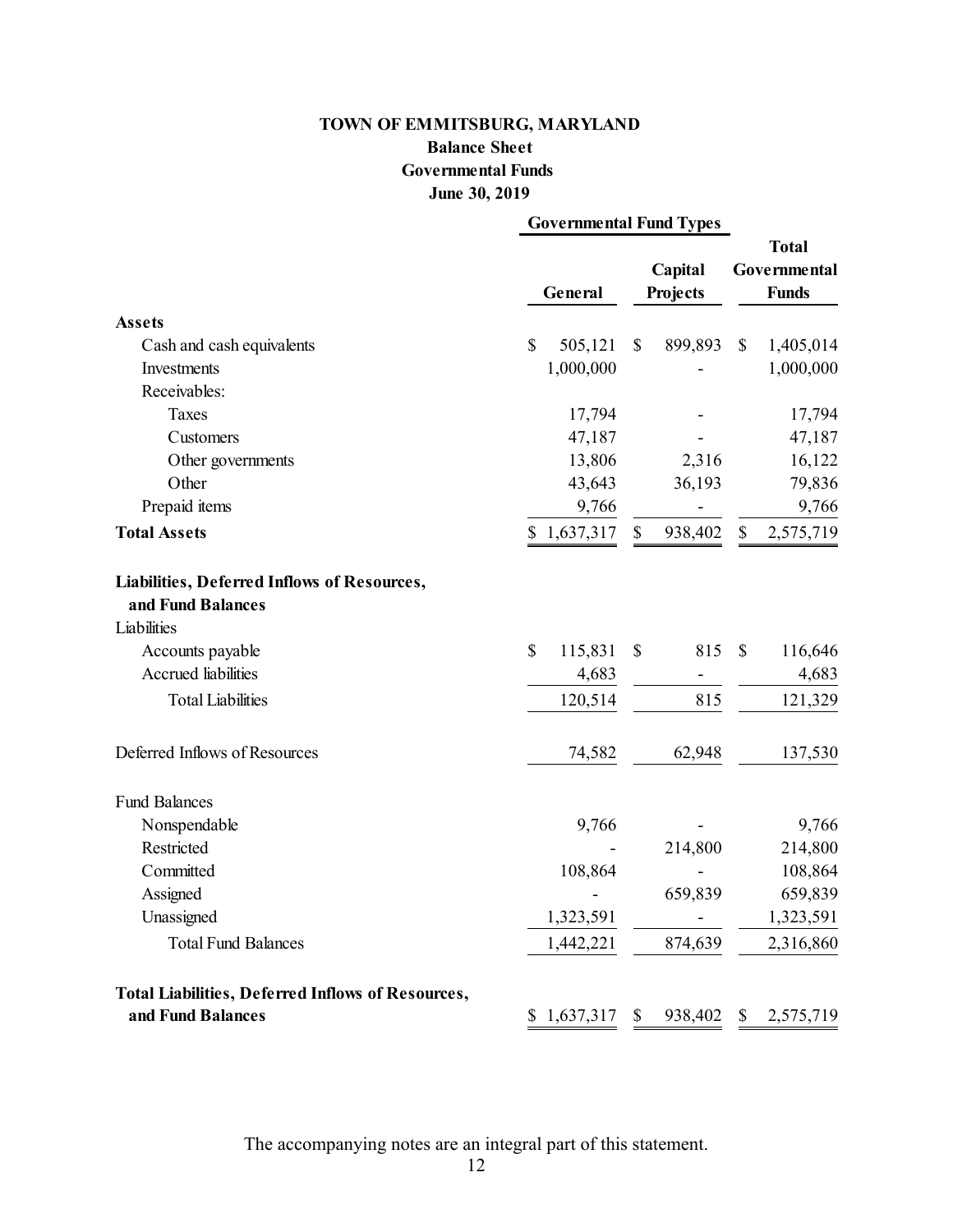#### **Statement of Revenues, Expenditures, and Changes in Fund Balances For the Year Ended June 30, 2019 Governmental Funds TOWN OF EMMITSBURG, MARYLAND**

<span id="page-16-0"></span>

|                                                       |                       |                     | <b>Total</b>                 |
|-------------------------------------------------------|-----------------------|---------------------|------------------------------|
|                                                       | General               | Capital<br>Projects | Governmental<br><b>Funds</b> |
|                                                       |                       |                     |                              |
| <b>Revenues</b>                                       |                       |                     |                              |
| Local property taxes                                  | \$<br>712,068         | \$                  | \$<br>712,068                |
| Local income taxes                                    | 283,071               |                     | 283,071                      |
| Other local taxes                                     | 27,627                |                     | 27,627                       |
| Licenses and permits                                  | 37,688                |                     | 37,688                       |
| Intergovernmental revenues                            | 544,701               | 32,040              | 576,741                      |
| Service charges                                       | 252,228               | 2,400               | 254,628                      |
| Fines and forfeitures                                 | 5,680                 |                     | 5,680                        |
| Miscellaneous                                         | 97,523                | 29,417              | 126,940                      |
| <b>Total Revenues</b>                                 | 1,960,586             | 63,857              | 2,024,443                    |
| <b>Expenditures</b>                                   |                       |                     |                              |
| General government                                    | 562,523               | 40,546              | 603,069                      |
| Public safety                                         | 281,631               |                     | 281,631                      |
| Public works                                          | 486,353               | 184,289             | 670,642                      |
| Recreation and culture                                | 187,197               | 28,711              | 215,908                      |
| Debt service                                          | 33,663                |                     | 33,663                       |
| <b>Total Expenditures</b>                             | 1,551,367             | 253,546             | 1,804,913                    |
| Excess (Deficiency) of Revenues over Expenditures     | 409,219               | (189, 689)          | 219,530                      |
| <b>Other Financing Sources (Uses)</b>                 |                       |                     |                              |
| Transfers in (out)                                    | (384, 777)            | 384,777             |                              |
| Total Other Financing Sources (Uses)                  | (384, 777)            | 384,777             |                              |
| <b>Excess of Revenues and Other Financing Sources</b> |                       |                     |                              |
| over Expenditures and Other Financing Uses            | 24,442                | 195,088             | 219,530                      |
| Fund Balance July 1, 2018                             | 1,417,779             | 679,551             |                              |
| Fund Balance June 30, 2019                            | \$1,442,221 \$874,639 |                     |                              |
| <b>Adjustments for the Statement of Activities</b>    |                       |                     |                              |
| Capital outlay                                        |                       |                     | 155,004                      |
| Depreciation expense                                  |                       |                     | (213,065)                    |
| Compensated absences                                  |                       |                     | 25,450                       |
| Debt service expenditures                             |                       |                     | 24,157                       |
| Net pension adjustment                                |                       |                     | 825                          |
| Change in Net Position of Governmental Activities     |                       |                     | \$<br>211,901                |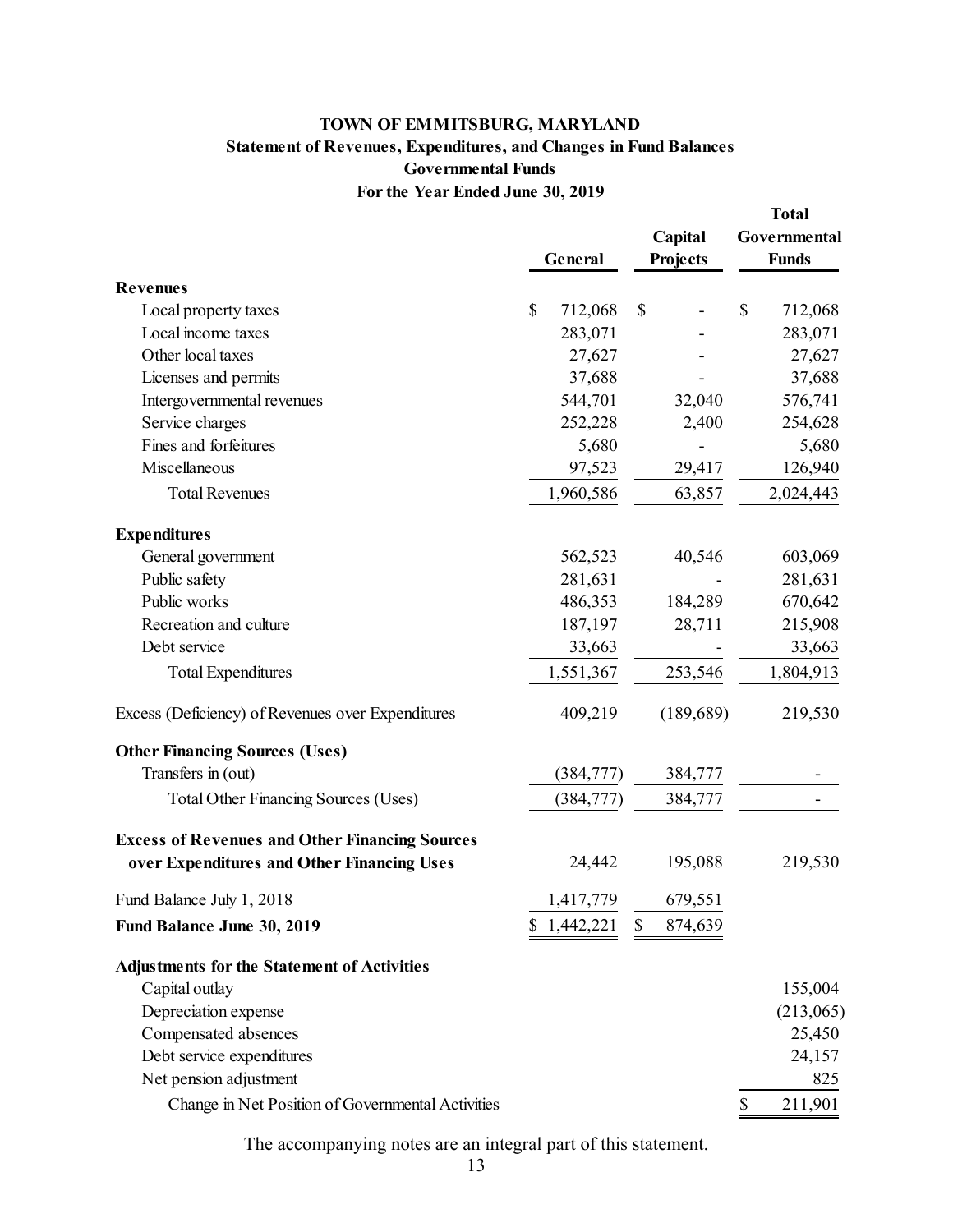### **TOWN OF EMMITSBURG, MARYLAND Reconciliation of Fund Balance to Net Position of Governmental Activities June 30, 2019**

| TOWN OF EMMITSBURG, MARYLAND<br><b>Reconciliation of Fund Balance to Net Position of Governmental Activities</b><br>June 30, 2019 |    |            |  |  |  |
|-----------------------------------------------------------------------------------------------------------------------------------|----|------------|--|--|--|
| Fund balances - governmental funds                                                                                                | \$ | 2,316,860  |  |  |  |
| Amounts reported for governmental activities in the<br>statement of net position are different because:                           |    |            |  |  |  |
| Capital assets used in governmental activities are not<br>financial resources, therefore are not reported in the funds            |    |            |  |  |  |
| Property and equipment, net                                                                                                       |    | 3,998,614  |  |  |  |
| Deferred outflows of resources - pension                                                                                          |    | 101,298    |  |  |  |
| Long-term receivable                                                                                                              |    | 44,842     |  |  |  |
| Deferred inflows of resources - pension                                                                                           |    | (62, 613)  |  |  |  |
| Long-term liabilities are not due and payable in the current<br>period and therefore, are not reported in the funds               |    |            |  |  |  |
| Long-term debt                                                                                                                    |    | (202,910)  |  |  |  |
| Compensated absences                                                                                                              |    | (121,261)  |  |  |  |
| Net pension liability                                                                                                             |    | (338, 530) |  |  |  |
| Net position - governmental activities                                                                                            | \$ | 5,736,300  |  |  |  |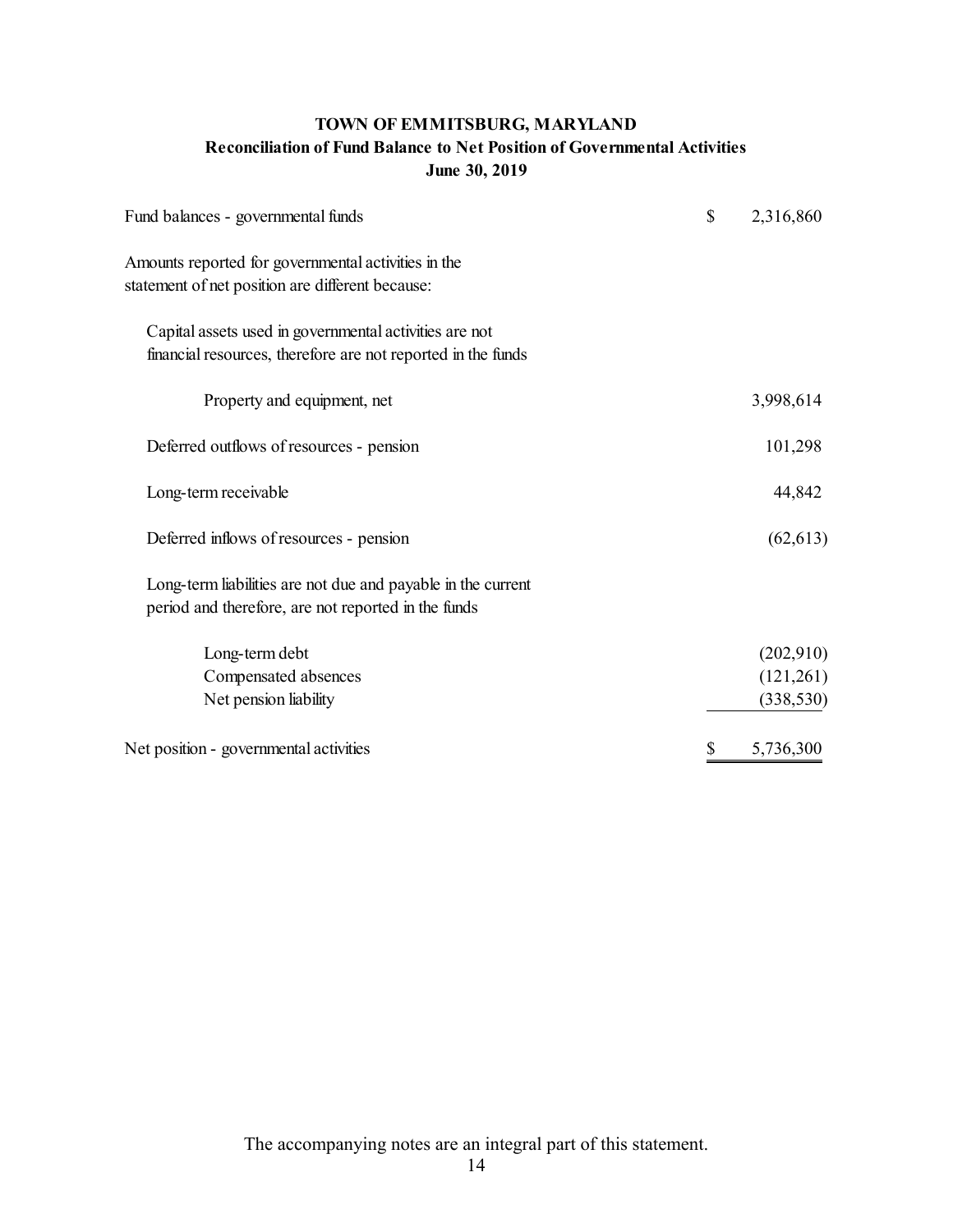## **Statement of Net Position Proprietary Funds June 30, 2019**

<span id="page-18-0"></span>

| TOWN OF EMMITSBURG, MARYLAND                               |                 |                      |                      |  |  |  |
|------------------------------------------------------------|-----------------|----------------------|----------------------|--|--|--|
| <b>Statement of Net Position</b>                           |                 |                      |                      |  |  |  |
| <b>Proprietary Funds</b>                                   |                 |                      |                      |  |  |  |
| June 30, 2019                                              |                 |                      |                      |  |  |  |
| <b>Business-type Activities - Enterprise Funds</b>         |                 |                      |                      |  |  |  |
|                                                            | Water           | <b>Total</b>         |                      |  |  |  |
|                                                            |                 | <b>Sewer</b>         |                      |  |  |  |
| <b>Assets</b><br><b>Current Assets</b>                     |                 |                      |                      |  |  |  |
|                                                            | \$<br>179,636   | \$                   | \$                   |  |  |  |
| Cash and cash equivalents<br>Restricted cash               | 259,000         | 3,819,100<br>900,080 | 3,998,736            |  |  |  |
| Due from customers                                         | 116,831         | 251,830              | 1,159,080<br>368,661 |  |  |  |
|                                                            | 10,442          |                      | 10,442               |  |  |  |
| Prepaid expenses<br>Benefit assessments - current          |                 |                      |                      |  |  |  |
|                                                            | 3,200           |                      | 3,200                |  |  |  |
| <b>Total Current Assets</b>                                | 569,109         | 4,971,010            | 5,540,119            |  |  |  |
| Capital Assets                                             |                 |                      |                      |  |  |  |
| Capital assets not being depreciated                       | 2,668,496       | 248,669              | 2,917,165            |  |  |  |
| Capital assets being depreciated                           | 6,963,098       | 28,337,073           | 35,300,171           |  |  |  |
| Accumulated depreciation                                   | (3,002,554)     | (7, 157, 490)        | (10, 160, 044)       |  |  |  |
| Capital Assets, Net                                        | 6,629,040       | 21,428,252           | 28,057,292           |  |  |  |
| Benefit assessments - noncurrent                           | 11,997          |                      |                      |  |  |  |
| <b>Total Assets</b>                                        | 7,210,146       | 26,399,262           | 33,609,408           |  |  |  |
| <b>Deferred Outflows of Resources</b>                      | 40,115          | 42,435               | 82,550               |  |  |  |
| <b>Total Assets and Deferred Outflows of Resources</b>     | 7,250,261       | 26,441,697           | 33,691,958           |  |  |  |
| <b>Liabilities</b>                                         |                 |                      |                      |  |  |  |
| <b>Current Liabilities</b>                                 |                 |                      |                      |  |  |  |
| Accounts payable                                           | 22,864          | 34,150               | 57,014               |  |  |  |
| Accrued liabilities                                        | 12,062          | 73,043               | 85,105               |  |  |  |
| Compensated absences                                       | 59,175          | 5,418                | 64,593               |  |  |  |
| Benefit assessments - current                              | 3,200           |                      | 3,200                |  |  |  |
| Escrow deposits                                            | 28,630          |                      | 28,630               |  |  |  |
| Debt obligations due within one year                       | 145,956         | 141,243              | 287,199              |  |  |  |
| <b>Total Current Liabilities</b>                           | 271,887         | 253,854              | 525,741              |  |  |  |
| Noncurrent Liabilities                                     |                 |                      |                      |  |  |  |
|                                                            |                 |                      |                      |  |  |  |
| Benefit assessments - noncurrent                           | 28,696          |                      | 28,696               |  |  |  |
| Net pension liability                                      | 114,614         | 136,129              | 250,743              |  |  |  |
| Debt obligations due in more than one year                 | 592,218         | 5,175,540            | 5,767,758            |  |  |  |
| <b>Total Noncurrent Liabilities</b>                        | 735,528         | 5,311,669            | 6,047,197            |  |  |  |
| <b>Total Liabilities</b>                                   | 1,007,415       | 5,565,523            | 6,572,938            |  |  |  |
| <b>Deferred Inflows of Resources</b>                       | 53,399          | 24,708               | 78,107               |  |  |  |
| <b>Total Liabilities and Deferred Inflows of Resources</b> | 1,060,814       | 5,590,231            | 6,651,045            |  |  |  |
| <b>Net Position</b>                                        |                 |                      |                      |  |  |  |
| Net investment in capital assets                           | 5,890,866       | 16,111,469           | 22,002,335           |  |  |  |
| Restricted - expendable maintenance & improvements         | 259,000         | 900,080              | 1,159,080            |  |  |  |
| Unrestricted                                               | 39,581          | 3,839,917            | 3,879,498            |  |  |  |
| <b>Total Net Position</b>                                  | 6,189,447<br>\$ | \$20,851,466         | \$27,040,913         |  |  |  |
|                                                            |                 |                      |                      |  |  |  |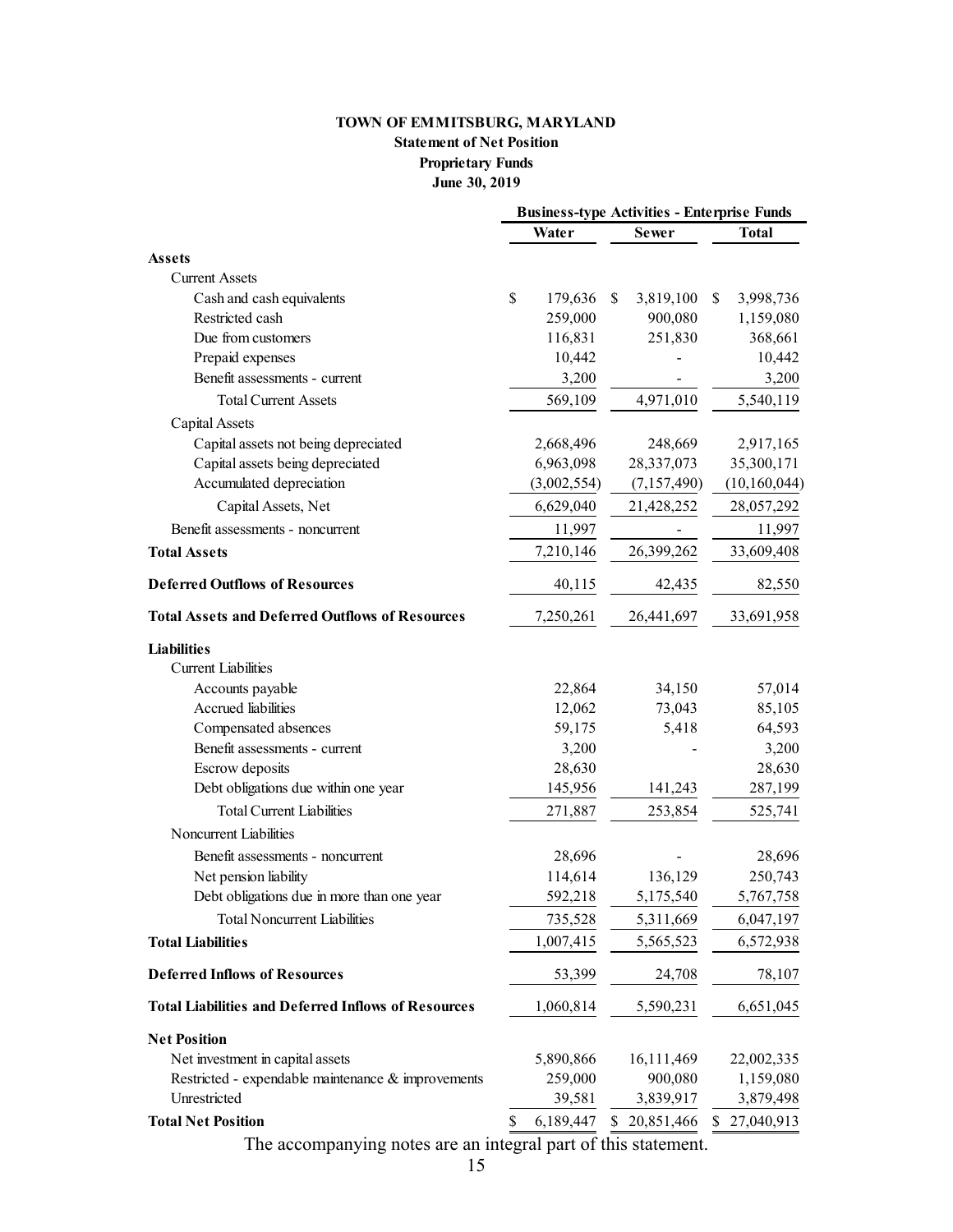### **Statement of Revenues, Expenses, and Changes in Fund Net Position For the Year Ended June 30, 2019 Proprietary Funds TOWN OF EMMITSBURG, MARYLAND**

|                                         | <b>Business-type Activities - Enterprise Funds</b> |            |              |              |    |              |
|-----------------------------------------|----------------------------------------------------|------------|--------------|--------------|----|--------------|
|                                         | Water                                              |            | <b>Sewer</b> |              |    | <b>Total</b> |
| <b>Operating Revenues</b>               |                                                    |            |              |              |    |              |
| Charges for services                    | \$                                                 | 463,528    | \$           | 889,363      | \$ | 1,352,891    |
| Tap fees                                |                                                    | 16,400     |              | 16,000       |    | 32,400       |
| Miscellaneous charges                   |                                                    | 12,764     |              | 1,035        |    | 13,799       |
| <b>Total Operating Revenues</b>         |                                                    | 492,692    |              | 906,398      |    | 1,399,090    |
| <b>Operating Expenses</b>               |                                                    |            |              |              |    |              |
| Personnel services                      |                                                    | 265,966    |              | 250,202      |    | 516,168      |
| Operating                               |                                                    | 233,922    |              | 288,851      |    | 522,773      |
| Depreciation                            |                                                    | 161,054    |              | 671,741      |    | 832,795      |
| <b>Total Operating Expenses</b>         |                                                    | 660,942    |              | 1,210,794    |    | 1,871,736    |
| <b>Operating Loss</b>                   |                                                    | (168, 250) |              | (304, 396)   |    | (472, 646)   |
| Non-operating Revenues (Expenses)       |                                                    |            |              |              |    |              |
| Investment income                       |                                                    | 26,816     |              | 26,816       |    | 53,632       |
| Rental income                           |                                                    | 7,250      |              | 80,000       |    | 87,250       |
| Other income                            |                                                    | 250        |              | 6,748        |    | 6,998        |
| Interest expense                        |                                                    | (24, 820)  |              | (125,308)    |    | (150, 128)   |
| Total Non-operating Revenues (Expenses) |                                                    | 9,496      |              | (11, 744)    |    | (2, 248)     |
| Change in Net Position                  |                                                    | (158, 754) |              | (316, 140)   |    | (474, 894)   |
| Total Net Position, beginning of year   |                                                    | 6,348,201  |              | 21,167,606   |    | 27,515,807   |
| <b>Total Net Position, end of year</b>  | \$                                                 | 6,189,447  |              | \$20,851,466 |    | \$27,040,913 |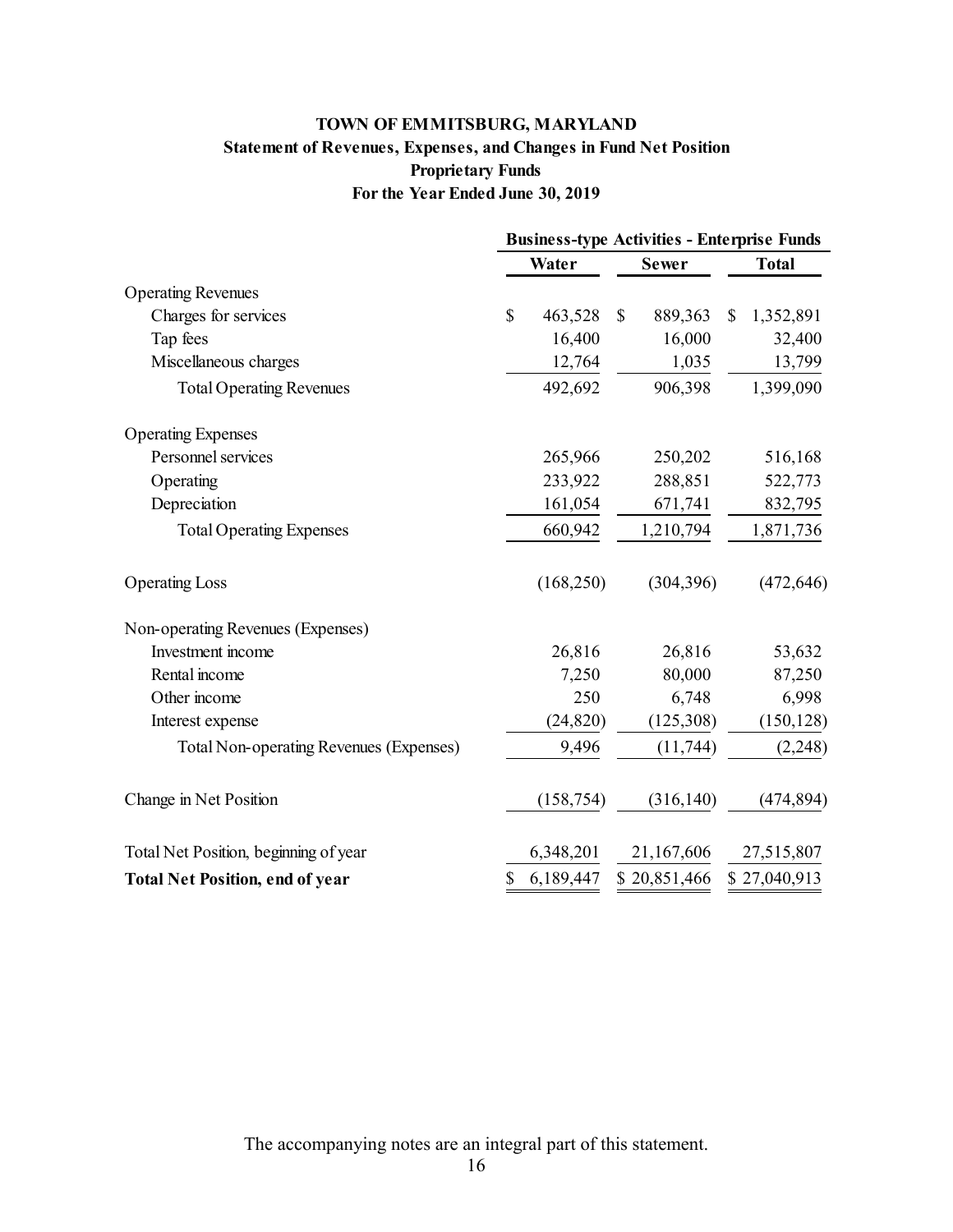## **For the Year Ended June 30, 2019 Statement of Cash Flows Proprietary Funds**

| TOWN OF EMMITSBURG, MARYLAND                             |              |              |                                                    |              |              |
|----------------------------------------------------------|--------------|--------------|----------------------------------------------------|--------------|--------------|
| <b>Statement of Cash Flows</b>                           |              |              |                                                    |              |              |
| <b>Proprietary Funds</b>                                 |              |              |                                                    |              |              |
| For the Year Ended June 30, 2019                         |              |              |                                                    |              |              |
|                                                          |              |              | <b>Business-type Activities - Enterprise Funds</b> |              |              |
|                                                          |              | Water        | <b>Sewer</b>                                       |              | <b>Total</b> |
| <b>Cash flows from operating activities</b>              |              |              |                                                    |              |              |
| Cash receipts from customers                             | $\mathbb{S}$ | 494,498      | \$<br>910,114                                      | $\mathbb{S}$ | 1,404,612    |
| Cash receipts from other governments                     |              |              | 30,000                                             |              | 30,000       |
| Cash payments to suppliers of goods and services         |              | (226,790)    | (287, 430)                                         |              | (514,220)    |
| Cash payments to employees for services                  |              | (263,750)    | (257,750)                                          |              | (521, 500)   |
| Net cash provided by operating activities                |              | 3,958        | 394,934                                            |              | 398,892      |
|                                                          |              |              |                                                    |              |              |
| Cash flows from non-operating activities                 |              |              |                                                    |              |              |
| Rental income<br>Other income                            |              | 7,250<br>250 | 80,000                                             |              | 87,250       |
|                                                          |              |              | 6,748                                              |              | 6,998        |
| Net cash provided by non-operating activities            |              | 7,500        | 86,748                                             |              | 94,248       |
| Cash flows from capital and related financing activities |              |              |                                                    |              |              |
| Purchase of capital assets                               |              | (9,950)      | (141, 288)                                         |              | (151, 238)   |
| Principal paid on bond and loans payable                 |              | (128, 777)   | (138, 458)                                         |              | (267, 235)   |
| Interest paid on capital debt                            |              | (25, 277)    | (125,792)                                          |              | (151,069)    |
| Net cash used in capital and                             |              |              |                                                    |              |              |
| related financing activities                             |              | (164,004)    | (405, 538)                                         |              | (569, 542)   |
| <b>Cash flows from investing activities</b>              |              |              |                                                    |              |              |
| Investment income                                        |              | 26,816       | 26,816                                             |              | 53,632       |
|                                                          |              |              |                                                    |              |              |
| Net cash provided by investing activities                |              | 26,816       | 26,816                                             |              | 53,632       |
| Net increase (decrease) in cash and cash equivalents     |              | (125, 730)   | 102,960                                            |              | (22,770)     |
| Cash and cash equivalents - beginning of year            |              | 564,366      | 4,616,220                                          |              | 5,180,586    |
| Cash and cash equivalents - end of year                  | \$           | 438,636      | \$<br>4,719,180                                    | \$           | 5,157,816    |
| Cash and cash equivalents:                               |              |              |                                                    |              |              |
| Unrestricted                                             | \$           | 179,636      | \$                                                 | \$           |              |
| Restricted                                               |              | 259,000      | 3,819,100<br>900,080                               |              | 3,998,736    |
|                                                          | \$           |              |                                                    | \$           | 1,159,080    |
|                                                          |              | 438,636      | \$<br>4,719,180                                    |              | 5,157,816    |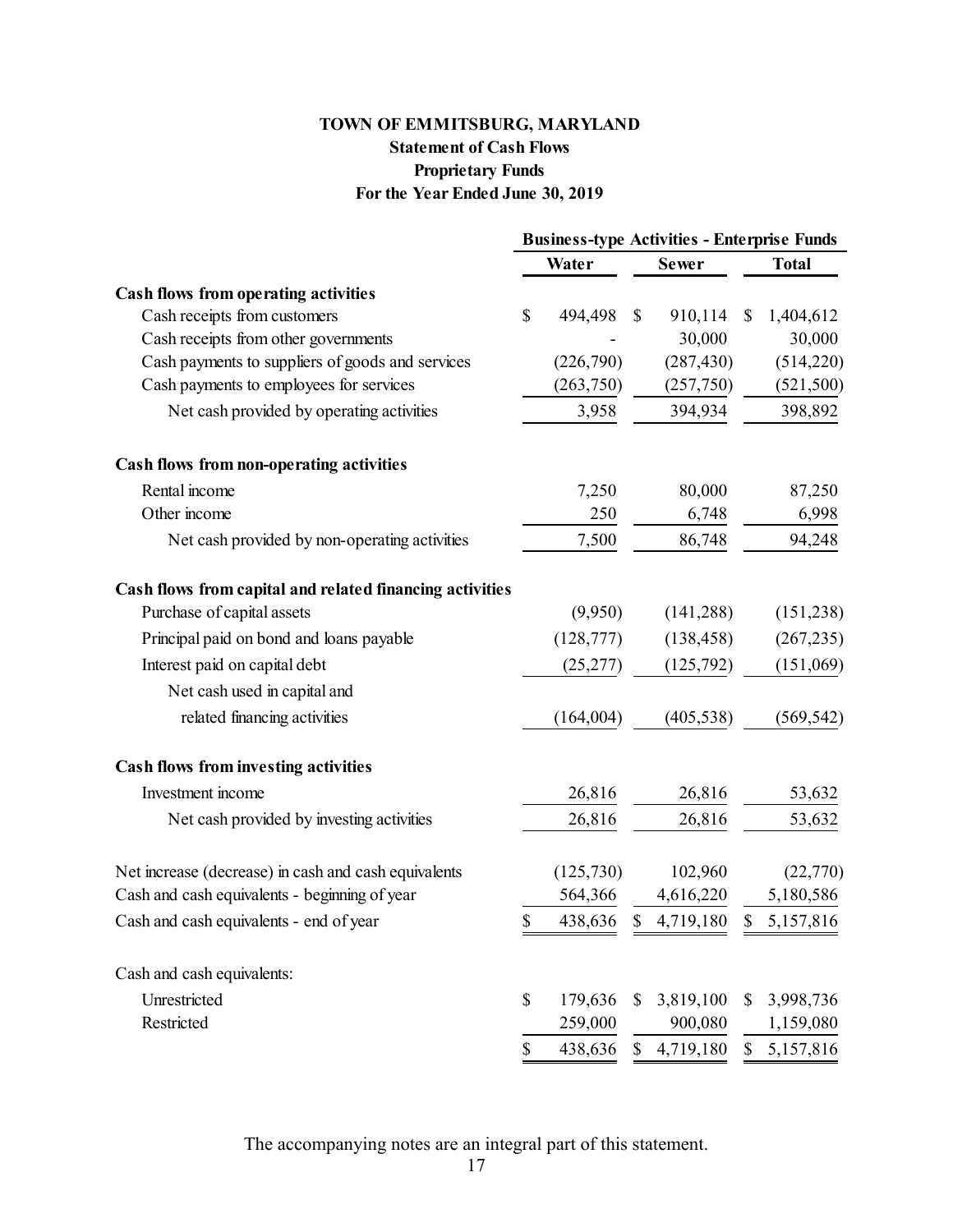### **For the Year Ended June 30, 2019 Statement of Cash Flows Proprietary Funds TOWN OF EMMITSBURG, MARYLAND**

|                                                     | <b>Business-type Activities - Enterprise Funds</b> |                |    |                 |    |              |
|-----------------------------------------------------|----------------------------------------------------|----------------|----|-----------------|----|--------------|
|                                                     |                                                    | Water          |    | <b>Sewer</b>    |    | <b>Total</b> |
| <b>Reconciliation of operating income (loss) to</b> |                                                    |                |    |                 |    |              |
| Net cash provided by operating activities           |                                                    |                |    |                 |    |              |
| Operating income (loss)                             | $\mathbb{S}$                                       | $(168,250)$ \$ |    | $(304, 396)$ \$ |    | (472, 646)   |
| Depreciation                                        |                                                    | 161,054        |    | 671,741         |    | 832,795      |
| Net changes in assets and liabilities:              |                                                    |                |    |                 |    |              |
| Due from customers                                  |                                                    | 1,575          |    | 4,230           |    | 5,805        |
| Due from other governments                          |                                                    |                |    | 30,000          |    | 30,000       |
| Prepaid expenses                                    |                                                    | (987)          |    |                 |    | (987)        |
| Deferred outflows of resources                      |                                                    | (16, 420)      |    | (13,379)        |    | (29,799)     |
| Accounts payable                                    |                                                    | 8,120          |    | 1,421           |    | 9,541        |
| Accrued liabilities                                 |                                                    | 130            |    | (515)           |    | (385)        |
| Compensated absences                                |                                                    | 5,761          |    | (6,242)         |    | (481)        |
| Net pension liability                               |                                                    | 18,677         |    | 18,677          |    | 37,354       |
| Deferred inflows of resources                       |                                                    | (5,702)        |    | (6,603)         |    | (12,305)     |
| Net cash provided by operating activities           | \$                                                 | 3,958          | \$ | 394,934         | \$ | 398,892      |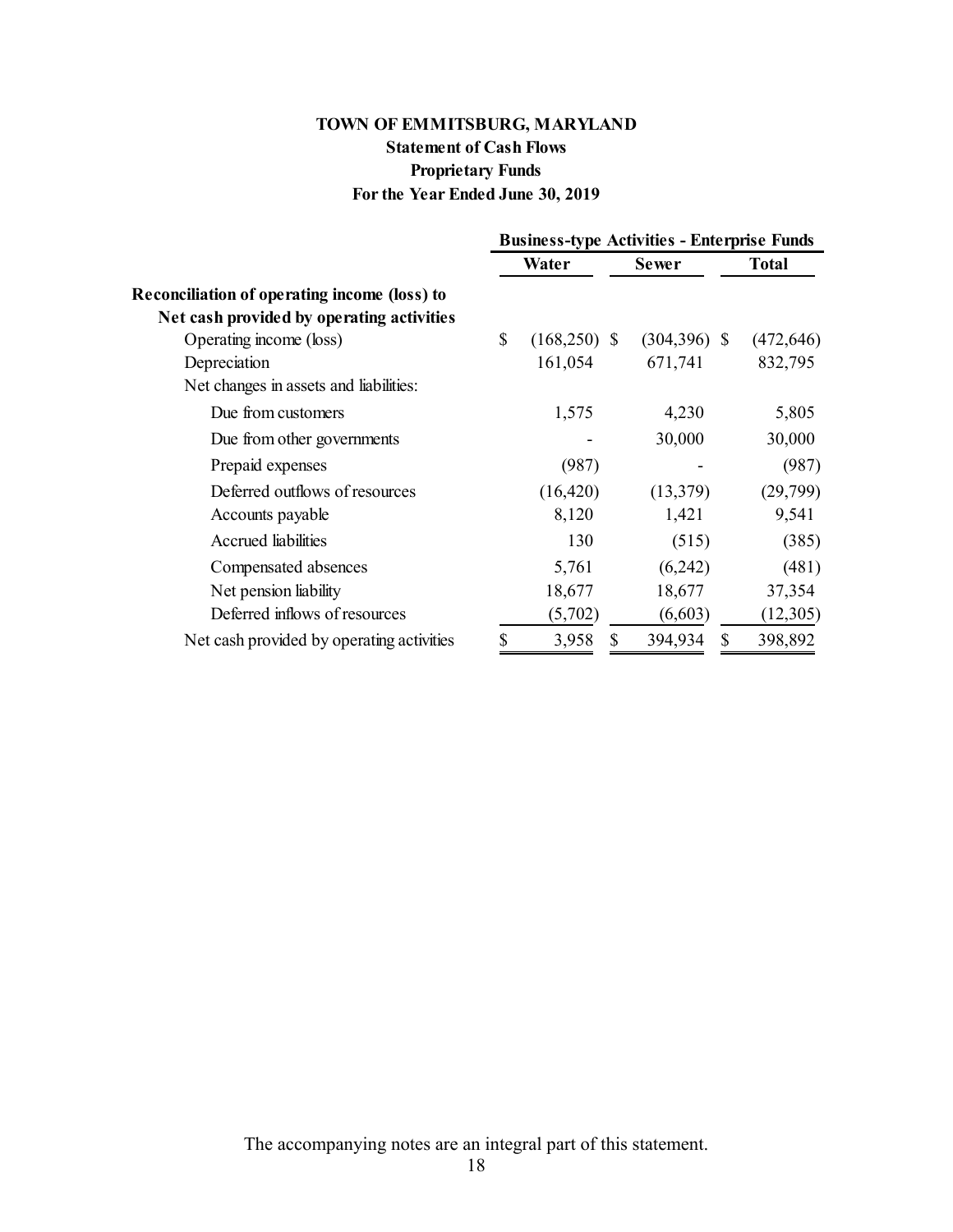# **Notes to the Financial Statements June 30, 2019**

#### <span id="page-22-0"></span>**NOTE 1- SUMMARY OF SIGNIFICANT ACCOUNTING POLICIES**

#### **Financial Reporting Entity**

 applied to governmental units. Accounting principles generally accepted in the United States of America require that the reporting entity include (1) the primary cause the reporting entity's financial statements to be misleading or incomplete. **TOWN OF EMMITSBURG, MARYLAND**<br>
Notes to the Financial Statements<br>
June 30, 2019<br> **Reporting Entity**<br> **Reporting Entity**<br>
of Emmitsburg was incorporated in 1825 an<br>
provisions of a commission form of govern<br>
of The Town of The Town of Emmitsburg was incorporated in 1825 and is currently organized under the provisions of a commission form of government. The financial statements of The Town of Emmitsburg, Maryland (the Town) have been prepared in conformity with generally accepted accounting principles (GAAP) as government, (2) organizations for which the primary government is financially accountable, and (3) other organizations for which the nature and significance of their relationship with the primary government are such that exclusion would The criteria provided in Governmental Accounting Standards Board Codification Section 2100 have been considered and there are no agencies or entities which should be presented with the Town.

 principles. The Town follows GASB 62 in applying GASB guidance to its The Governmental Accounting Standards Board (GASB) is the accepted standard setting body for establishing governmental accounting and financial reporting proprietary activities, which incorporates Financial Accounting Standards Board statements and interpretations, Accounting Principles Board Opinions and Accounting Research Bulletins issued on or before November 30, 1989, that do not conflict with or contradict GASB pronouncements.

#### **Government-wide and Fund Financial Statements**

 as a whole) and fund financial statements. The statement of net position and the The basic financial statements include both government-wide (based on the Town statement of activities display information about the Town as a whole. For the most part, the effect of interfund activity has been removed from these statements. These statements include the financial activities of the primary government. The statements distinguish between those activities of the Town that are governmental and those that are considered business-type activities.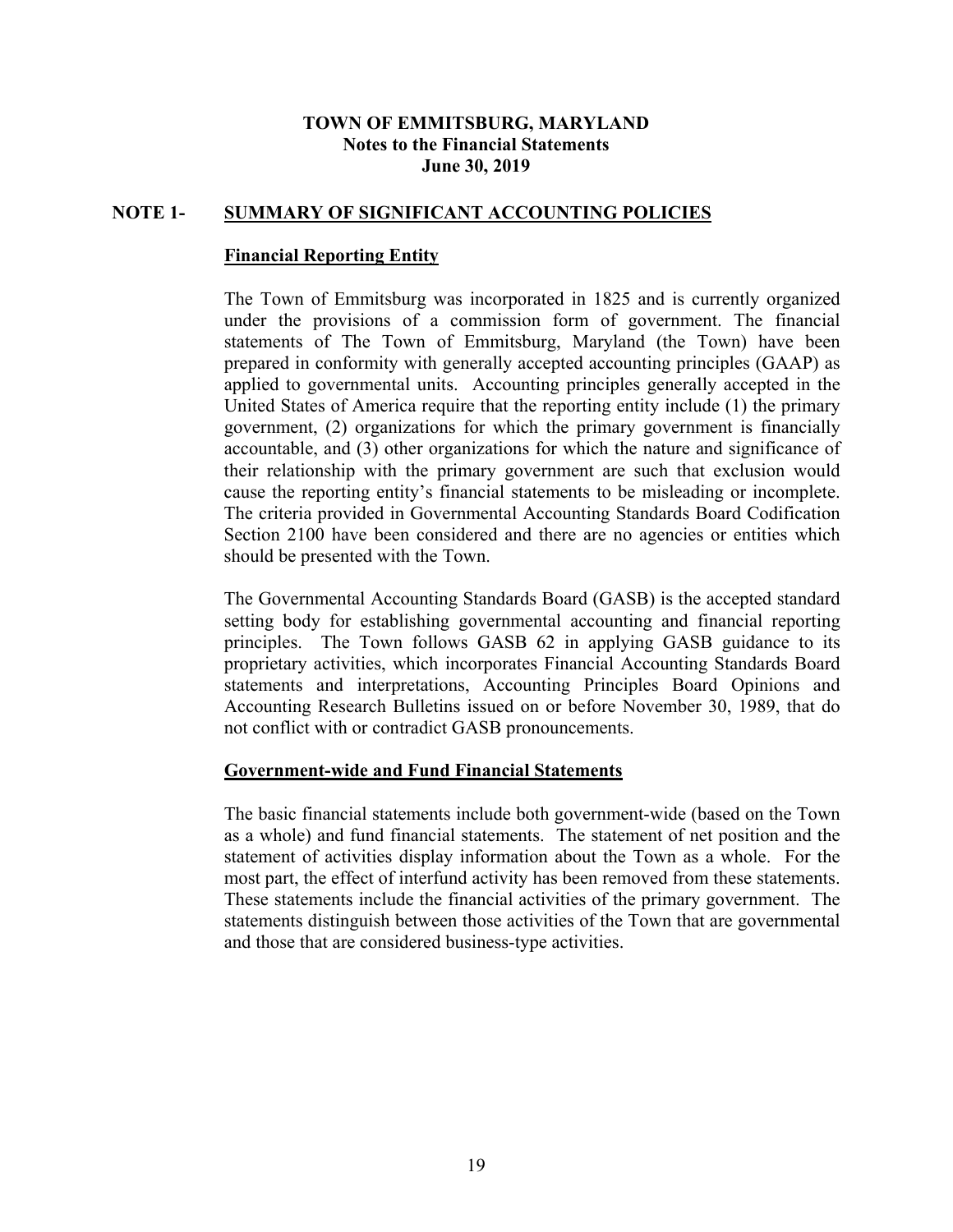#### **Government-wide and Fund Financial Statements** (Continued)

 The statement of net position presents the financial condition of the governmental and business-type activities of the Town at year-end. The statement of activities activities of the Town. Direct expenses are those that are specifically associated particular function. Program revenues include charges paid by the recipient for presented as general revenues of the Town, with certain limited exceptions. The comparison of direct expenses with program revenues identifies the extent to **TOWN OF EMMITISBURG, MARYLAND**<br>**TOWEN OF EMMITSBURG, MARYLAND**<br>**TOWEN CONDERN SCALING (Continued)**<br>June 30, 2019<br>**Shorts of the Financial Statements (Continued)**<br>June 30, 2019<br>**Government-wide and Fund Financial Statement** presents a comparison between direct expenses and program revenues for each program or function of the Town's governmental activities and for business-type with a service, program, or department and therefore clearly identifiable to a the goods and services offered by the program, grants and contributions that are restricted to meeting the operational or capital requirements of a particular program, and interest earned on grants that is required to be used to support a particular program. Revenues which are not classified as program revenues are which each governmental program or business activity is self-financing or draws from the general revenues of the Town.

In the fund financial statements, financial transactions and accounts of the Town are organized on the basis of funds. The operation of each fund is considered to be an independent fiscal and separate accounting entity, with a self-balancing set of accounts. Fund accounting segregates funds according to their intended purpose and is used to aid management in demonstrating compliance with finance-related legal and managerial requirements.

The following is a brief description of the specific funds used by the Town for the year ended June 30, 2019:

#### **Governmental Fund Types**

General Fund – This fund is the Town's primary operating fund. It accounts for all financial resources of the general government, except those required to be recurring activities of the Town, (i.e., public safety, parks and recreation, public accounted for in another fund. The General Fund accounts for the normal works and general government activities, etc.). These activities are funded principally by property and income taxes on individuals and businesses, and grants from other governmental units.

 Capital Projects Fund – This fund accounts for the purchase, construction or renovation of major general fixed assets over an extended period of time (other with mixed funding or projects of a larger amount or spanning several fiscal than those financed by the Proprietary Funds). While capital outlay accounts are used in each function reported in the General Fund, longer-term projects, those years, are accounted for in this fund.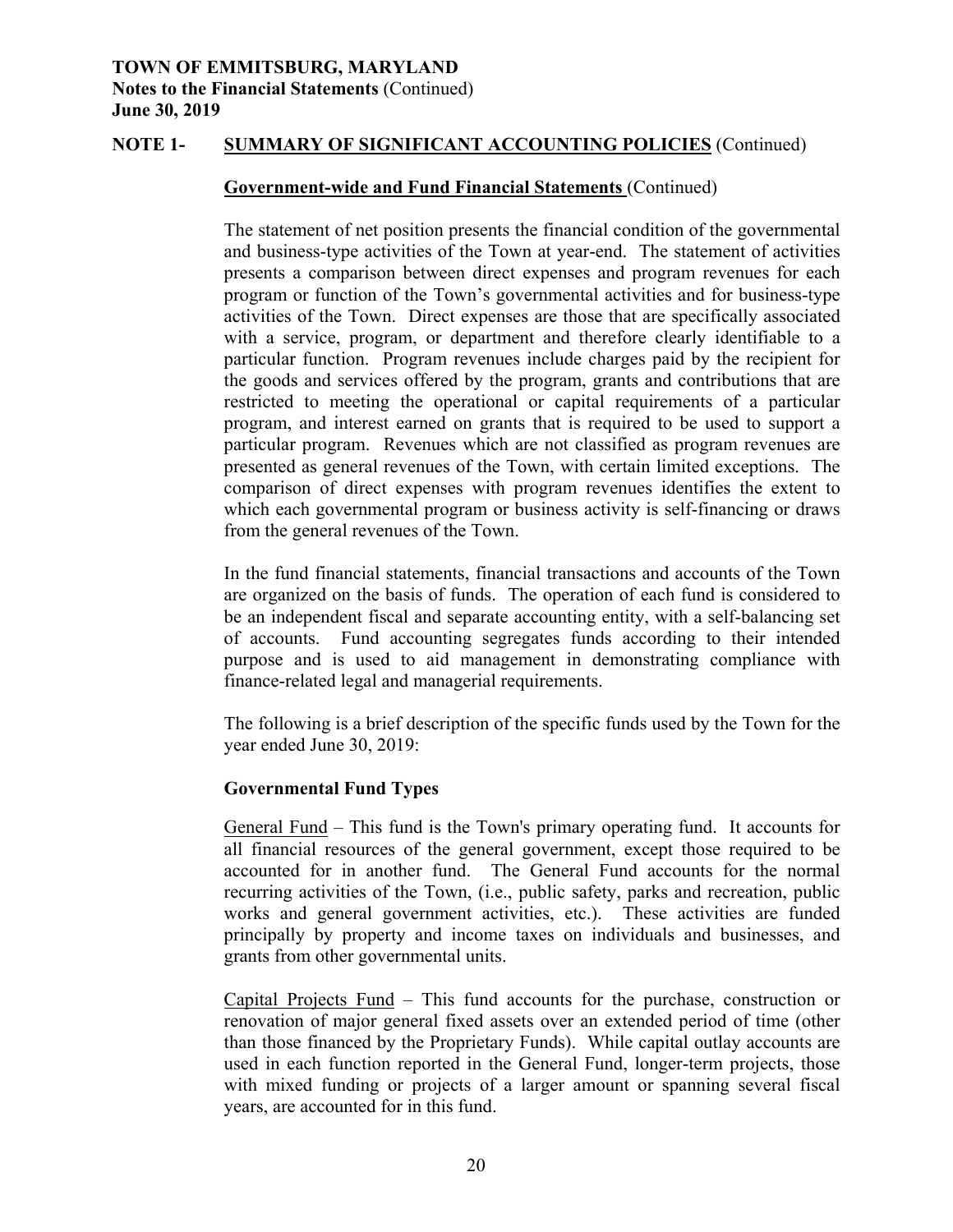#### **Government-wide and Fund Financial Statements** (Continued)

#### **Proprietary Fund Types**

Enterprise Funds – The Water and Sewer Funds account for the activity of the Town's sewage treatment plant, sewage pumping stations and collection systems, and the water distribution system.

#### **Measurement Focus, Basis of Accounting, and Financial Statement Presentation**

**TOWN OF EMMITSBURG, MARYLAND CONSTRANT (TOWN)**<br> **TOWN OF EXAMPLES (Continued)**<br> **Jone 30, 2019**<br> **SOCKER ARYLAND OF SIGNIFICANT ACCOUNTING POLICIES** (Continued)<br> **Jone 30, 2019**<br> **SOCKER 1. SOCKER SURGER CONTING TO SURG** The government-wide statements are prepared using the economic resources measurement focus and the accrual basis of accounting. Revenues are recorded when earned and expenses are recorded when a liability is incurred, regardless of the timing of related cash flows. Property taxes are recognized as revenues in the year in which they are levied. Grants and similar items are recognized as revenue as soon as all eligibility requirements imposed by the provider have been met. This approach differs from the manner in which governmental fund financial statements are prepared. Therefore, governmental fund financial statements include a reconciliation with brief explanations to better identify the relationship between the government-wide statements and the statements for the governmental fund.

 Net position is reported as restricted when constraints placed on net position use are externally imposed by grantors or contributors.

 available. "Available" means collectible within the current period or soon enough thereafter to be used to pay liabilities of the current period. The government Government fund financial statements are reported using the current financial resources measurement focus and the modified accrual basis of accounting. Under the modified accrual basis of accounting, revenues are recognized when cash is received and when amounts to be received are both measurable and considers all revenues as available if they are collected within 60 days after yearend.

 Expenditures generally are recorded when the related liability is incurred, as under accrual accounting. However, debt service expenditures as well as expenditures related to compensated absences and claims and judgments are recorded only when payment is due.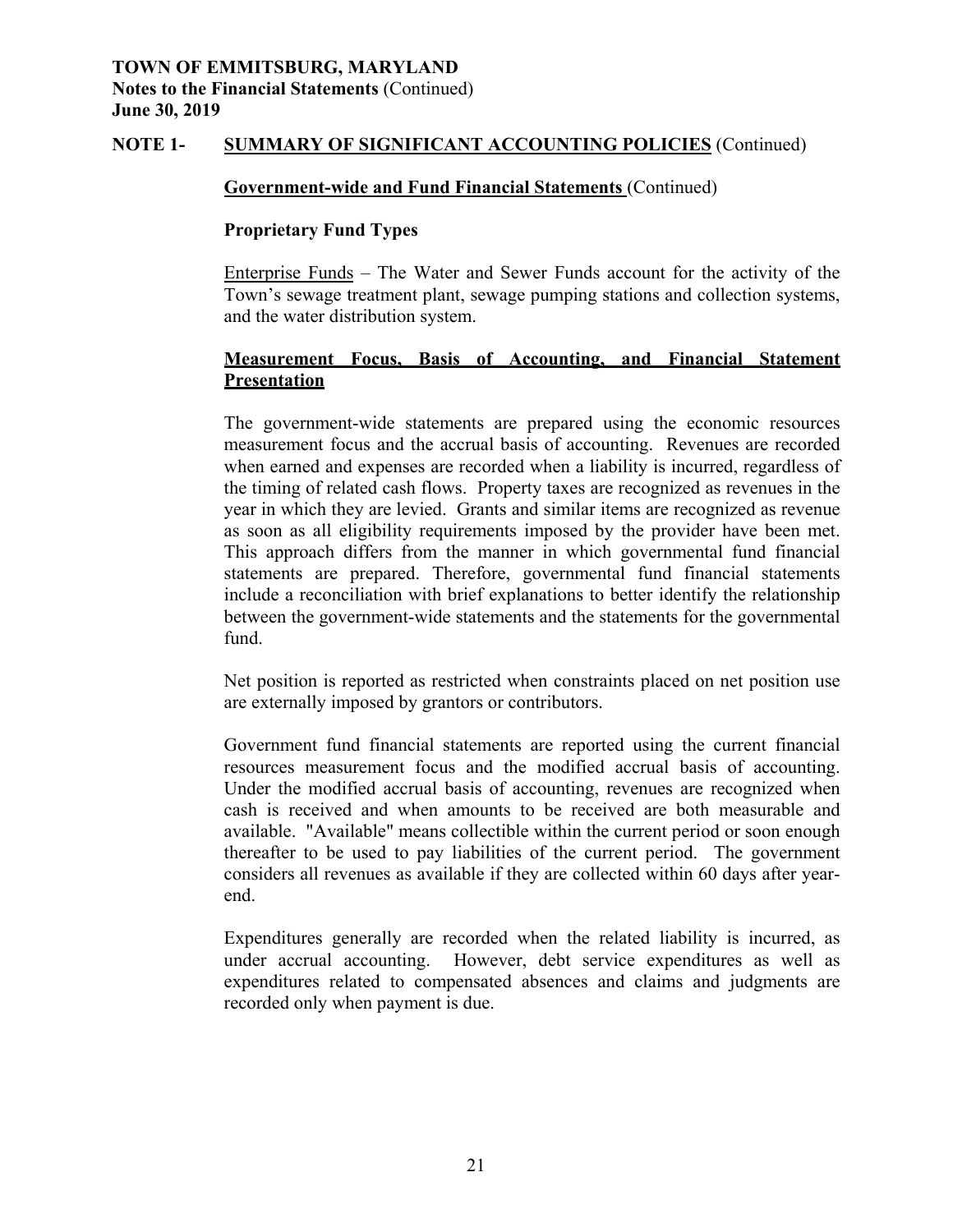#### **NOTE 1- SUMMARY OF SIGNIFICANT ACCOUNTING POLICIES** (Continued)

#### **Measurement Focus, Basis of Accounting, and Financial Statement Presentation** (Continued)

 expenses from non-operating items. Operating revenues and expenses generally Business-type activities and all proprietary funds are accounted for on a flow of economic resources measurement focus. With this measurement focus, all assets and all liabilities associated with the operation of these funds are included on the statement of net position. Proprietary funds distinguish operating revenues and result from providing services and producing and delivering goods in connection with a proprietary fund's principal ongoing operations. The principal operating revenues of the Town's enterprise funds are charges to customers for sales and services. Operating expenses for enterprise funds include the cost of sales and services, administrative expenses, and depreciation on capital assets. All revenues and expenses not meeting this definition are reported as nonoperating revenues and expenses.

#### **Budgets and Budgetary Accounting**

The budget document is a comprehensive financial plan showing all revenues and expenditures expected for the fiscal year.

The Town follows these procedures in establishing the budgetary data reflected in the general-purpose financial statements:

- 1. Prior to May  $30<sup>th</sup>$ , the Mayor requests the Town Manager and Town Accountant meet with the Board of Commissioners and then prepare their proposed operating budgets for the fiscal year commencing the following July 1.
- 2. All budget requests are compiled by the Town Manager and Town Accountant and presented to the Mayor for review together with comparative and supporting data.
- 3. Public hearings are advertised and conducted at the Town Hall for taxpayer comments.
- 4. Prior to May  $30<sup>th</sup>$ , the Mayor formally presents the budget message to the Board of Commissioners.
- 5. Prior to June  $30<sup>th</sup>$ , the budget is legally enacted through the passage of an ordinance.
- 6. Appropriations lapse at the end of the fiscal year.
- 7. During the operating year, the Board of Commissioners must approve interdepartmental budget transfers at a regularly scheduled public meeting.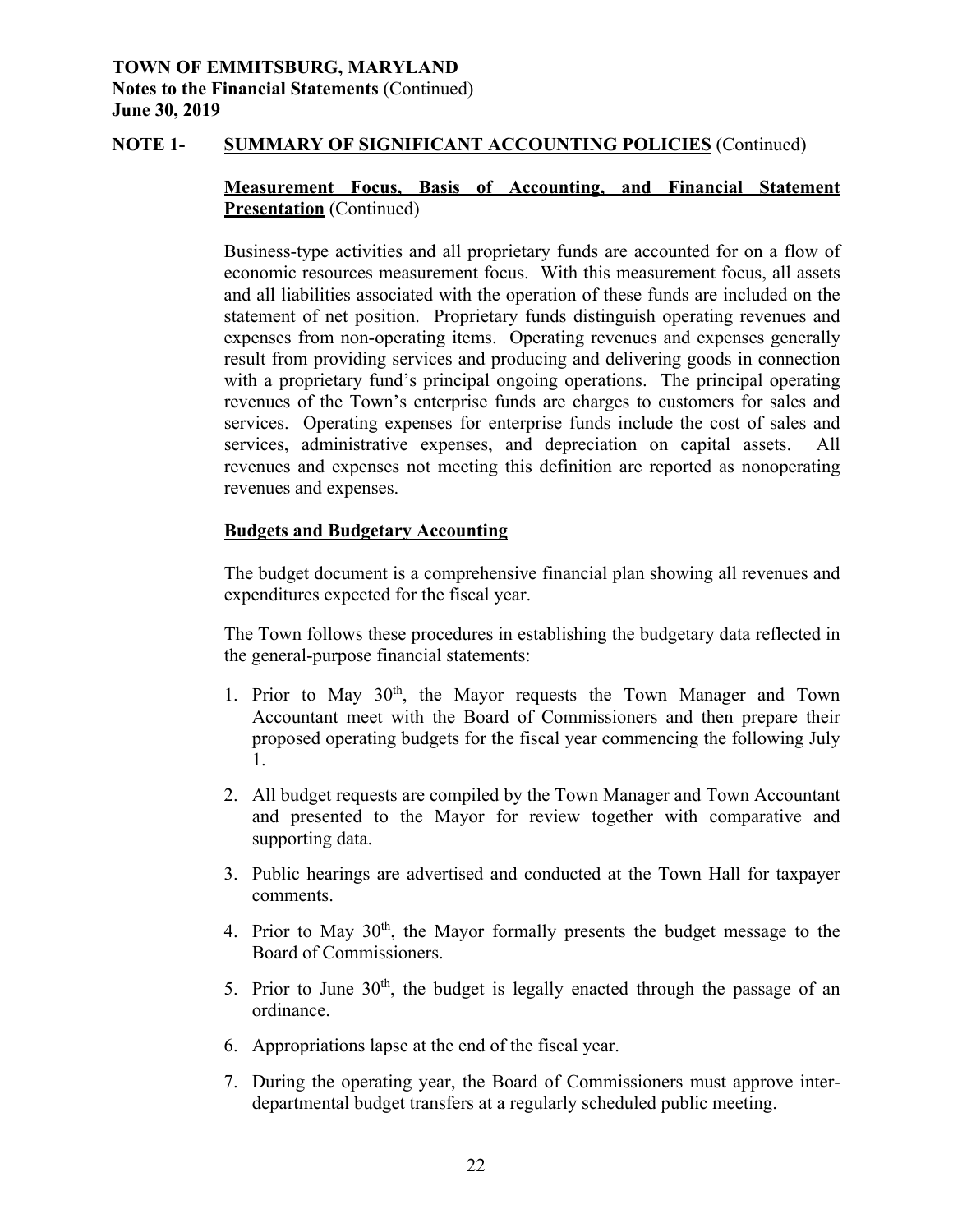#### **Cash, Cash Equivalents, and Investments**

 maturities of six months or less from the date of acquisition to be cash and cash form a pool. Investment income earned as a result of pooling is distributed to the For purposes of the statement of cash flows, the Town considers cash on hand, demand deposits, and all highly liquid investments and debt instruments with equivalents. Generally, cash resources of the individual funds are combined to appropriate funds based on the average balance of cash and investments of each fund.

#### **Receivables and Doubtful Accounts**

 property taxes and utility services. These receivables are due within one year. For the year ended June 30, 2019, the Town has an allowance for doubtful Significant receivables include amounts due from customers primarily for property taxes of \$14,249 reported in the general fund.

#### **Prepaid Expenses**

Payments made to vendors for services that will benefit periods beyond June 30, 2019, are recorded as prepaid expenses. In governmental funds, reported prepaid expenses are equally offset by non-spendable fund balance amounts, which indicates that they do not constitute "available spendable resources" even though they are a component of net current assets.

#### **Capital Assets**

 Capital assets are reported in the governmental or business-type activities column purposes. Depreciation is provided for over the estimated useful lives of the rities of six months or less from the date of acquisition to be cash and cardinats. Generally, cash resources of the individual funds are combined and appol. Investment income carned as a result of pooling is distributed t in the government-wide financial statements. Capital assets are defined as assets with an initial, individual cost of more than \$5,000 and an estimated useful life in excess of one year. Capital assets purchased or acquired are recorded at cost or, if donated, at the estimated fair market value upon receipt. Depreciation of property and equipment is computed on the straight-line method for financial reporting assets.

| <b>Buildings</b>        | $20 - 50$ years |
|-------------------------|-----------------|
| Land improvements       | $10 - 20$ years |
| Infrastructure          | $20 - 50$ years |
| Machinery and equipment | $5 - 15$ years  |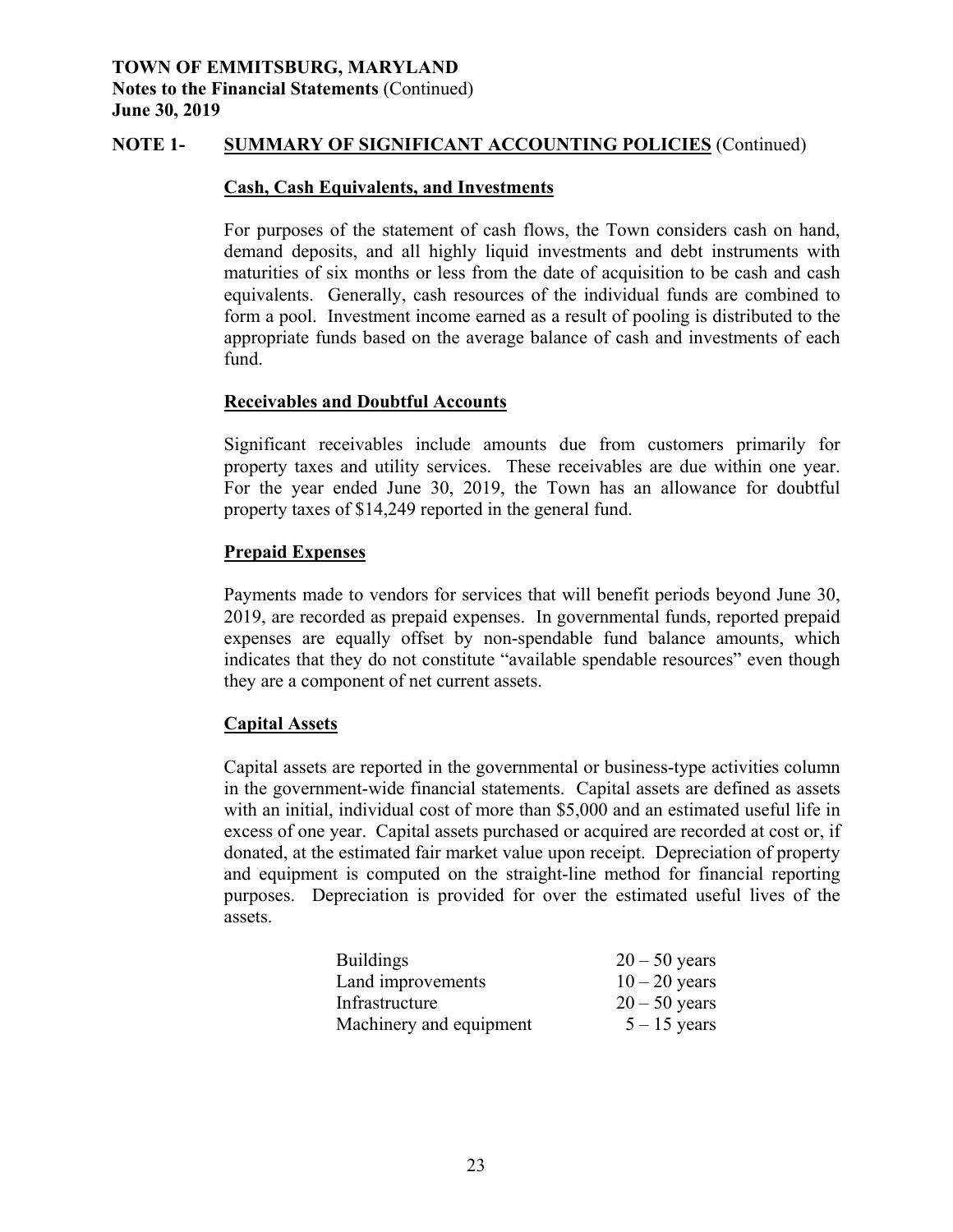#### **Short-term Interfund Receivables/Payables**

During the course of operations, numerous transactions occur between individual funds for goods provided or services rendered. These receivables and payables are classified as "due from other funds" or "due to other funds" on the statement of net position. Short-term interfund loans are classified as "interfund receivables/payables".

#### **Compensated Absences**

It is the Town's policy to permit employees to accumulate earned but unused pay benefits. Employees are entitled to receive payment based on their hire date. Employees hired before December 1, 2016 will be paid for all unused vacation hours and half-time pay for accrued and unused sick and personal hours upon termination. For hires on or after December 1, 2016, accrued and unused vacation and sick leave will be paid out at half-time with no payment for personal hours. Accumulated vacation, sick, and personal leave, as applicable, is accrued when incurred in the government-wide and proprietary fund financial statements.

#### **Deferred Outflows / Inflows of Resources**

In addition to assets, the statement of net position reports a separate section for deferred outflows of resources. Deferred outflows of resources represent a consumption of net position that applies to a future period(s) and so will not be recognized as an outflow of resources (expense/expenditure) until that period.

In addition to liabilities, the statement of net position reports a separate section for deferred inflows of resources. Deferred inflows of resources represent an acquisition of net position that applies to a future period(s) and so will not be recognized as an inflow of resources (revenue) until that period.

#### **Commitments and Contingent Liabilities**

 disallowed claims, including amounts already collected, may constitute a liability Amounts received or receivable from grantor agencies are subject to audit and adjustment by grantor agencies, principally the federal government. Any of the applicable funds. The amount, if any, of expenditures which may be disallowed by the grantor cannot be determined at this time although it is believed by management that such disallowances will be immaterial.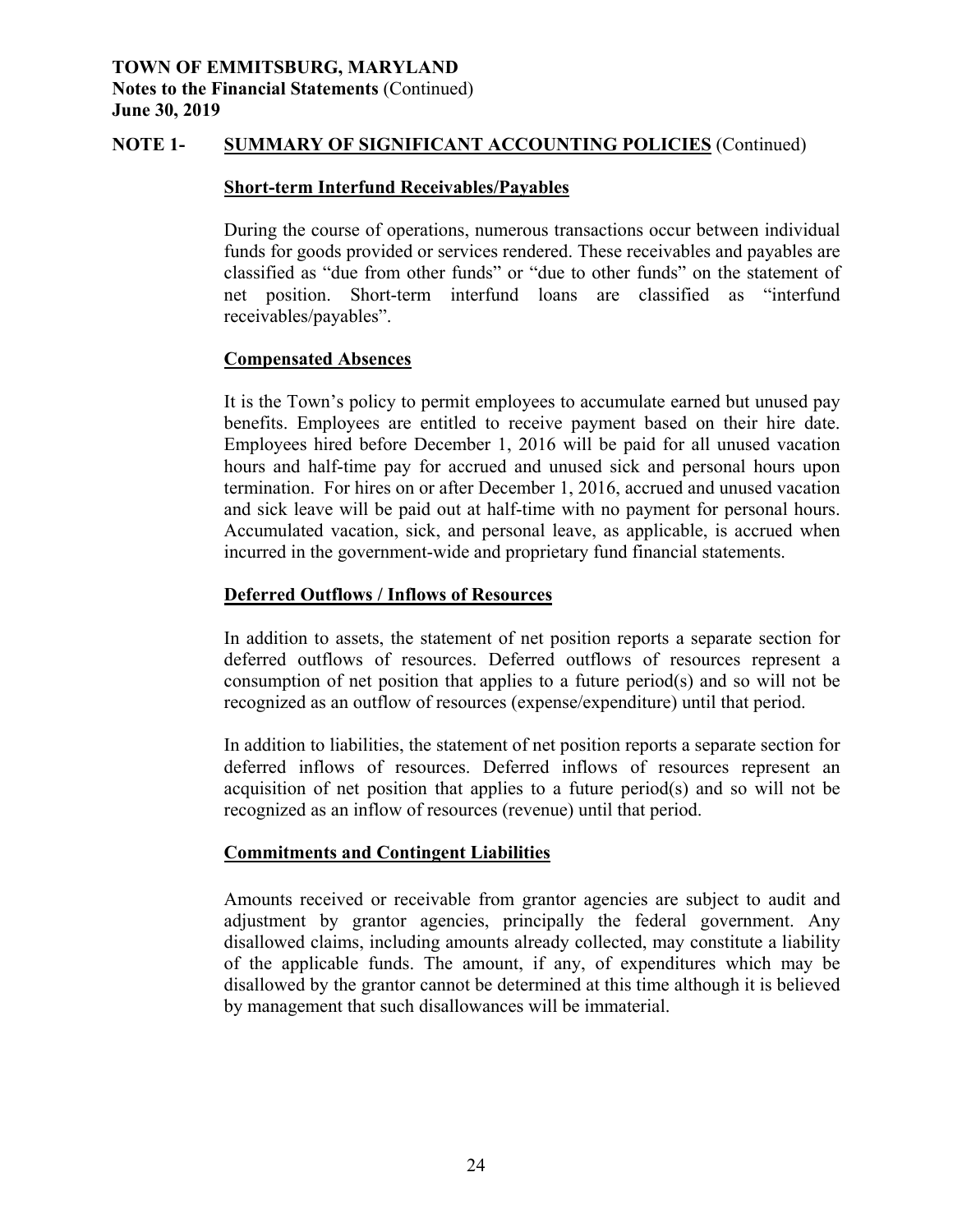#### **Interfund Transactions**

Quasi-external transactions are accounted for as revenues or expenditures. Transactions that constitute reimbursements to a fund for expenditures initially made from it that are properly applicable to another fund are recorded as expenditures in the reimbursing fund and as reductions of expenditures in the fund that is reimbursed. All other interfund transactions, except quasi-external transactions and reimbursements, are reported as transfers.

#### **Net Position**

Net position represents the difference between assets and deferred outflows of resources, and liabilities and deferred inflows of resources. Net investment in capital assets consists of cost of capital assets, net of accumulated depreciation, reduced by the outstanding balances of any borrowing used for the acquisition, construction, or improvement of those assets. Restricted net position represents external restrictions by creditors, grantors, contributors, or laws and regulations of other governments and restrictions imposed by law or enabling legislation.

#### **Fund Balance**

The Town has implemented GASB Statement No. 54, Fund Balance Reporting and Governmental Fund Type Definitions, for its governmental funds. Under GASB Statement No. 54, fund balances are required to be reported according to the following classifications:

 intact. This classification includes inventories, prepaid amounts, assets held for sale, and long-term receivables. No spendable fund balance – Includes amounts that cannot be spent because they are either not in spendable form, or, for legal or contractual reasons, must be kept

Restricted fund balance – Constraints placed on the use of these resources are either externally imposed by creditors (such as through debt covenants), grantors, contributors or other governments; or are imposed by law (through constitutional provisions or enabling legislation).

Committed fund balance – Amounts that can only be used for specific purposes because of a formal action (resolution or ordinance) by the Town's highest level of decision-making authority, the Mayor and Board of Commissioners. As of June 30, 2019, \$108,864 is committed for the purpose of paying employee benefits when such employees retire or otherwise leave the Town.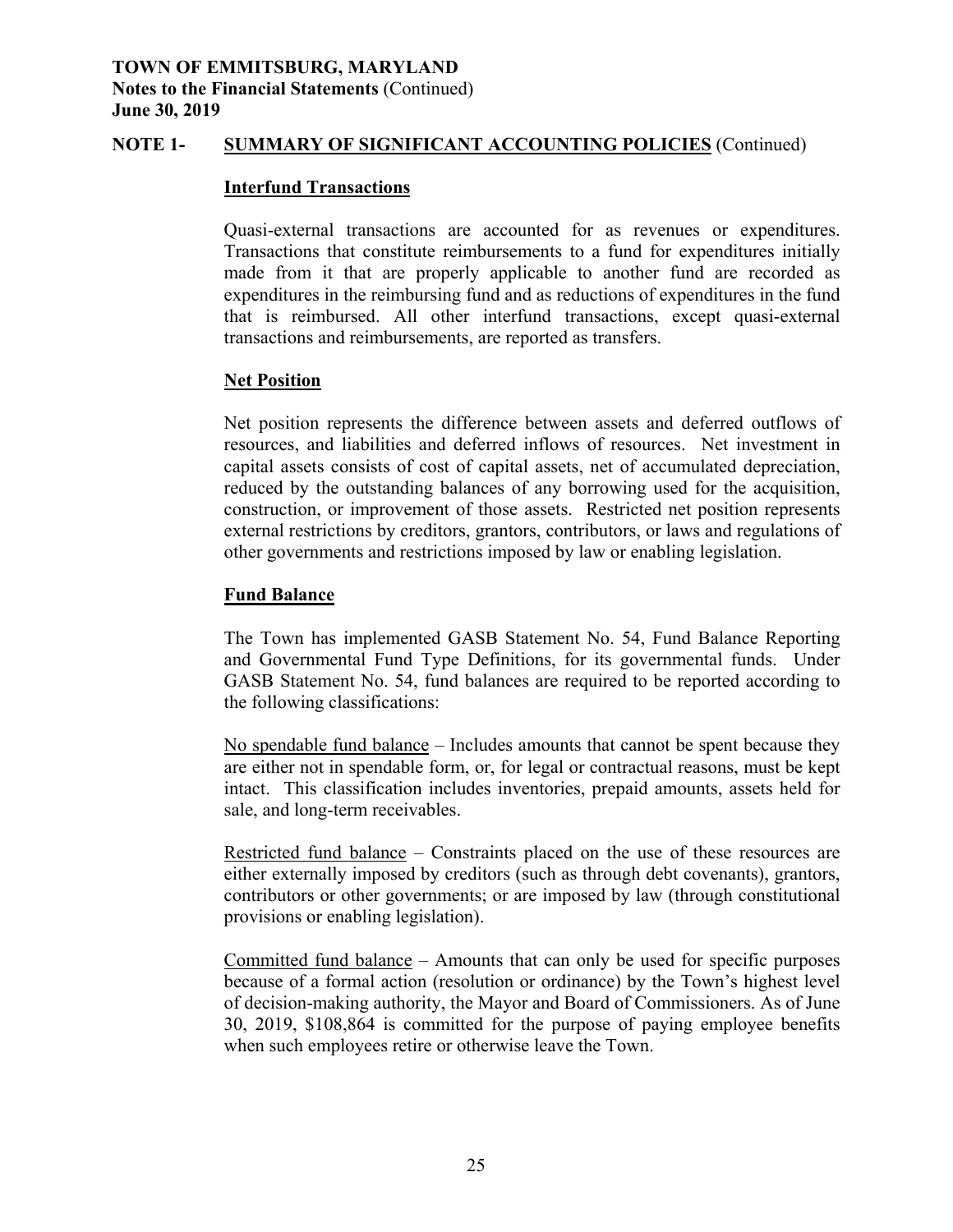# **Notes to the Financial Statements** (Continued) **June 30, 2019**

#### **NOTE 1- SUMMARY OF SIGNIFICANT ACCOUNTING POLICIES** (Continued)

#### **Fund Balance (**Continued)

 restricted or committed. Intent can be stipulated by the Board of Commissioners, Assigned fund balance – Amounts that are constrained by the Town's intent to be used for specific purposes, but that do not meet the criteria to be classified as or by an official to whom that authority has been given. With the exception of the General Fund, this is the residual fund balance classification for all governmental funds with positive balances.

Unassigned fund balance – This is the residual classification of the General Fund. Only the General Fund reports a positive unassigned fund balance. Other governmental funds might report a negative balance in this classification, as the result of overspending for specific purposes for which amounts had been restricted, committed or assigned.

 When both restricted and unrestricted resources are available for use, it is the When both restricted and unrestricted resources are available for use, it is the Town's policy to use externally restricted resources first, then unrestricted resources – committed, assigned, and unassigned – in order as needed.

#### **Use of Estimates**

The preparation of basic financial statements in conformity with U.S. generally accepted accounting principles requires management to make estimates and assumptions that affect the amounts reported in the basic financial statements and accompanying notes. Actual results could differ from those estimates.

#### **DEPOSITS WITH FINANCIAL INSTITUTIONS AND INVESTMENTS NOTE 2-**

#### **Custodial Credit Risk**

 depository financial institution, a government will not be able to recover its deposits or will not be able to recover collateral securities that are in the in the event of the failure of the counterparty to a transaction, a government may be unable to recover the value of investment or collateral securities that are in the **TOWN OF EMMITSBURG, MARYLAND**<br> **Notes to the Financial Statements (Continued)**<br> **Nore 30, 2019**<br> **Sum 30, 2019**<br> **Tow Balance (Continued)**<br> **Example 11**<br> **EXEMIFICAN**<br> **EXEMIFICAN**<br> **EXEMIFICAN**<br> **EXEMIFICAN**<br> **EXEMIFICAN** Custodial credit risk for deposits is the risk that, in the event of the failure of a possession of an outside party. Custodial credit risk for investments exists when, possession of an outside party. As of year-end, the Town's carrying amount of deposits was \$6,562,380, the bank balance was \$6,610,174 and cash on hand was \$450.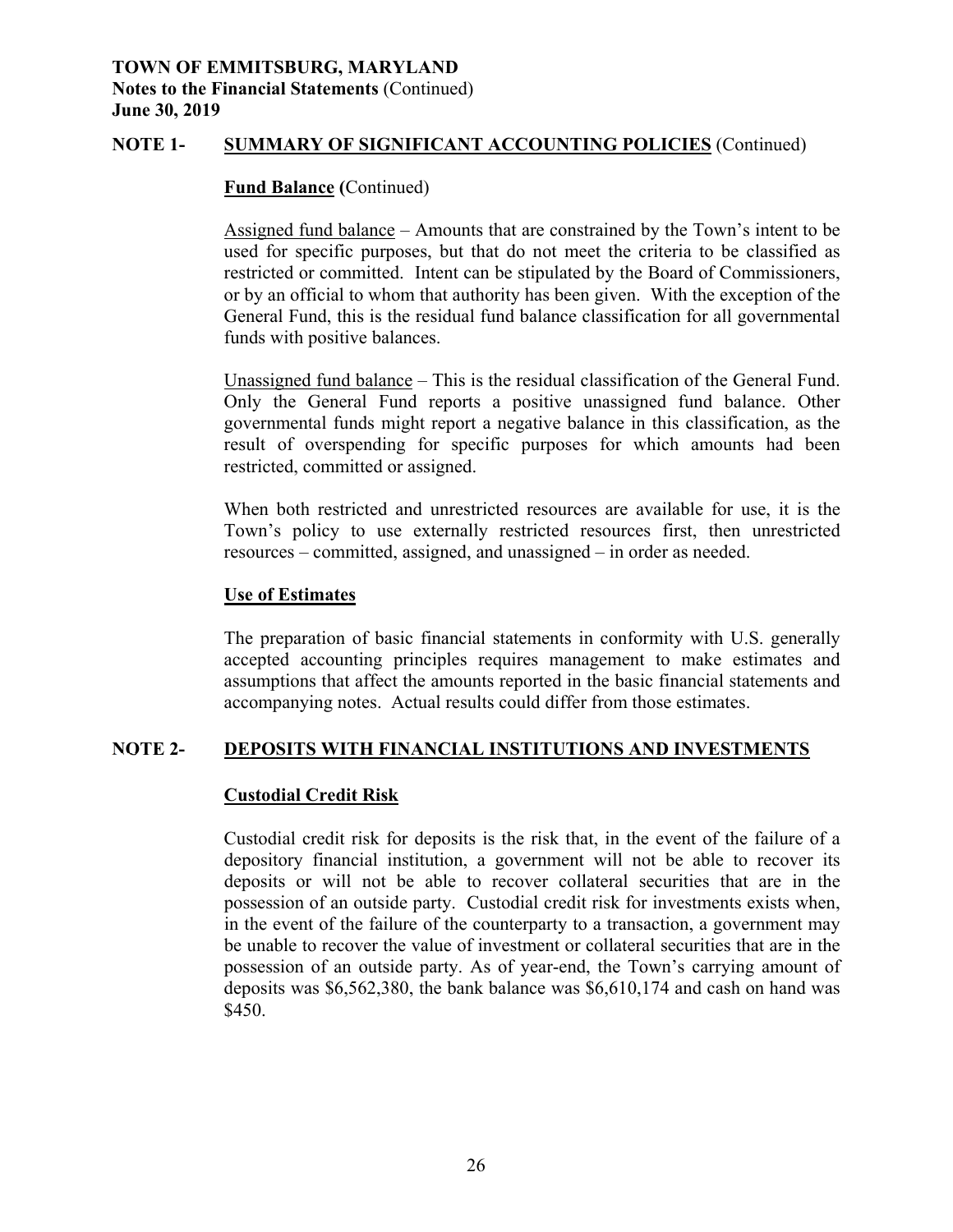#### **NOTE 2- DEPOSITS WITH FINANCIAL INSTITUTIONS AND INVESTMENTS** (Continued)

The Town maintains deposits at one financial institution. At June 30, 2019, the Town was fully covered by the Federal Deposit Insurance Corporation and pledged collateral.

Included in cash and cash equivalents, the Town had \$2,175,170 invested in the Maryland Local Government Investment Pool (MLGIP) as of June 30, 2019.

The Town's cash and investments as of June 30, 2019, reconciled to the total presented in the Statement of Net Position, are as follows:

|                            | Governmental    | Business-type   |                 |
|----------------------------|-----------------|-----------------|-----------------|
|                            | Activities      | Activities      | Total           |
| Cash and cash equivalents: |                 |                 |                 |
| Unrestricted               | 1,405,014<br>\$ | \$3,998,736     | 5,403,750<br>S. |
| Restricted                 |                 | 1,159,080       | 1,159,080       |
|                            | 1,405,014<br>\$ | 5,157,816<br>\$ | 6,562,830<br>S. |
|                            | Governmental    | Business-type   |                 |
|                            | Activities      | Activities      | Total           |
| Cash on hand               | \$<br>450       | <b>S</b>        | \$<br>450       |
| Deposits in bank           | 903,129         | 3,484,081       | 4,387,210       |
| Investment pools (MLGIP)   | 501,435         | 1,673,735       | 2,175,170       |
|                            | 1,405,014       | 5,157,816       | 6,562,830       |

As of June 30, 2019, the Town had the following investments:

|                                    |                   |               | <b>Investment Maturities</b> | $%$ of    |
|------------------------------------|-------------------|---------------|------------------------------|-----------|
| <b>Investment Type (All funds)</b> | <b>Fair Value</b> | $\leq$ 1 Year | 1-5 Years                    | Portfolio |
| Certificates of deposit $(2)$      | \$ 1,000,000 \$   |               | $$1,000,000 100.00\%$        |           |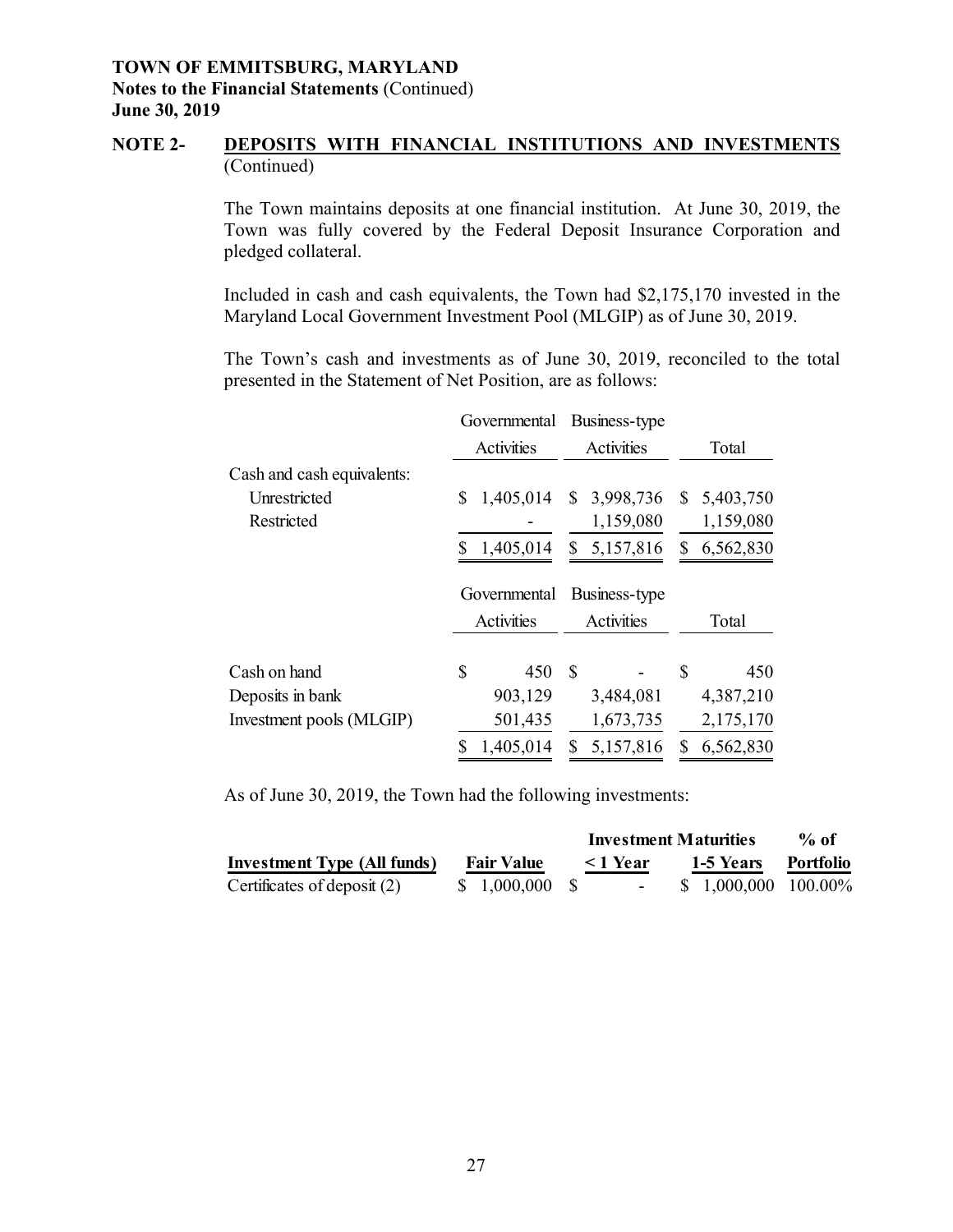#### **NOTE 2- DEPOSITS WITH FINANCIAL INSTITUTIONS AND INVESTMENTS** (Continued)

#### **Interest Rate Risk**

Interest rate risk is the risk that changes in interest rates will adversely affect the fair value of an investment. The Town's policy is not explicit as to how interest rate risk is managed. The interest rate in the MLGIP fluctuates throughout the year. The applicable interest rate at June 30, 2019 were 2.22% for the MLGIP account and 2.30% for the certificates of deposit.

#### **Credit Risk**

Credit risk is defined as the risk that an issuer or other counterparts to an investment in debt securities will not fulfill its obligation.

The Town shall invest only in the following types of securities, which are authorized by the State:

#### **Credit Risk**

- Obligations of U.S. governmental agencies
- Fully insured or collateralized certificates of deposit
- Repurchase agreements and reverse repurchase agreements not to exceed 360 days to stated maturity
- Bankers acceptances with the highest quality letter and numerical rating
- Municipal securities with the highest quality letter and numerical rating
- Money market mutual funds containing securities of U.S. governmental agencies
- Local Government Investment Pool administered by the State Treasurer

 Poor's: Maryland Local Government Investment Pool (MLGIP) rated AAAm. The Town's investments have received the following ratings by Standard  $\&$ There are no ratings on the certificates of deposit.

#### **Concentration of Credit Risk**

Concentration of credit risk is the risk of loss attributed to the magnitude of a government's investment in a single issuer, not applicable to investments issued or explicitly guaranteed by the U.S. government, investments in mutual funds, and external investment pools or other pooled investments.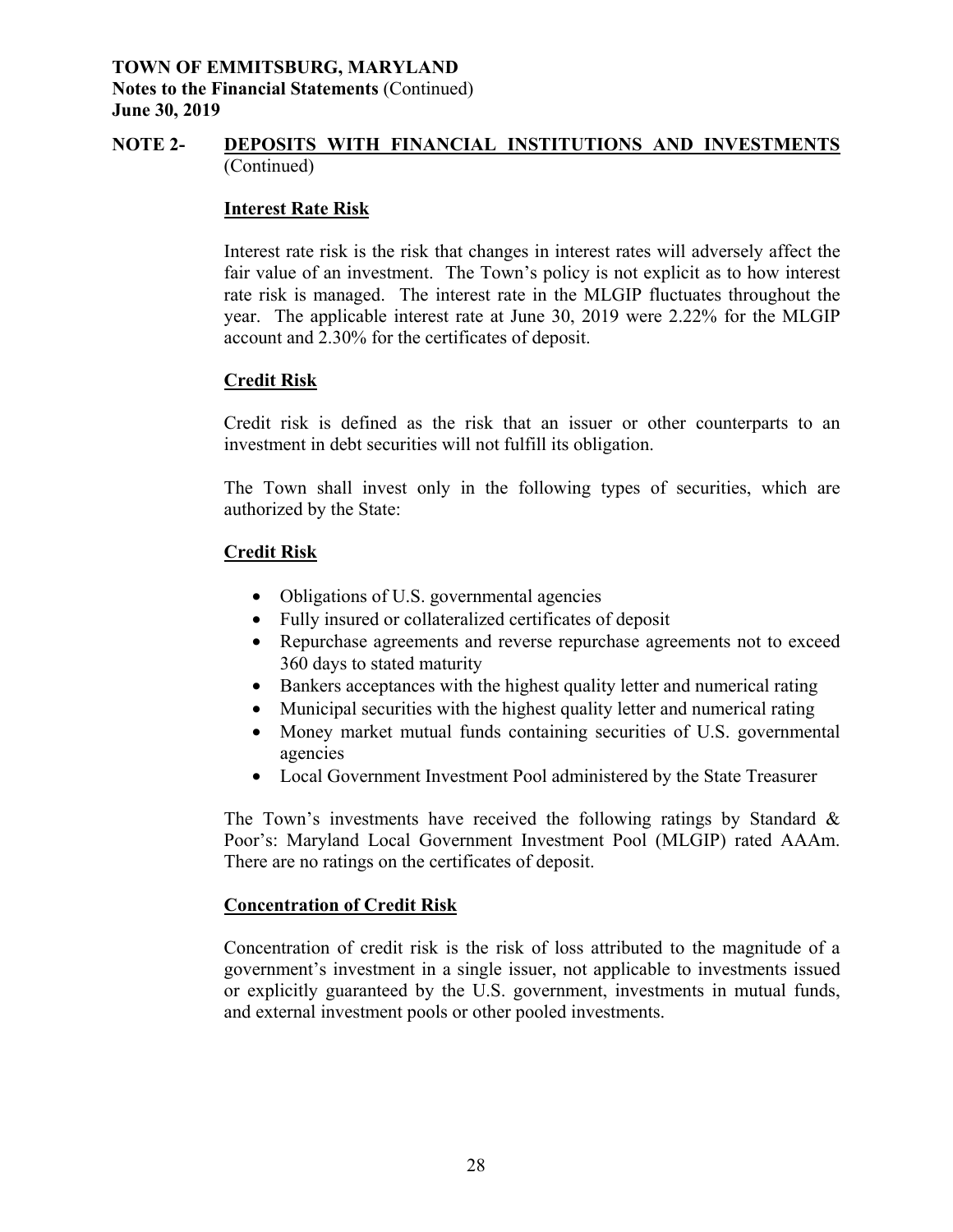#### **NOTE 3- PROPERTY TAXES**

 The Town's property taxes are levied each July 1 at rates enacted by the Board of Commissioners on the total assessed value as determined by the Maryland State Department of Assessments and Taxation.

roperty taxes are levied<br>
rs on the total assessed<br>
f Assessments and Taxat<br>
i become delinquent on<br>
property taxes. Tax lie<br>
onday in May on taxes<br>
otal assessable base on<br>
was \$183,407,440 and<br>
..<br>
SSETS<br>
ctivity for the Property taxes become delinquent on October 1. Interest accrues at 1% monthly for delinquent property taxes. Tax liens on real property are sold at public auction the second Monday in May on taxes delinquent since October 1 of the current fiscal year. Total assessable base on which levies were made for the year ended June 30, 2019 was \$183,407,440 and the property tax rate was \$0.36 per \$100 of assessed value.

#### **NOTE 4- CAPITAL ASSETS**

Capital asset activity for the year ended June 30, 2019 was as follows:

|                                             |              | <b>Balance</b>      | Transfers/       |    | Transfers/          | <b>Balance</b>  |
|---------------------------------------------|--------------|---------------------|------------------|----|---------------------|-----------------|
| <b>Governmental Activities</b>              |              | <b>July 1, 2018</b> | <b>Additions</b> |    | <b>Dispositions</b> | June 30, 2019   |
| Capital assets, not being depreciated       |              |                     |                  |    |                     |                 |
| Land                                        | $\mathbb{S}$ | 1,164,089           | \$               | \$ |                     | \$<br>1,164,089 |
| <b>Historical Collections</b>               |              | 36,750              |                  |    |                     | 36,750          |
| Construction in progress                    |              | 157,187             | 47,451           |    |                     | 204,638         |
| Total capital assets not being depreciated  |              | 1,358,026           | 47,451           |    |                     | 1,405,477       |
| Capital assets, being depreciated           |              |                     |                  |    |                     |                 |
| <b>Buildings</b>                            |              | 815,706             |                  |    |                     | 815,706         |
| Improvements                                |              | 1,254,214           | 33,250           |    |                     | 1,287,464       |
| Infrastructure                              |              | 4,641,720           | 25,340           |    |                     | 4,667,060       |
| Machinery and equipment                     |              | 604,243             | 48,963           |    |                     | 653,206         |
| Total capital assets being depreciated      |              | 7,315,883           | 107,553          |    |                     | 7,423,436       |
| Less: accumulated depreciation              |              | (4,617,234)         | (213,065)        |    |                     | (4,830,299)     |
| Total capital assets being depreciated, net |              | 2,698,649           | (105,512)        |    |                     | 2,593,137       |
| Governmental Activities capital assets, net |              | 4,056,675           | (58,061)         | S  |                     | 3,998,614       |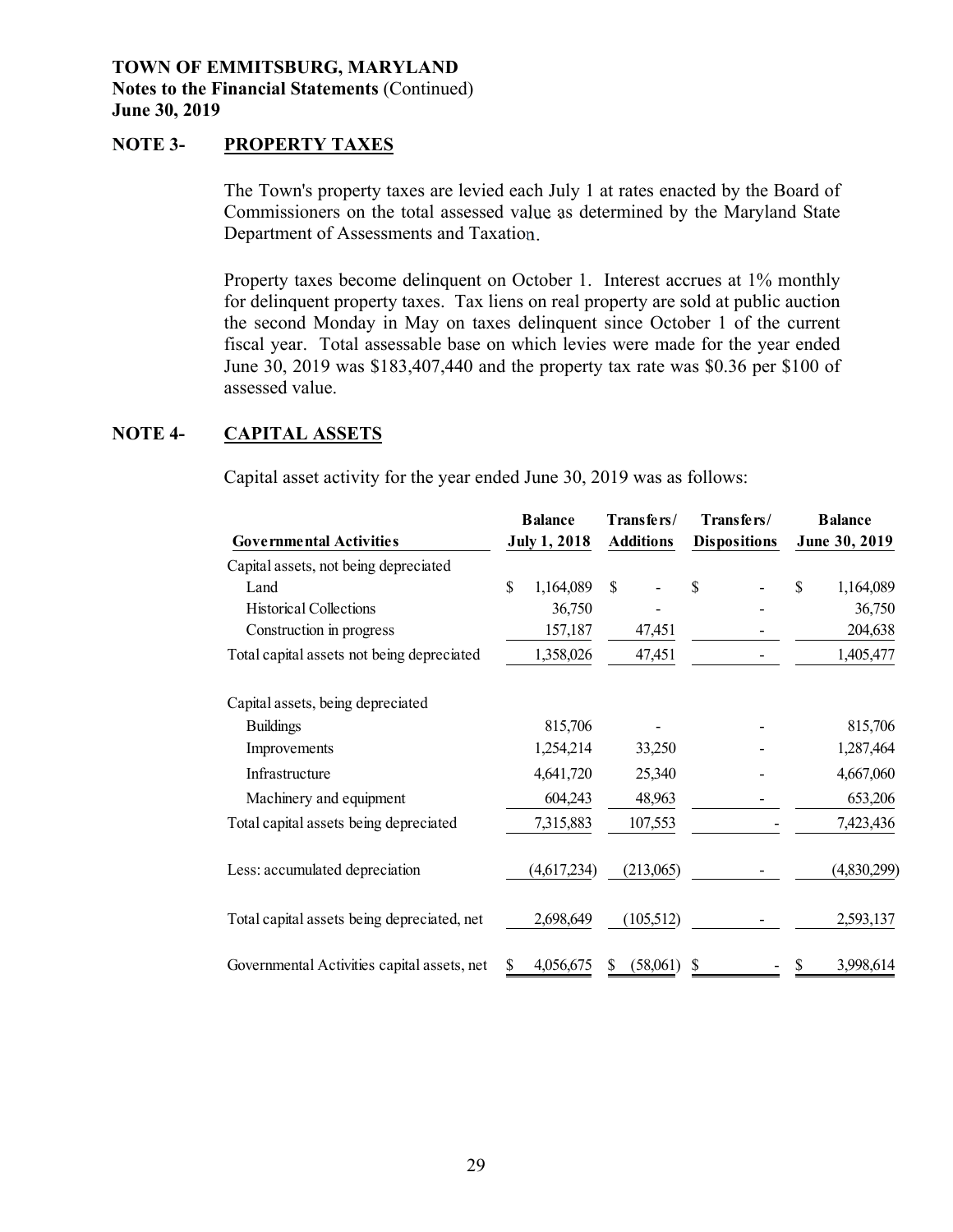#### **NOTE 4- CAPITAL ASSETS** (Continued)

Depreciation expense was charged to functions/programs as follows:

| <b>Governmental Activities</b>           |                     |   |
|------------------------------------------|---------------------|---|
| General Government                       | \$<br>27,458        |   |
| Public works - streets                   | 123,021             |   |
| Parks and recreation                     | 62,586              |   |
|                                          | 213,065             |   |
| activity for the year ended June 30, 201 |                     |   |
|                                          | <b>Balance</b>      | T |
| <b>Activities</b>                        | <b>July 1, 2018</b> | A |

Capital asset activity for the year ended June 30, 2019 was as follows:

|                                              | <b>Balance</b>      |             | Transfers/       |            | Transfers/          |          | <b>Balance</b> |              |
|----------------------------------------------|---------------------|-------------|------------------|------------|---------------------|----------|----------------|--------------|
| <b>Business-type Activities</b>              | <b>July 1, 2018</b> |             | <b>Additions</b> |            | <b>Dispositions</b> |          | June 30, 2019  |              |
| Capital assets, not being depreciated        |                     |             |                  |            |                     |          |                |              |
| Land and land improvements                   | \$                  | 2,679,100   | S.               | 9,950      | -S                  |          | \$             | 2,689,050    |
| Construction in progress                     |                     | 228,115     |                  |            |                     |          |                | 228,115      |
| Total capital assets not being depreciated   |                     | 2,907,215   |                  | 9,950      |                     |          |                | 2,917,165    |
| Capital assets, being depreciated            |                     |             |                  |            |                     |          |                |              |
| Buildings and improvements                   |                     | 6,886,079   |                  | 48,423     |                     |          |                | 6,934,502    |
| Infrastructure                               |                     | 28,065,982  |                  | 80,233     |                     |          |                | 28,146,215   |
| Machinery and equipment                      |                     | 234,842     |                  | 12,632     |                     | (28,020) |                | 219,454      |
| Total capital assets being depreciated       |                     | 35,186,903  |                  | 141,288    |                     | (28,020) |                | 35,300,171   |
| Less: accumulated depreciation               |                     | (9,355,269) |                  | (832,795)  |                     | 28,020   |                | (10,160,044) |
| Total capital assets being depreciated, net  |                     | 25,831,634  |                  | (691, 507) |                     |          |                | 25,140,127   |
| Business-type Activities capital assets, net |                     | 28,738,849  | S                | (681, 557) | S                   |          |                | 28,057,292   |

Depreciation expense was charged to functions/programs as follows:

#### **Business-type Activities**

| Water | 161,054 |
|-------|---------|
| Sewer | 671,741 |
|       | 832,795 |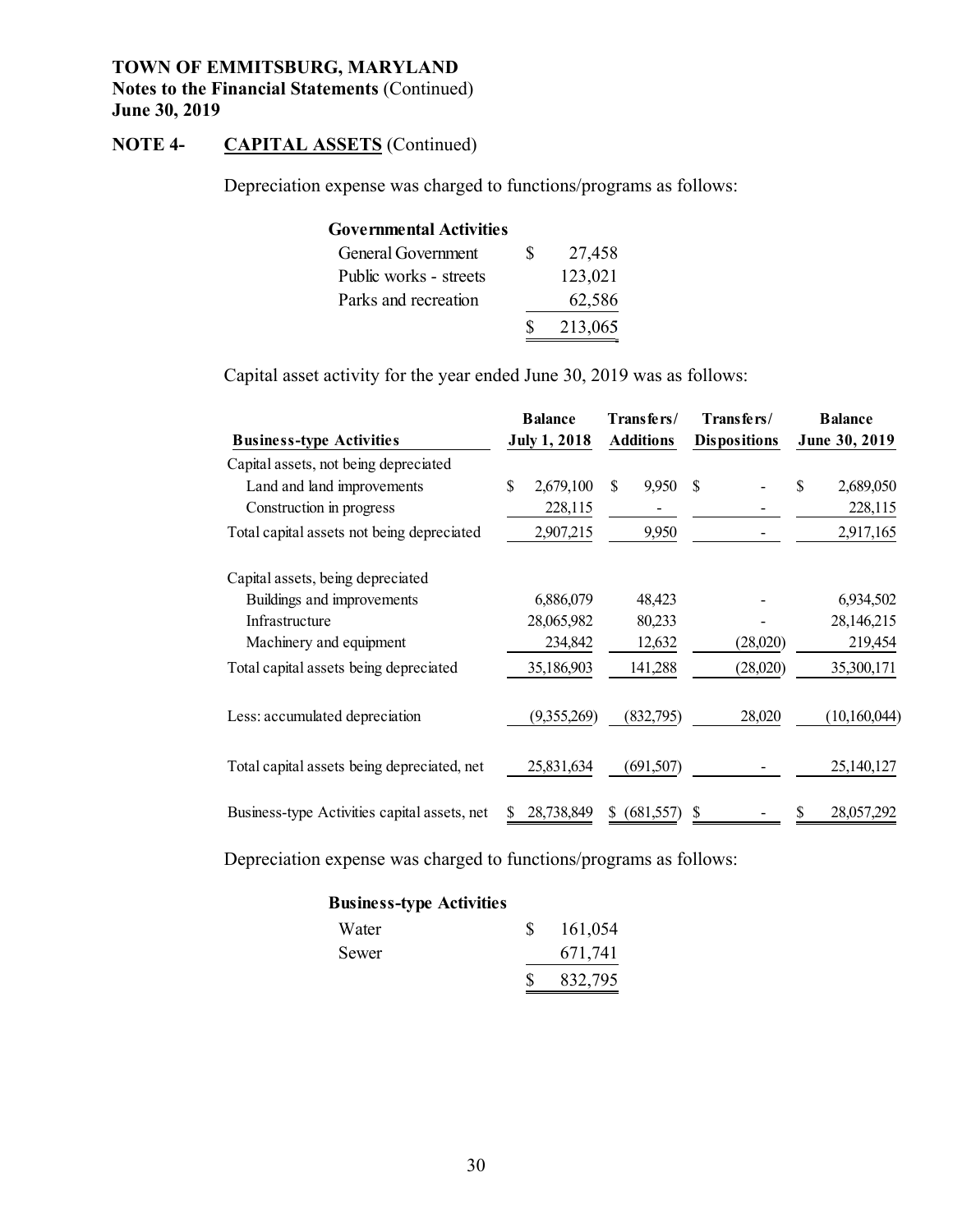#### **NOTE 5- UNEARNED REVENUE**

 resources are received by the government before it has a legal claim to them. In subsequent periods, when both revenue recognition criteria are met, or when the Unearned revenue arises in governmental funds when revenue does not meet both the "measurable" and "available" criteria for recognition in the current period. Unearned revenue also arises, in both governmental and proprietary funds, when government has a legal claim to the resources, revenue is recognized.

#### **NOTE 6- DEBT OBLIGATIONS**

Debt outstanding at June 30, 2019 is as follows:

| Purpose                                                                                                                                                     | Rate  | Amount       |
|-------------------------------------------------------------------------------------------------------------------------------------------------------------|-------|--------------|
| 2001 Series A Infrastructure Bonds; Community Development<br>Administration; Due 2021; Annual principal and interest of approximately<br>\$15,200.          | 4.77% | \$<br>28,900 |
| 2004 Series Water Quality Bonds; Maryland Water Quality Financing<br>Administration; Due 2020; Annual principal and interest of approximately<br>\$45,500.  | 1.20% | 43,425       |
| 2004 Series Drinking Water Bonds; Maryland Water Quality Financing<br>Administration; Due 2024; Annual principal and interest of approximately<br>\$23,200. | 1.20% | 106,779      |
| 2000 Series Drinking Water Bonds; Maryland Water Quality Financing<br>Administration; Due 2021; Annual principal and interest of approximately<br>\$53,700. | 2.40% | 98,842       |
| 2006 Series Drinking Water Bonds; Maryland Water Quality Financing<br>Administration; Due 2026; Annual principal and interest of approximately<br>\$26,579. | 1.10% | 169,598      |
| 2009 Series General Obligation Bond; Columbia Bank; Due 2029; Semi-<br>annual interest payments with principal amounts due annually.                        | 3.78% | 362,955      |
| Woodsboro Bank Promissory Note; Due 2021; Monthly principal and<br>interest of approximately \$1,504.                                                       | 4.00% | 174,010      |
| 2014 Series General Obligation Bond; United States Dept. of Agriculture<br>Financing for WWTP; due 2055; Quarterly principal and interest of<br>\$52,565.   | 2.38% | 5,027,686    |
| 2016 Series General Obligation Bond; United States Dept. of Agriculture;<br>due 2075; Quarterly principal and interest of \$2,101.                          | 1.38% | 245,672      |
| <b>Total Debt Obligations</b>                                                                                                                               |       | \$6,257,867  |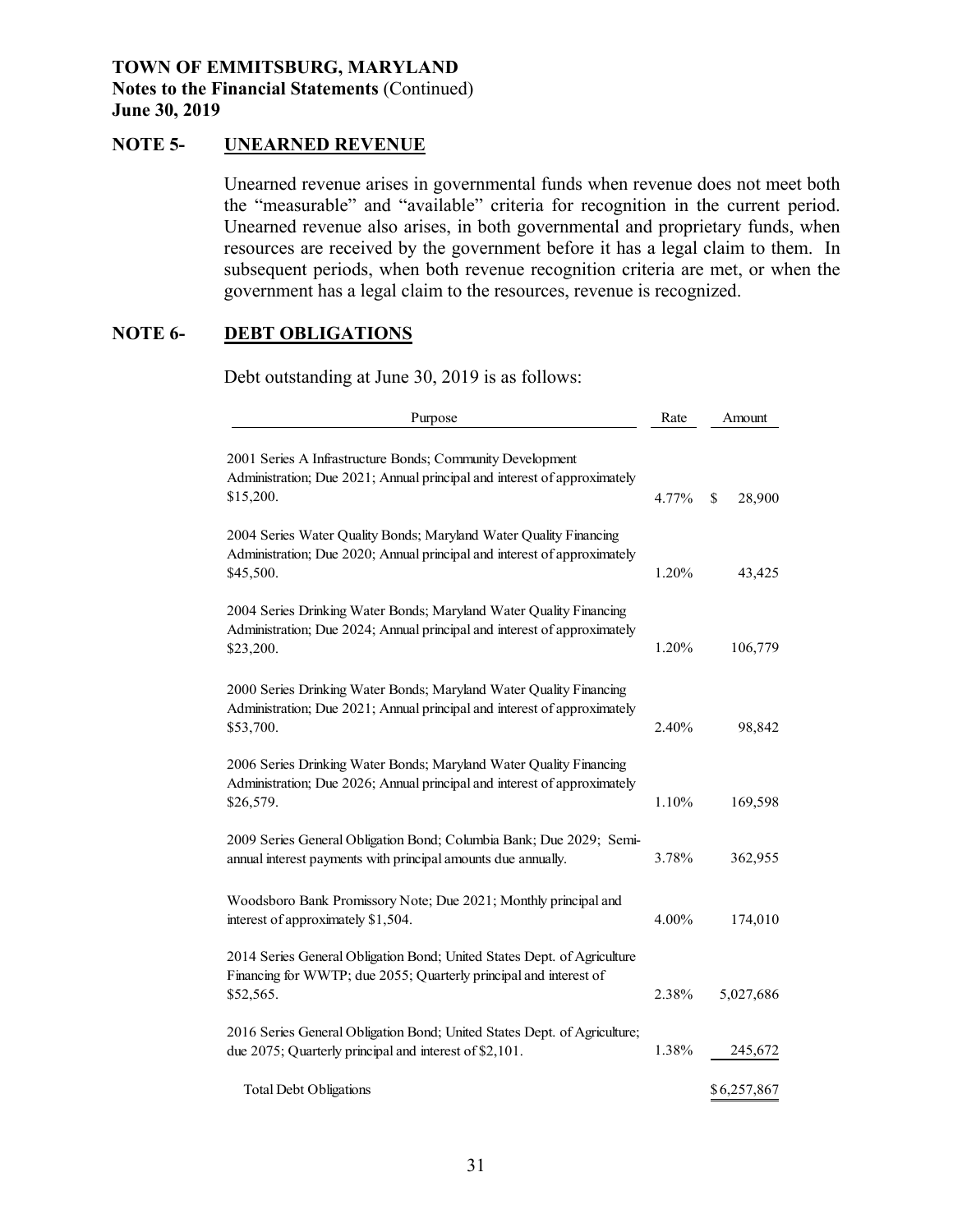#### **NOTE 6- DEBT OBLIGATIONS** (Continued)

#### **Changes in Non-Current Liabilities**

During the year ended June 30, 2019, the following changes in long-term obligations occurred:

|                     |               |                  |   |            |               |               |           |          | Due within |
|---------------------|---------------|------------------|---|------------|---------------|---------------|-----------|----------|------------|
|                     | July 1, 2018  | <b>Additions</b> |   | Reductions |               | June 30, 2019 |           | one year |            |
| 2000 MWQFA          | \$<br>146,532 | <sup>S</sup>     | ۰ | \$         | $(47,690)$ \$ |               | 98,842    | S        | 48,835     |
| 2001 CDA            | 42,300        |                  |   |            | (13,400)      |               | 28,900    |          | 14,100     |
| 2004 MWQFA          | 127,381       |                  |   |            | (20,602)      |               | 106,779   |          | 20,849     |
| 2004 MWQFA          | 86,336        |                  |   |            | (42, 911)     |               | 43,425    |          | 43,426     |
| 2006 MWQFA          | 192,783       |                  |   |            | (23, 185)     |               | 169,598   |          | 23,441     |
| 2016 Woodsboro Bank | 184,767       |                  |   |            | (10,757)      |               | 174,010   |          | 11,236     |
| 2009 GO Bond        | 400,255       |                  |   |            | (37,300)      |               | 362,955   |          | 52,831     |
| 2014 GO Bond        | 5,118,251     |                  | - |            | (90, 565)     |               | 5,027,686 |          | 92,716     |
| 2016 GO Bond        | 250,654       |                  |   |            | (4,982)       |               | 245,672   |          | 5,101      |
| Total               | 6,549,259     | S                |   | S          | (291,392)     |               | 6,257,867 | S.       | 312,535    |

At June 30, 2019, the debt obligations are recorded as follows:

| Governmental activities          | S  | 202,910   |
|----------------------------------|----|-----------|
| Business-type activities:        |    |           |
| Water Fund                       | S. | 738,174   |
| Sewer Fund                       |    | 5,316,783 |
| Total long-term debt obligations | £. | 6,257,867 |

#### **Interest expense**

For the year ended June 30, 2019 total interest costs were \$159,634 and reported as follows: interest expense of \$9,506 for governmental activities and \$150,128 for business-type activities. Cash paid for interest for business-type activities was \$151,069.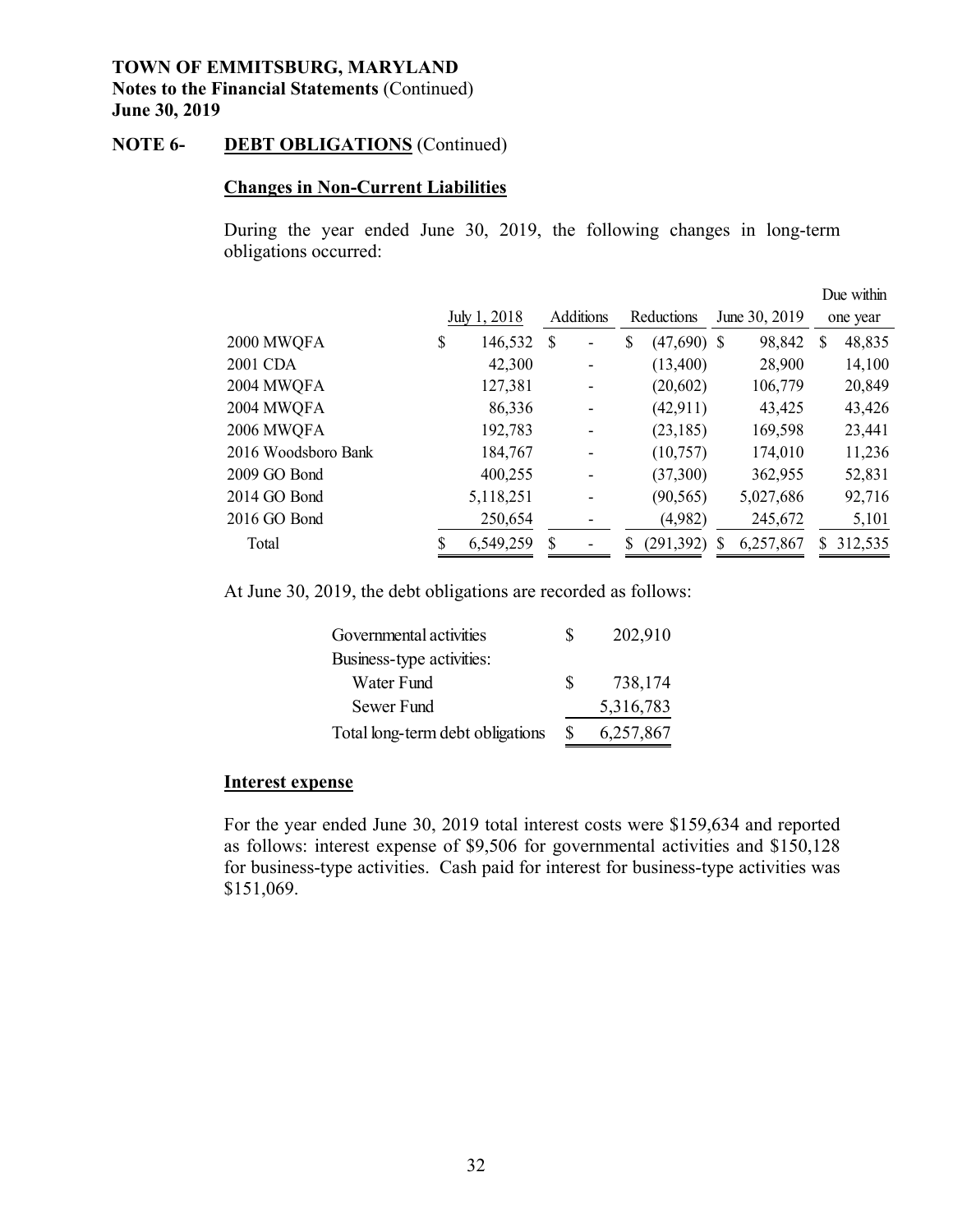#### **NOTE 6- DEBT OBLIGATIONS** (Continued)

|           |           | Interest &    |               |
|-----------|-----------|---------------|---------------|
|           | Principal | <b>Fees</b>   | <b>Total</b>  |
| 2020      | \$312,535 | \$<br>151,597 | \$<br>464,132 |
| 2021      | 276,113   | 142,537       | 418,650       |
| 2022      | 355,550   | 130,368       | 485,918       |
| 2023      | 209,460   | 121,820       | 331,280       |
| 2024      | 214,590   | 116,690       | 331,280       |
| 2025-2029 | 663,360   | 522,198       | 1,185,558     |
| 2030-2034 | 644,495   | 448,733       | 1,093,228     |
| 2035-2039 | 723,149   | 370,079       | 1,093,228     |
| 2040-2044 | 811,481   | 281,747       | 1,093,228     |
| 2045-2049 | 910,697   | 182,531       | 1,093,228     |
| 2050-2054 | 1,022,136 | 71,092        | 1,093,228     |
| 2055-2059 | 74,806    | 768           | 75,574        |
|           |           |               |               |

Debt service requirements are as follows:

#### **Conduit Debt**

In December 2009, the Town issued \$1,250,000 of Town of Emmitsburg Educational Facilities Revenue Bonds, Series 2009, for the purpose of lending the proceeds to Mount Saint Mary's University to finance the renovation and improvements to the Terrace Student Housing Complex. The project is being funded by donor contributions and the Series 2009 Bond proceeds will bridge the time between costs of the projects and payments received from pledges.

As of June 30, 2019, the conduit debt obligations outstanding was \$1,250,000.

The Town is not obligated in any manner for repayment of the bonds. Accordingly, the bonds are not reported as liabilities in the accompanying financial statements.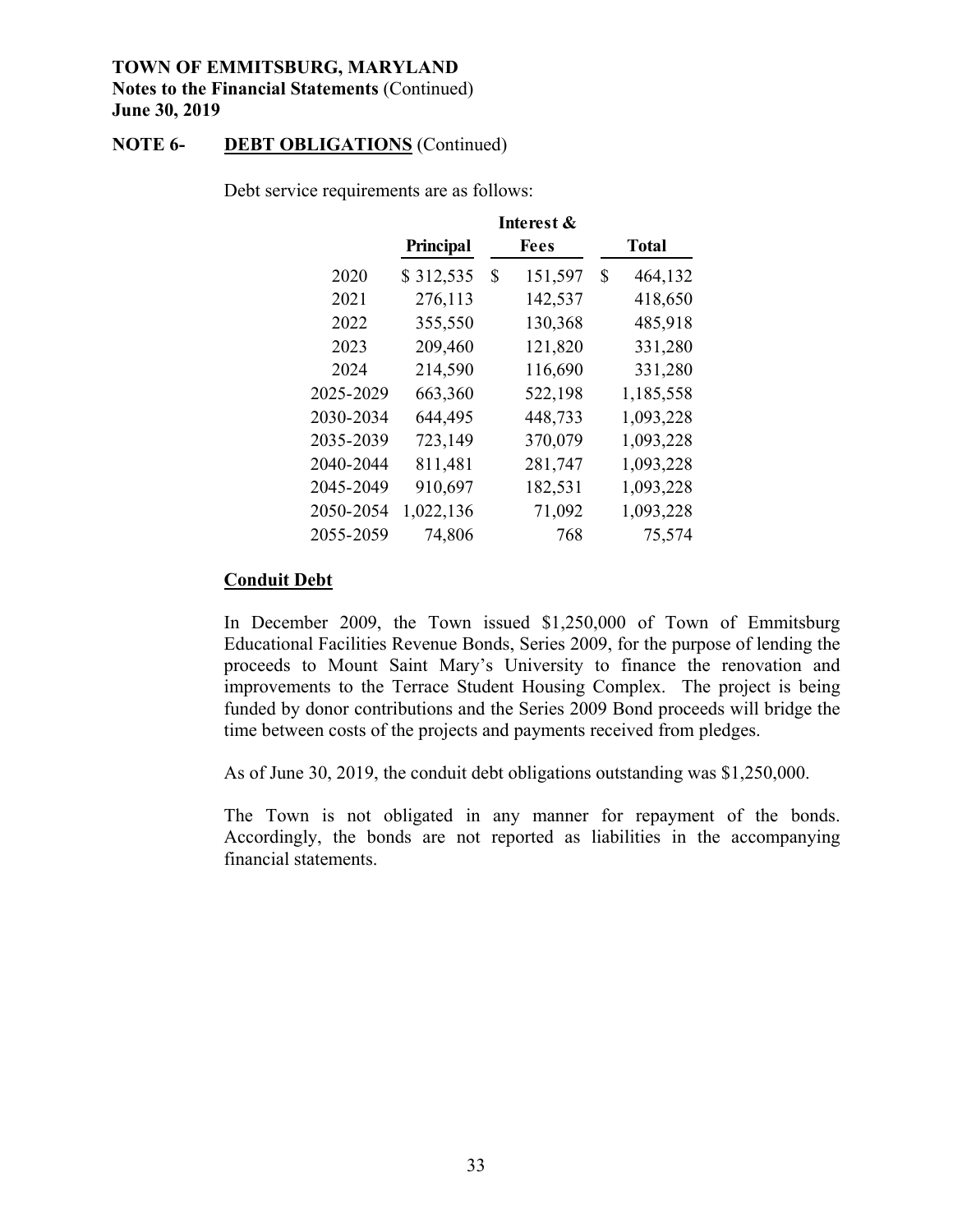# **Notes to the Financial Statements** (Continued) **June 30, 2019**

#### **NOTE 7- EMPLOYEE BENEFITS**

Cost-sharing Multiple Employer Pension Plan:

#### **Plan Description**

 units. The system is administered by the Maryland State Retirement Agency **TOWN OF EMMITSBURG, MARYLAND**<br>
Notes to the Financial Statements (Continued<br>
June 30, 2019<br>
NOTE 7- EMPLOYEE BENEFITS<br>
Cost-sharing Multiple Employer<br>
<u>Plan Description</u><br>
Effective July 1, 2006, all f<br>
retirement benefits Effective July 1, 2006, all full-time employees of the Town are provided retirement benefits through the Maryland State Retirement and Pension's contributory pension system ("Pension System"). The Pension System is a defined-benefit plan and multiple employer system. The plan involves state-wide participation of employees from numerous other state and local governmental pursuant to the Annotated Code of Maryland.

Under the Pension System, members may retire after 30 years of service or the attainment of age 62 with five years of service, age 63 with four years of service, age 64 with three years of service or age 65 or over and two years of service.

 Maryland State Retirement and Pension System issues a comprehensive annual The system is administered by the Maryland State Retirement Ager<br>ant to the Annotated Code of Maryland.<br>The Pension System, members may retire after 30 years of service or<br>ment of age 62 with five years of service, age 63 The State Retirement and Pension System of Maryland does not prepare or maintain separate actuarial reports for the participating governmental units. The financial report. The report can be obtained from the agency's offices at:

Maryland State Retirement and Pension Systems 120 East Baltimore Street Baltimore, Maryland 21202

#### **Funding policy**

 the State Personnel and Pensions Article of the Maryland Code. Members of the contributions from the employees were as follows for the fiscal years ended June Obligations to contribute to the plans were established under Titles 22 and 23 of Pension System contribute 2% of their gross employee compensation. The total 30:

| 2012 | \$13,505 |
|------|----------|
| 2013 | 13,388   |
| 2014 | 14,087   |
| 2015 | 14,521   |
| 2016 | 14,544   |
| 2017 | 14,388   |
| 2018 | 15,335   |
| 2019 | 15,738   |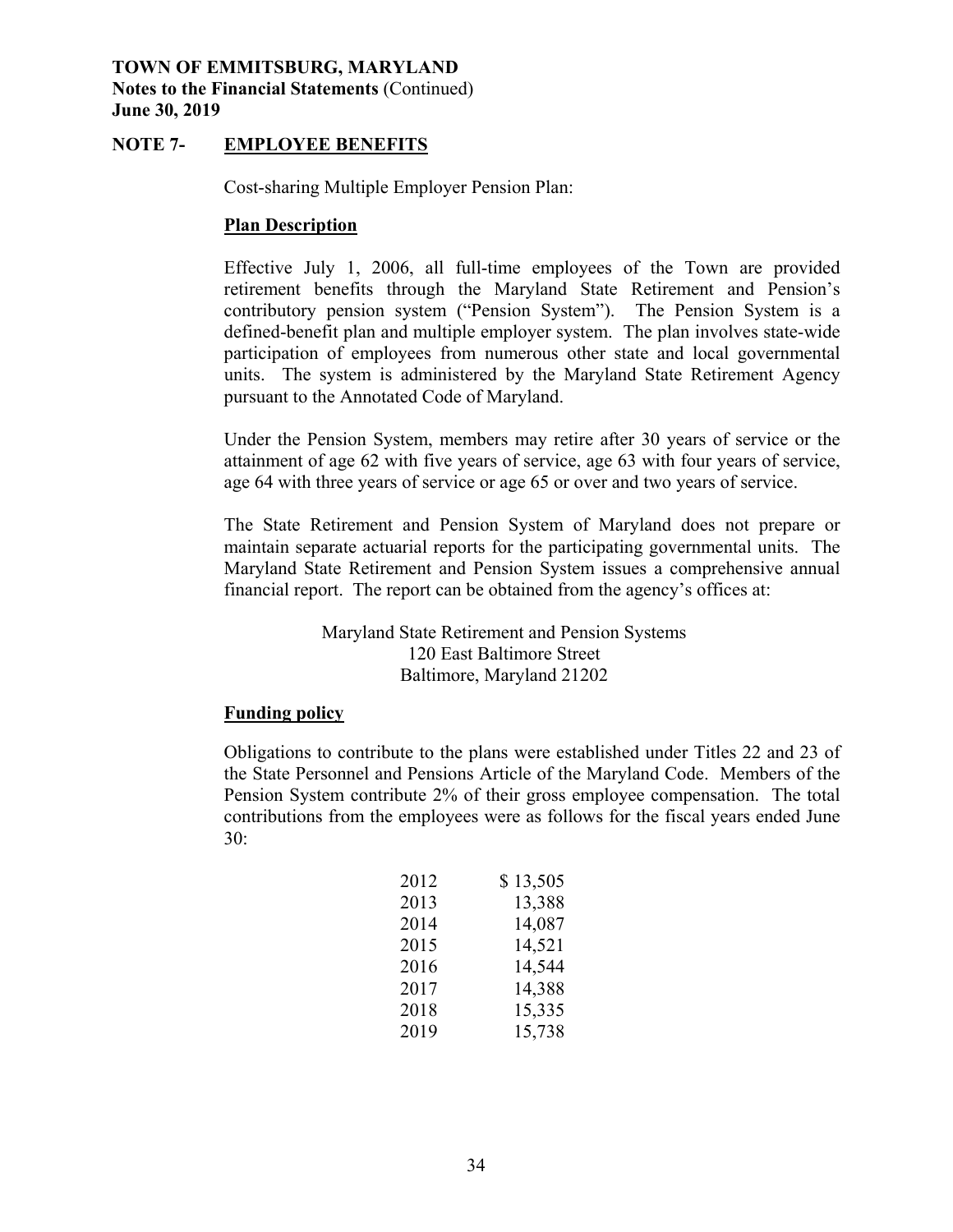# **Notes to the Financial Statements** (Continued) **June 30, 2019**

#### **NOTE 7- EMPLOYEE BENEFITS** (Continued)

| 2012 | \$61,513 |
|------|----------|
| 2013 | 51,651   |
| 2014 | 59,732   |
| 2015 | 60,516   |
| 2016 | 54,470   |
| 2017 | 47,822   |
| 2018 | 56,004   |
| 2019 | 59,312   |

#### **Key actuarial methods and assumptions:**

| <b>NOTE 7-</b> | <b>EMPLOYEE BENEFITS</b> (Continued)                               |                                                                                            |
|----------------|--------------------------------------------------------------------|--------------------------------------------------------------------------------------------|
|                | 100% of the required contributions for the years ended June 30:    | The Town contributed the following payments to the System, which were equal                |
|                | 2012                                                               | \$61,513                                                                                   |
|                | 2013                                                               | 51,651                                                                                     |
|                | 2014                                                               | 59,732                                                                                     |
|                | 2015                                                               | 60,516                                                                                     |
|                | 2016                                                               | 54,470                                                                                     |
|                | 2017                                                               | 47,822                                                                                     |
|                | 2018                                                               | 56,004                                                                                     |
|                | 2019                                                               | 59,312                                                                                     |
|                | governmental activities and \$24,010 for business-type activities. | Total pension expense for the year ended June 30, 2019 was \$58,641; \$34,631 for          |
|                | <b>Key actuarial methods and assumptions:</b>                      |                                                                                            |
|                |                                                                    |                                                                                            |
|                | Actuarial                                                          | Entry Age Normal                                                                           |
|                | Amortization method<br>Inflation                                   |                                                                                            |
|                |                                                                    | 2.60% general, 3.10% wage                                                                  |
|                | Salary increases<br>Discount rate                                  | 7.45%                                                                                      |
|                | Investment rate of return                                          | 7.45%                                                                                      |
|                | Mortality                                                          | RP-2014 Mortality tables                                                                   |
|                | Actuarial valuation date                                           | Level percentage of payroll, closed<br>3.10% to 9.10% including inflation<br>June 30, 2018 |

#### **Discount rate**

 A single discount rate of 7.45% was used to measure the total pension liability. The single discount rate was based on the expected rate of return on pension plan investments of 7.45%. The projection of cash flows used to determine this single discount rate assumed that plan member contributions will be made at rates equal to the difference between actuarially determined contribution rates and the member rate. Based on these assumptions, the pension plan's fiduciary net position was projected to be available to make all projected future benefit payments of current plan members. Therefore, the long-term expected rate of return on pension plan investments was applied to all periods of projected benefit payments to determine the total pension liability.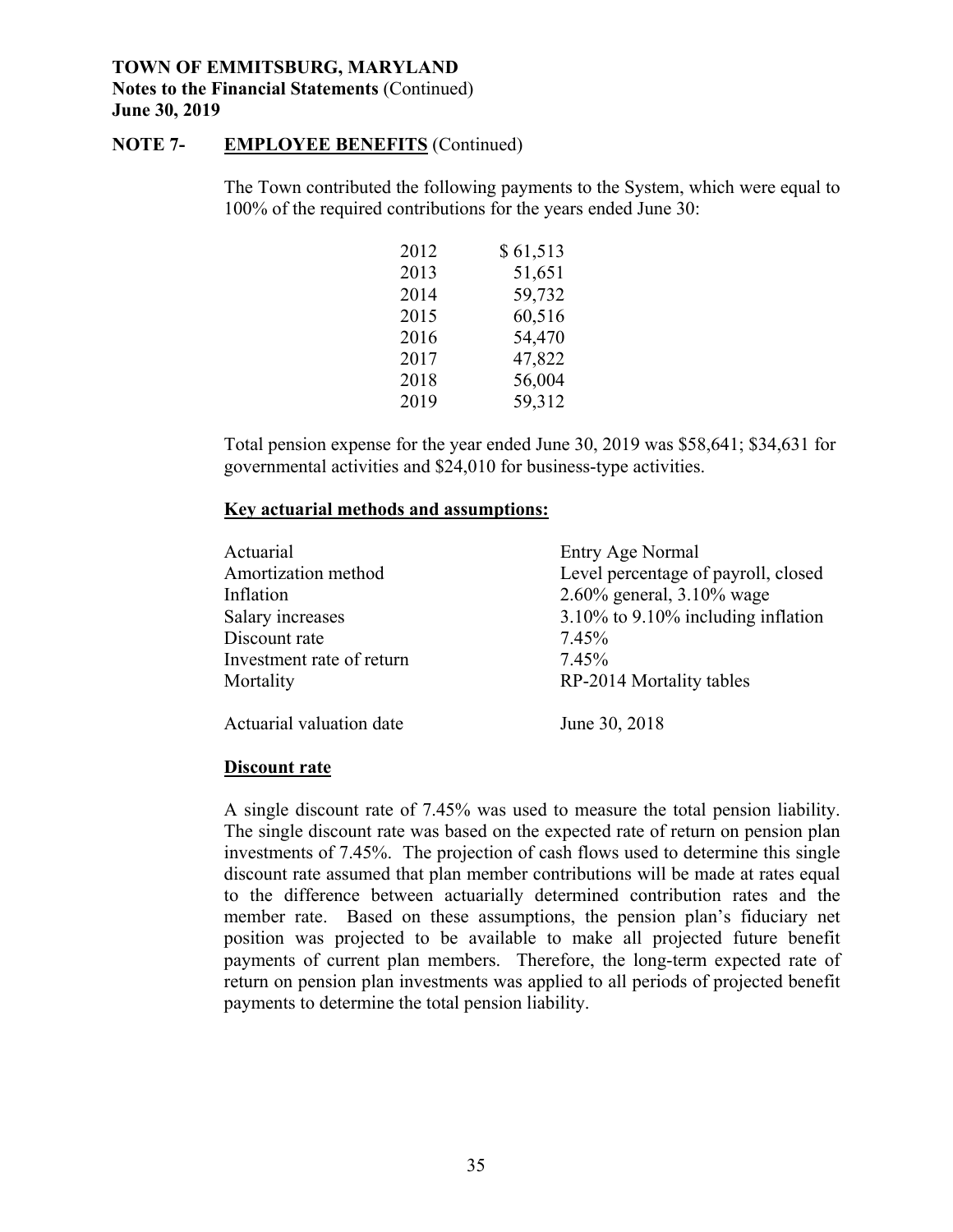#### **NOTE 7- EMPLOYEE BENEFITS** (Continued)

#### **Sensitivity of the net pension liability**

Regarding the sensitivity of the net pension liability to changes in the single discount rate, the following presents the plan's net pension liability, calculated using a single discount rate of 7.45%, as well as what the plan's net pension liability would be if it were calculated using a single discount rate that is 1 percentage-point lower or 1-percentage-point higher:

|                                                 | $1\%$ |                                  | $1\%$ |
|-------------------------------------------------|-------|----------------------------------|-------|
|                                                 |       | Decrease Current Increase        |       |
| System                                          |       | to $6.45\%$ Discount to $8.45\%$ |       |
| Employees Pension \$811,240 \$589,273 \$403,586 |       |                                  |       |

#### **Deferred compensation plan**

 The Town offers a deferred compensation plan administered by the International Employees Pension \$811,240 \$589,273 \$403,586<br>
Deferred compensation plan<br>
The Town offers a deferred compensation plan administered by the International<br>
Town/County Management Associates (ICMA) Retirement Corporation to a held by ICMA are held in trust for the exclusive benefit of the participants and TOWN OF EMMITSBURG, MARYLAND<br>
Norther Solution (Continued)<br>
Norther 30, 2019<br>
Norther 30, 2019<br>
Norther 30, 2019<br>
Sensitivity of the net pension liability<br>
Regarding the sensitivity of the net pension liability<br>
Regarding full-time employees under the provisions of Internal Revenue Code Section 457. Under the terms of a 457 deferred compensation plan, all deferred compensation and income attributable to the investment of the deferred compensation amounts their beneficiaries, and accordingly, are not included in the Town's financial statements.

#### **NOTE 8- GRANTS FROM GOVERNMENTAL UNITS**

 programs, and other activities beneficial to the community. The grants received Federal and state governmental units represent an important source of supplementary funding used to finance construction, maintenance, employment by the Town specify the purpose for which the grant funds are to be used, and such grants are subject to audit by the granting agency or its representative if Federal expenditures for the fiscal year exceed \$750,000. The Town's federal grant expenditures were less than \$750,000; therefore, they are not subject to the Single Audit Act for fiscal year 2019.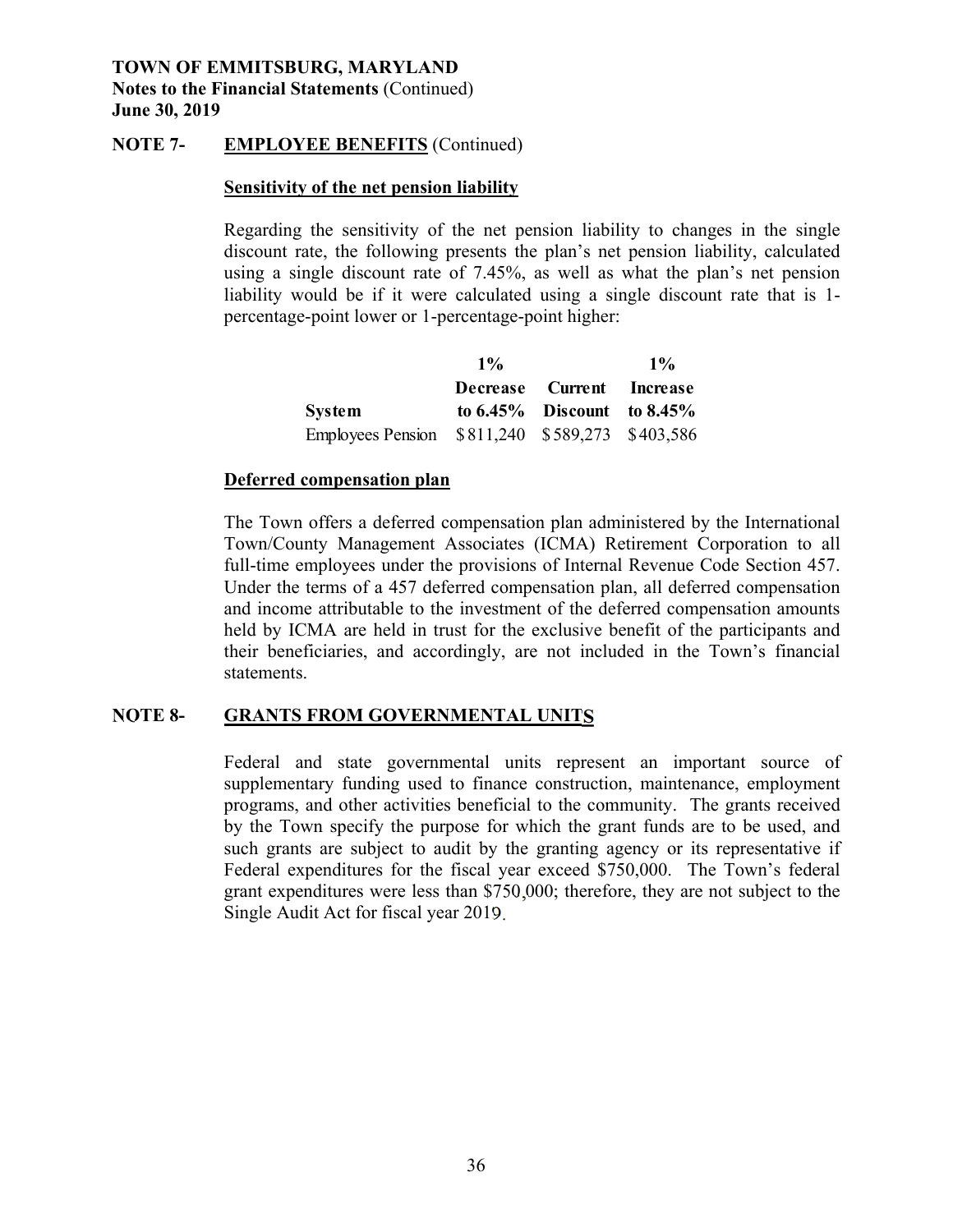#### **NOTE 9- DEFERRED OUTFLOWS OF RESOURCES AND DEFERRED INFLOWS OF RESOURCES**

For the year ended June 30, 2019, the Town reported deferred outflows and inflows of resources related to the following sources:

|                                                         | <b>Deferred</b><br>Outflows of<br><b>Resources</b> | <b>Deferred</b><br>Inflows of<br><b>Resources</b> |
|---------------------------------------------------------|----------------------------------------------------|---------------------------------------------------|
| Changes of pension assumptions                          | S<br>14,151                                        | \$                                                |
| Difference between actual and expected experience       |                                                    | 33,368                                            |
| Net difference between projected and actual             |                                                    |                                                   |
| earnings on pension plan investments                    |                                                    | 3,877                                             |
| Change in proportionate share                           | 110,385                                            | 70,049                                            |
| Town's contributions subsequent to the measurement date | 59,312                                             |                                                   |
|                                                         | 183,848                                            | 107,294                                           |
| Other deferred inflows:                                 |                                                    |                                                   |
| Property taxes - subsequent year                        |                                                    | 923                                               |
| Unavailable revenues                                    |                                                    | 170,033                                           |
|                                                         |                                                    | 278,250                                           |

Deferred outflows of resources of \$59,312 related to pensions resulting from the Town's contribution subsequent to the measurement date will be recognized as a reduction of the net pension liability in the year ended June 30, 2020.

 resources related to pensions will be recognized in pension expense as follows for Other amounts reported as deferred outflows of resources and deferred inflows of the years ending June 30:

|      | be recognized in p |
|------|--------------------|
|      |                    |
| 2020 | \$(14,550)         |
| 2021 | (2, 184)           |
| 2022 | 11,229             |
| 2023 | 2,424              |
| 2024 | (14,161)           |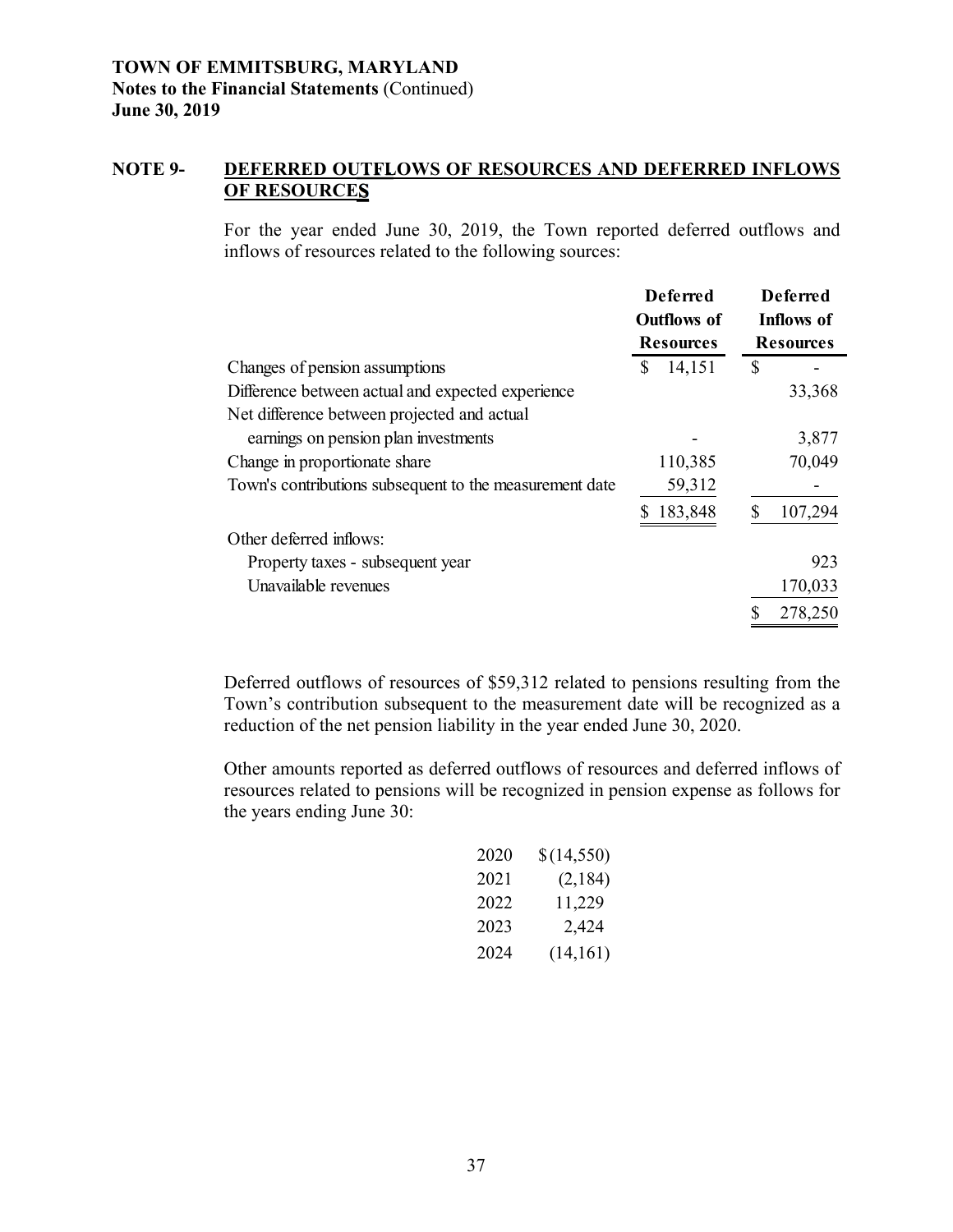# **Notes to the Financial Statements** (Continued) **June 30, 2019**

#### **NOTE 10- RESTRICTED NET POSITION**

The Town has instituted through a local ordinance a surcharge on water and sewer connections for the purpose of funding necessary repairs and maintenance and improvements to the Town's Water and Sewer system. In addition, the Mayor and Commissioners set-aside funds for specific projects. As of June 30, 2019, the total amount restricted is as follows:

| Surcharges for improvements - Water Fund | 259,000 |
|------------------------------------------|---------|
|                                          |         |
| Surcharges for improvements - Sewer Fund | 745,500 |
| Lagoon improvements                      | 110,000 |
| Other building improvements              | 44,580  |
|                                          | 900,080 |

 Net position restricted by enabling legislation represents accumulated net position attributed to revenue sources, such as taxes or fees, which are restricted for specific purposes. All new residential dwelling units are assessed a one-time fee streets, lights, and corresponding electric service, park and recreational areas. Impact fees collected are recorded in the Capital Projects Fund. A portion of the Surcharges for improvements - Water I<br>Surcharges for improvements - Sewer I<br>Lagoon improvements<br>Other building improvements<br>restricted by enabling legislation rep<br>restricted by enabling legislation rep<br>revenue sources, suc **TOWN OF EMMITSBURG, MARYLAND**<br> **TOWNS OF EMMITSBURG, MARYLAND**<br> **TOWNS OF EMMITSBURG, MARYLAND**<br>
The Town has instituted through a local ordinance a surveharge on water and<br>
commetions for the purpose of funding mecessary of \$1,200 per residential dwelling unit. This impact fee is to be utilized for the acquisition, development, and rehabilitation of municipal roads, sidewalks, impact fees collected is to be committed to the upgrade of the local emergency warning system and is included in restricted net position in the government-wide statement of net position.

| Impact fees - not committed            | 196,400 |
|----------------------------------------|---------|
| Committed for emergency warning system | 18,400  |
|                                        | 214,800 |

#### **NOTE 11- RISK MANAGEMENT**

 disasters. The Town's general liability risks are financed through the Town's participation in the Maryland Local Government Insurance Trust (MLGIT). The health and accident insurance and workers compensation. Settled claims resulting The Town is exposed to various risks of loss related to torts; theft of, damage to, and destruction of assets, errors and omissions, injuries to employees, and natural Town pays an annual premium to MLGIT for its general insurance coverage. The Town has coverage of \$1,000,000 for each occurrence. The annual aggregate limit is \$2,000,000 and is the most the Trust will pay under the Town's agreement. The Town continues to carry commercial insurance for employee from these risks have not exceeded commercial insurance coverage, and no significant reductions in insurance coverage have occurred, in any of the past three fiscal years.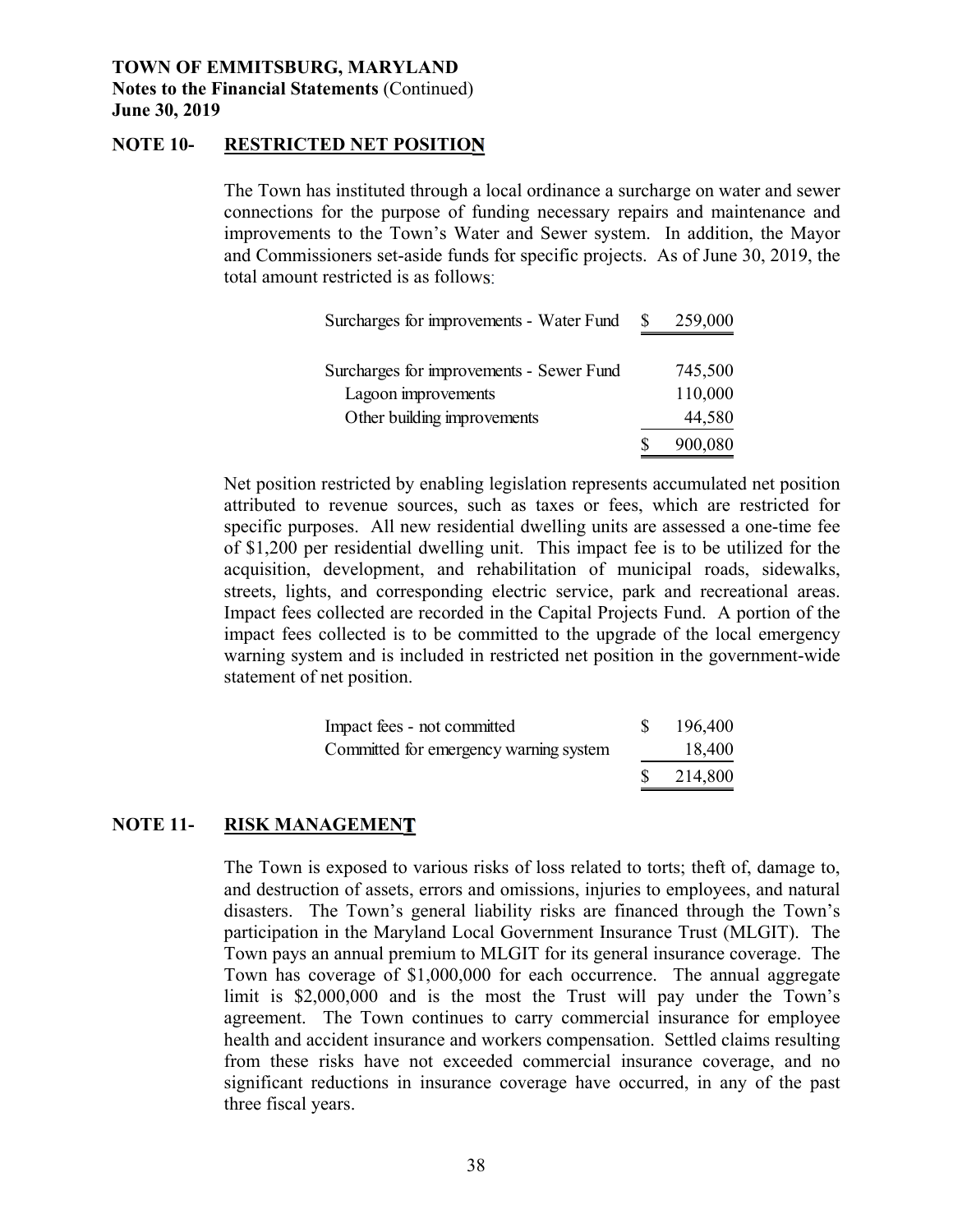#### **NOTE 12- SUBSEQUENT EVENTS**

 available to be issued. The Town performed an evaluation as of October 30, Subsequent events are defined as events or transactions that occur after the Statement of Net Position date through the date that the financial statements are 2019, the date the financial statements were available to be issued.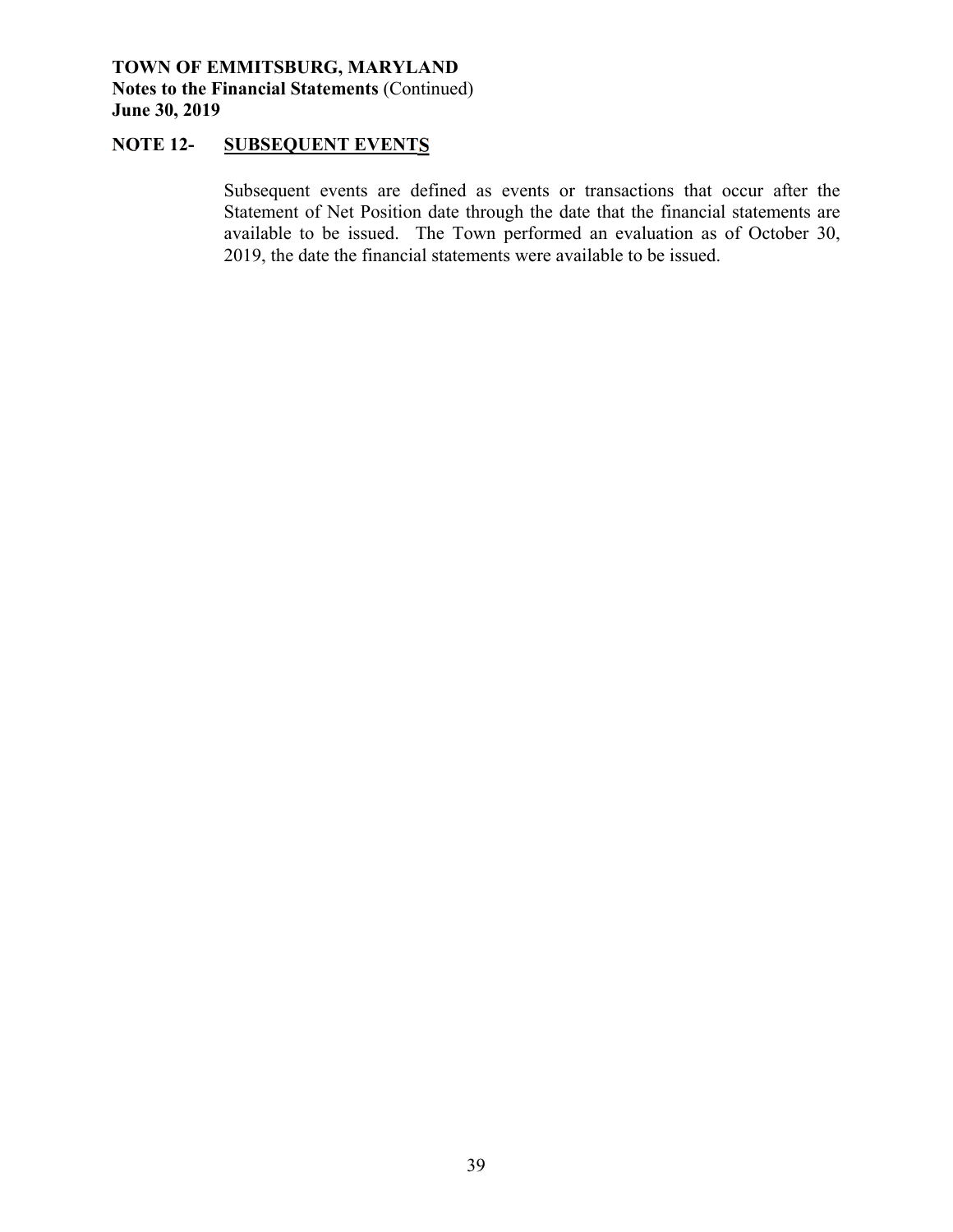#### **Statement of Revenues, Expenditures, and Changes in Fund Balance Budget to Actual General Fund TOWN OF EMMITSBURG, MARYLAND**

|                                        | Final                     |    |                                      |               |               | Variance with<br><b>Final Budget-</b> |                        |  |
|----------------------------------------|---------------------------|----|--------------------------------------|---------------|---------------|---------------------------------------|------------------------|--|
| For the Year Ended June 30, 2019       | Original<br><b>Budget</b> |    | <b>Appropriated</b><br><b>Budget</b> |               | <b>Actual</b> |                                       | Positive<br>(Negative) |  |
|                                        |                           |    |                                      |               |               |                                       |                        |  |
| <b>Local property taxes</b>            |                           |    |                                      |               |               |                                       |                        |  |
| Real property                          | \$<br>650,200             | \$ | 650,200                              | $\mathcal{S}$ | 659,762       | $\mathcal{S}$                         | 9,562                  |  |
| Personal property                      | 65,000                    |    | 65,000                               |               | 54,299        |                                       | (10,701)               |  |
| Penalties and interest                 | 5,000                     |    | 5,000                                |               | 6,471         |                                       | 1,471                  |  |
| Less discounts                         | (9,000)                   |    | (9,000)                              |               | (8, 464)      |                                       | 536                    |  |
| Net local property taxes               | 711,200                   |    | 711,200                              |               | 712,068       |                                       | 868                    |  |
| <b>Local income taxes</b>              | 235,000                   |    | 235,000                              |               | 283,071       |                                       | 48,071                 |  |
| Other local taxes                      |                           |    |                                      |               |               |                                       |                        |  |
| Admissions and amusement taxes         | 5,500                     |    | 5,500                                |               | 4,670         |                                       | (830)                  |  |
| Public utility taxes                   | 25,000                    |    | 25,000                               |               | 22,957        |                                       | (2,043)                |  |
| Total other local taxes                | 30,500                    |    | 30,500                               |               | 27,627        |                                       | (2,873)                |  |
| Licenses and permits                   |                           |    |                                      |               |               |                                       |                        |  |
| Trader's licenses                      | 5,000                     |    | 5,000                                |               | 5,267         |                                       | 267                    |  |
| Cable franchise fees                   | 31,000                    |    | 31,000                               |               | 32,421        |                                       | 1,421                  |  |
| Total licenses and permits             | 36,000                    |    | 36,000                               |               | 37,688        |                                       | 1,688                  |  |
| Intergovernmental revenues             |                           |    |                                      |               |               |                                       |                        |  |
| <b>State Aid for Police Protection</b> | 16,700                    |    | 16,700                               |               | 17,025        |                                       | 325                    |  |
| County - tax equity                    | 422,288                   |    | 422,288                              |               | 422,288       |                                       |                        |  |
| Highway user revenues                  | 33,203                    |    | 33,203                               |               | 26,553        |                                       | (6,650)                |  |
| Other                                  | 71,091                    |    | 71,091                               |               | 78,835        |                                       | 7,744                  |  |
| Total intergovernmental revenues       | 543,282                   |    | 543,282                              |               | 544,701       |                                       | 1,419                  |  |
| Service charges                        |                           |    |                                      |               |               |                                       |                        |  |
| Garbage and tipping fees               | 189,500                   |    | 189,500                              |               | 195,570       |                                       | 6,070                  |  |
| Zoning permits                         | 3,100                     |    | 3,100                                |               | 9,867         |                                       | 6,767                  |  |
| Parking meter receipts                 | 13,000                    |    | 13,000                               |               | 11,839        |                                       | (1,161)                |  |
| Swimming pool                          | 15,600                    |    | 15,600                               |               | 34,952        |                                       | 19,352                 |  |
| Total service charges                  | 221,200                   |    | 221,200                              |               | 252,228       |                                       | 31,028                 |  |
| <b>Fines and forfeitures</b>           |                           |    |                                      |               |               |                                       |                        |  |
| Parking fines                          | \$<br>5,500               | \$ | 5,500                                | \$            | 5,680         | \$                                    | 180                    |  |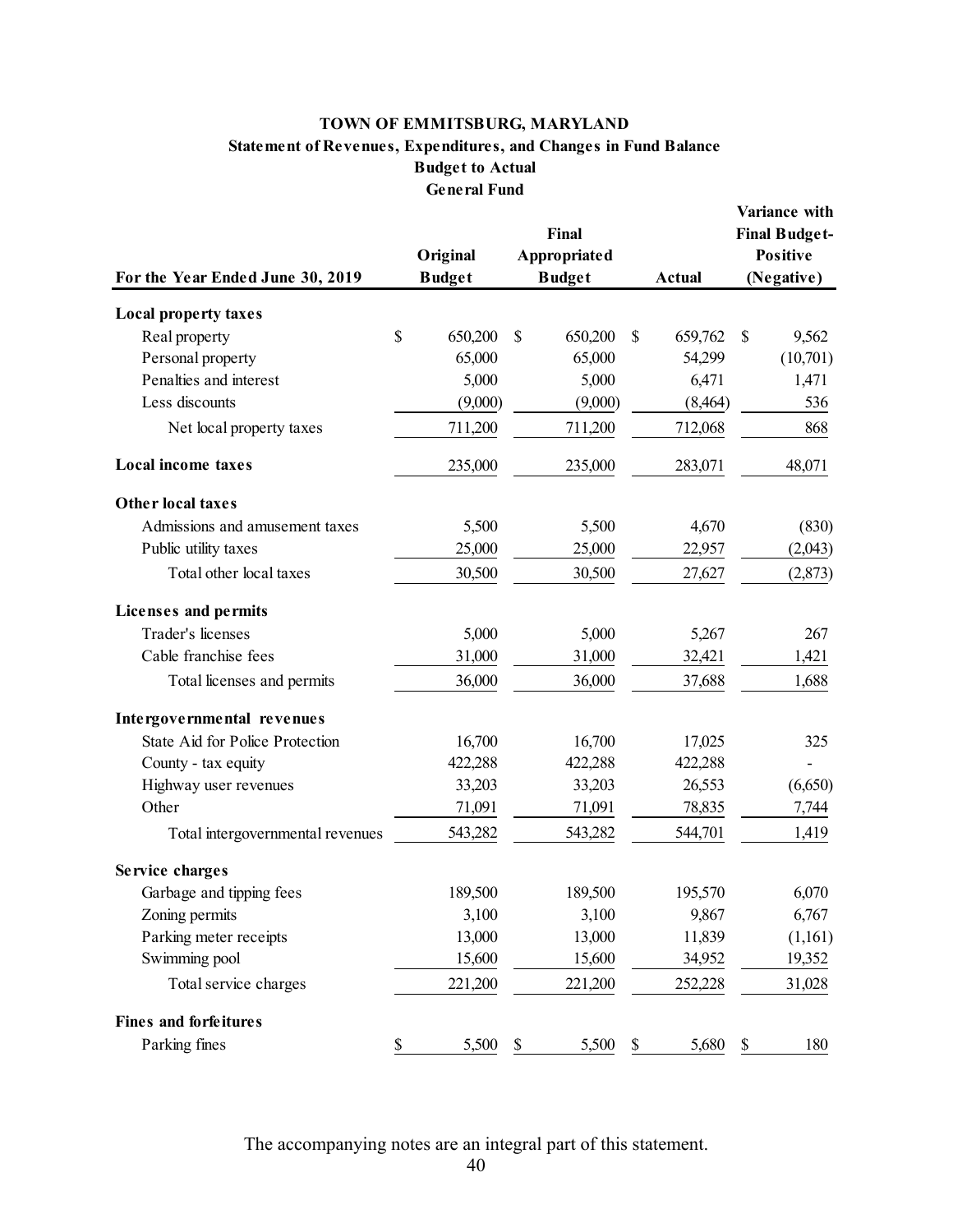#### **TOWN OF EMMITSBURG, MARYLAND Statement of Revenues, Expenditures, and Changes in Fund Balance Budget to Actual General Fund**

| TOWN OF EMMITSBURG, MARYLAND<br><b>Statement of Revenues, Expenditures, and Changes in Fund Balance</b><br><b>Budget to Actual</b> |                                                  |                                               |                 |                                                                        |  |  |  |  |  |
|------------------------------------------------------------------------------------------------------------------------------------|--------------------------------------------------|-----------------------------------------------|-----------------|------------------------------------------------------------------------|--|--|--|--|--|
| For the Year Ended June 30, 2019                                                                                                   | <b>General Fund</b><br>Original<br><b>Budget</b> | Final<br><b>Appropriated</b><br><b>Budget</b> | <b>Actual</b>   | Variance with<br><b>Final Budget-</b><br><b>Positive</b><br>(Negative) |  |  |  |  |  |
| Miscellaneous revenues                                                                                                             |                                                  |                                               |                 |                                                                        |  |  |  |  |  |
| Interest income                                                                                                                    | 15,000                                           | 15,000                                        | 53,452          | 38,452                                                                 |  |  |  |  |  |
| Rental income                                                                                                                      | 30,607                                           | 30,607                                        | 34,932          | 4,325                                                                  |  |  |  |  |  |
| Other                                                                                                                              | 3,750                                            | 3,750                                         | 9,139           | 5,389                                                                  |  |  |  |  |  |
| Total miscellaneous revenues                                                                                                       | 49,357                                           | 49,357                                        | 97,523          | 48,166                                                                 |  |  |  |  |  |
| <b>Total revenues</b>                                                                                                              | \$<br>1,832,039                                  | \$<br>1,832,039                               | \$<br>1,960,586 | 128,547<br>\$                                                          |  |  |  |  |  |
| <b>General Government</b>                                                                                                          |                                                  |                                               |                 |                                                                        |  |  |  |  |  |
| Legislative                                                                                                                        |                                                  |                                               |                 |                                                                        |  |  |  |  |  |
| Salaries                                                                                                                           | \$<br>56,901                                     | \$<br>56,901                                  | \$<br>55,606    | \$<br>1,295                                                            |  |  |  |  |  |
| Fringe benefits                                                                                                                    | 5,469                                            | 5,469                                         | 5,329           | 140                                                                    |  |  |  |  |  |
| Total salaries and fringe benefits                                                                                                 | 62,370                                           | 62,370                                        | 60,935          | 1,435                                                                  |  |  |  |  |  |
| Operations                                                                                                                         |                                                  |                                               |                 |                                                                        |  |  |  |  |  |
| Other operating                                                                                                                    | 59,505                                           | 59,505                                        | 50,069          | 9,436                                                                  |  |  |  |  |  |
| Total operations                                                                                                                   | 59,505                                           | 59,505                                        | 50,069          | 9,436                                                                  |  |  |  |  |  |
| Capital Outlay                                                                                                                     | 1,500                                            | 1,500                                         | 153             | 1,347                                                                  |  |  |  |  |  |
| <b>Total Legislative</b>                                                                                                           | 123,375                                          | 123,375                                       | 111,157         | 12,218                                                                 |  |  |  |  |  |
| Legal                                                                                                                              | 8,300                                            | 8,300                                         | 12,419          | (4,119)                                                                |  |  |  |  |  |
| Planning and Zoning                                                                                                                |                                                  |                                               |                 |                                                                        |  |  |  |  |  |
| Salaries                                                                                                                           | 102,589                                          | 140,802                                       | 133,641         | 7,161                                                                  |  |  |  |  |  |
| Fringe benefits                                                                                                                    | 21,111                                           | 24,034                                        | 16,940          | 7,094                                                                  |  |  |  |  |  |
| Total salaries and fringe benefits                                                                                                 | 123,700                                          | 164,836                                       | 150,581         | 14,255                                                                 |  |  |  |  |  |
| Operations                                                                                                                         |                                                  |                                               |                 |                                                                        |  |  |  |  |  |
| Other operating                                                                                                                    | 16,911                                           | 16,911                                        | 10,582          | 6,329                                                                  |  |  |  |  |  |
| Total operations                                                                                                                   | 16,911                                           | 16,911                                        | 10,582          | 6,329                                                                  |  |  |  |  |  |
| Capital outlay                                                                                                                     | 500                                              | 500                                           | 153             | 347                                                                    |  |  |  |  |  |
| Total Planning and Zoning                                                                                                          | 141,111                                          | 182,247                                       | 161,316         | 20,931                                                                 |  |  |  |  |  |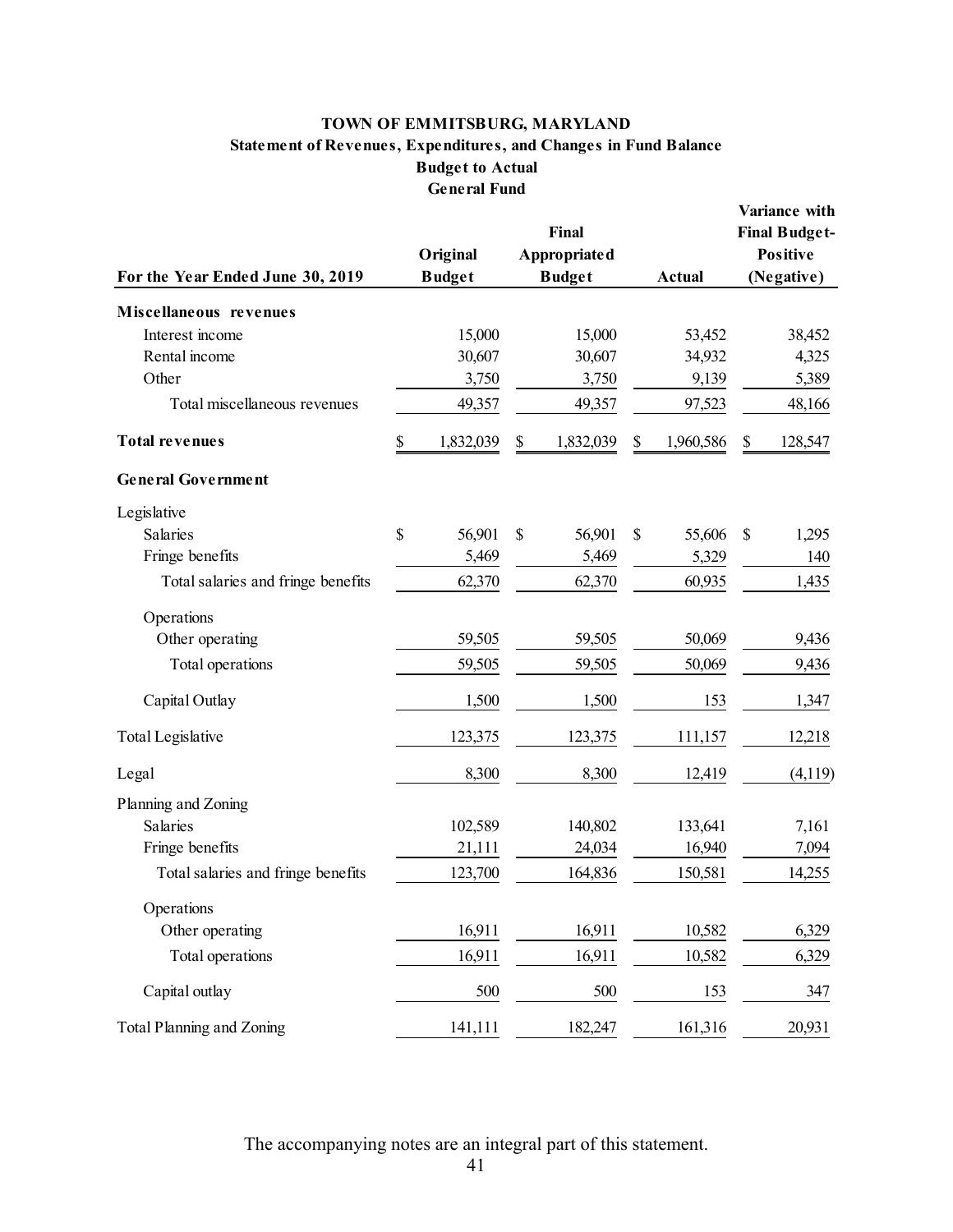#### **TOWN OF EMMITSBURG, MARYLAND Statement of Revenues, Expenditures, and Changes in Fund Balance Budget to Actual General Fund**

| For the Year Ended June 30, 2019      |    | Original<br><b>Budget</b> | Final<br><b>Appropriated</b><br><b>Budget</b> | <b>Actual</b> | Variance with<br><b>Final Budget-</b><br><b>Positive</b><br>(Negative) |         |  |
|---------------------------------------|----|---------------------------|-----------------------------------------------|---------------|------------------------------------------------------------------------|---------|--|
| Financial Administration              |    |                           |                                               |               |                                                                        |         |  |
| Salaries                              | \$ | 80,817                    | \$<br>80,817                                  | \$<br>78,274  | \$                                                                     | 2,543   |  |
| Fringe benefits                       |    | 53,218                    | 53,218                                        | 52,089        |                                                                        | 1,129   |  |
| Total salaries and fringe benefits    |    | 134,035                   | 134,035                                       | 130,363       |                                                                        | 3,672   |  |
| Operations                            |    |                           |                                               |               |                                                                        |         |  |
| Other operating                       |    | 21,702                    | 21,702                                        | 15,681        |                                                                        | 6,021   |  |
| Accounting and auditing               |    | 13,500                    | 13,500                                        | 11,636        |                                                                        | 1,864   |  |
| Total operations                      |    | 35,202                    | 35,202                                        | 27,317        |                                                                        | 7,884   |  |
| Capital outlay                        |    |                           |                                               |               |                                                                        |         |  |
| <b>Total Financial Administration</b> |    | 169,237                   | 169,237                                       | 157,680       |                                                                        | 11,556  |  |
| <b>General Services</b>               |    |                           |                                               |               |                                                                        |         |  |
| <b>Salaries</b>                       |    | 43,159                    | 43,159                                        | 45,724        |                                                                        | (2,565) |  |
| Fringe benefits                       |    | 23,617                    | 23,617                                        | 18,972        |                                                                        | 4,645   |  |
| Total salaries and fringe benefits    |    | 66,776                    | 66,776                                        | 64,696        |                                                                        | 2,080   |  |
| Operations                            |    |                           |                                               |               |                                                                        |         |  |
| Other operating costs                 |    | 58,400                    | 58,400                                        | 55,255        |                                                                        | 3,145   |  |
| Total operations                      |    | 58,400                    | 58,400                                        | 55,255        |                                                                        | 3,145   |  |
| Capital outlay                        |    | 1,000                     | 1,000                                         |               |                                                                        | 1,000   |  |
| <b>Total General Services</b>         |    | 126,176                   | 126,176                                       | 119,951       |                                                                        | 6,225   |  |
| <b>Total General Government</b>       | \$ | 568,199                   | \$<br>609,335                                 | \$<br>562,523 | \$                                                                     | 46,811  |  |
| <b>Public Safety</b>                  |    |                           |                                               |               |                                                                        |         |  |
| Police, ambulance and fire services   |    |                           |                                               |               |                                                                        |         |  |
| Police protection                     | \$ | 280,103                   | \$<br>280,103                                 | \$<br>264,290 | \$                                                                     | 15,813  |  |
| Other public safety expenses          |    | 6,670                     | 6,670                                         | 11,341        |                                                                        | (4,671) |  |
| Fire and rescue donations             |    | 6,000                     | 6,000                                         | 6,000         |                                                                        |         |  |
| Total operations                      |    | 292,773                   | 292,773                                       | 281,631       |                                                                        | 11,142  |  |
| Capital outlay                        |    | 500                       | 500                                           |               |                                                                        | 500     |  |
| <b>Total Public Safety</b>            | S  | 293,273                   | \$<br>293,273                                 | \$<br>281,631 | \$                                                                     | 11,642  |  |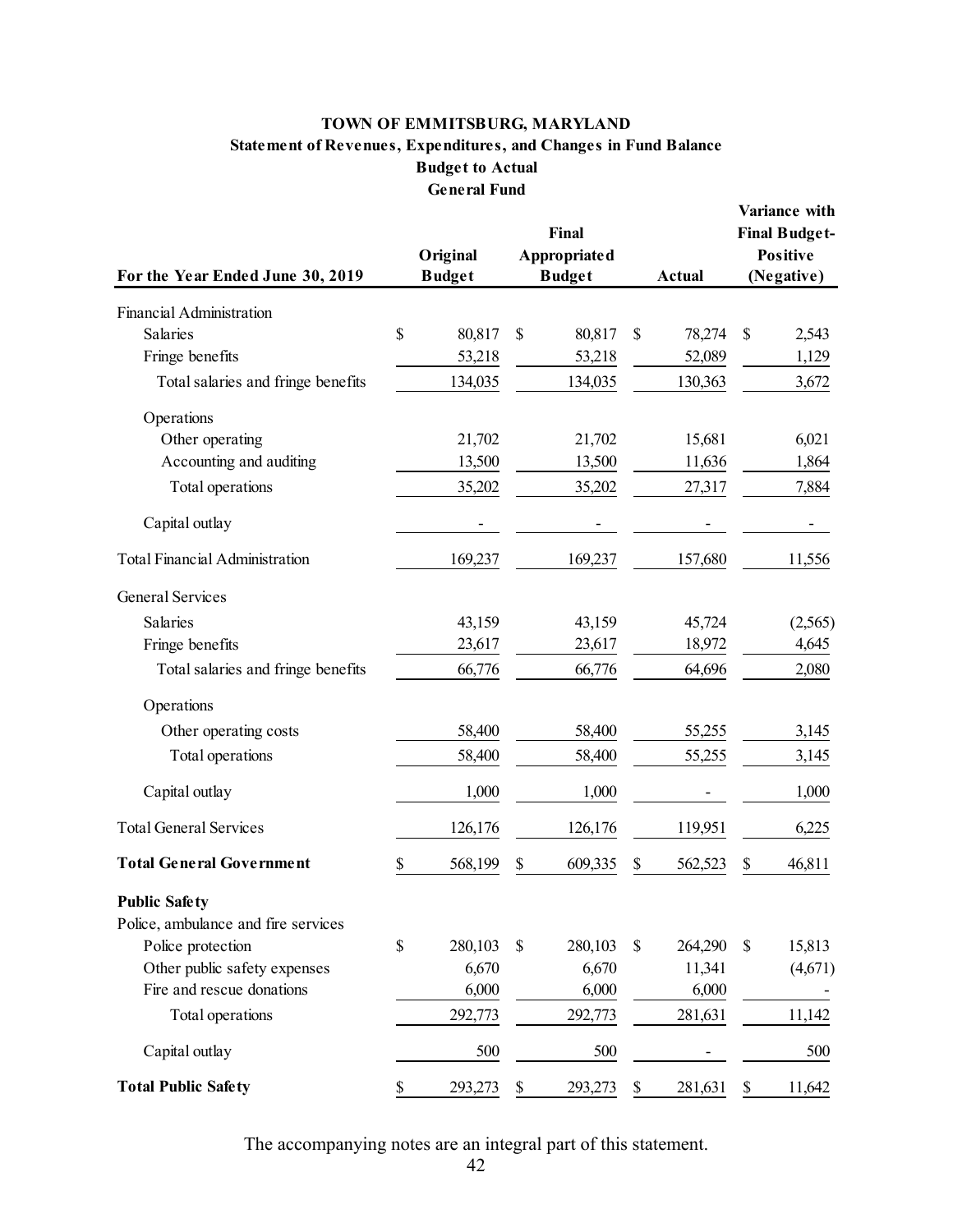#### **TOWN OF EMMITSBURG, MARYLAND Statement of Revenues, Expenditures, and Changes in Fund Balance Budget to Actual General Fund**

| <b>Statement of Revenues, Expenditures, and Changes in Fund Balance</b> |    | TOWN OF EMMITSBURG, MARYLAND<br><b>Budget to Actual</b><br><b>General Fund</b> |    |                                        |               |                                                                        |          |
|-------------------------------------------------------------------------|----|--------------------------------------------------------------------------------|----|----------------------------------------|---------------|------------------------------------------------------------------------|----------|
| For the Year Ended June 30, 2019                                        |    | Original<br><b>Budget</b>                                                      |    | Final<br>Appropriated<br><b>Budget</b> | <b>Actual</b> | Variance with<br><b>Final Budget-</b><br><b>Positive</b><br>(Negative) |          |
| <b>Public Works</b>                                                     |    |                                                                                |    |                                        |               |                                                                        |          |
| Highways and Streets                                                    |    |                                                                                |    |                                        |               |                                                                        |          |
| Salaries                                                                | \$ | 142,901                                                                        | \$ | 142,901                                | \$<br>141,206 | \$                                                                     | 1,695    |
| Fringe benefits                                                         |    | 74,974                                                                         |    | 74,974                                 | 72,053        |                                                                        | 2,921    |
| Total salaries and fringe benefits                                      |    | 217,875                                                                        |    | 217,875                                | 213,259       |                                                                        | 4,616    |
| Operations                                                              |    |                                                                                |    |                                        |               |                                                                        |          |
| Other operating                                                         |    | 164,032                                                                        |    | 164,032                                | 132,355       |                                                                        | 31,677   |
| Total operations                                                        |    | 164,032                                                                        |    | 164,032                                | 132,355       |                                                                        | 31,677   |
| Capital outlay                                                          |    | 500                                                                            |    | 500                                    |               |                                                                        | 500      |
| Total Highways and Streets                                              |    | 382,407                                                                        |    | 382,407                                | 345,614       |                                                                        | 36,794   |
| Refuse                                                                  |    |                                                                                |    |                                        |               |                                                                        |          |
| Salaries                                                                |    | 3,300                                                                          |    | 3,300                                  | 2,929         |                                                                        | 371      |
| Total salaries                                                          |    | 3,300                                                                          |    | 3,300                                  | 2,929         |                                                                        | 371      |
| Operations                                                              |    |                                                                                |    |                                        |               |                                                                        |          |
| Other operating                                                         |    | 130,100                                                                        |    | 130,100                                | 137,810       |                                                                        | (7,710)  |
| Total operations                                                        |    | 130,100                                                                        |    | 130,100                                | 137,810       |                                                                        | (7,710)  |
| <b>Total Refuse</b>                                                     |    | 133,400                                                                        |    | 133,400                                | 140,739       |                                                                        | (7, 339) |
| <b>Total Public Works</b>                                               | \$ | 515,807                                                                        | \$ | 515,807                                | \$<br>486,353 | \$                                                                     | 29,455   |
| <b>Recreation and Culture</b>                                           |    |                                                                                |    |                                        |               |                                                                        |          |
| Park and swimming pool                                                  |    |                                                                                |    |                                        |               |                                                                        |          |
| Salaries                                                                | \$ | 63,037                                                                         | \$ | 63,037                                 | \$<br>64,029  | \$                                                                     | (992)    |
| Fringe benefits                                                         |    | 28,241                                                                         |    | 28,241                                 | 26,968        |                                                                        | 1,273    |
| Total salaries and fringe benefits                                      |    | 91,278                                                                         |    | 91,278                                 | 90,997        |                                                                        | 281      |
| Operations                                                              |    |                                                                                |    |                                        |               |                                                                        |          |
| Other operating                                                         |    | 95,800                                                                         |    | 95,800                                 | 95,487        |                                                                        | 313      |
| Total operations                                                        |    | 95,800                                                                         |    | 95,800                                 | 95,487        |                                                                        | 313      |
| Capital Outlay                                                          |    | 2,000                                                                          |    | 2,000                                  | 713           |                                                                        | 1,287    |
| <b>Total Recreation and Culture</b>                                     | \$ | 189,078                                                                        | \$ | 189,078                                | \$<br>187,197 | \$                                                                     | 1,881    |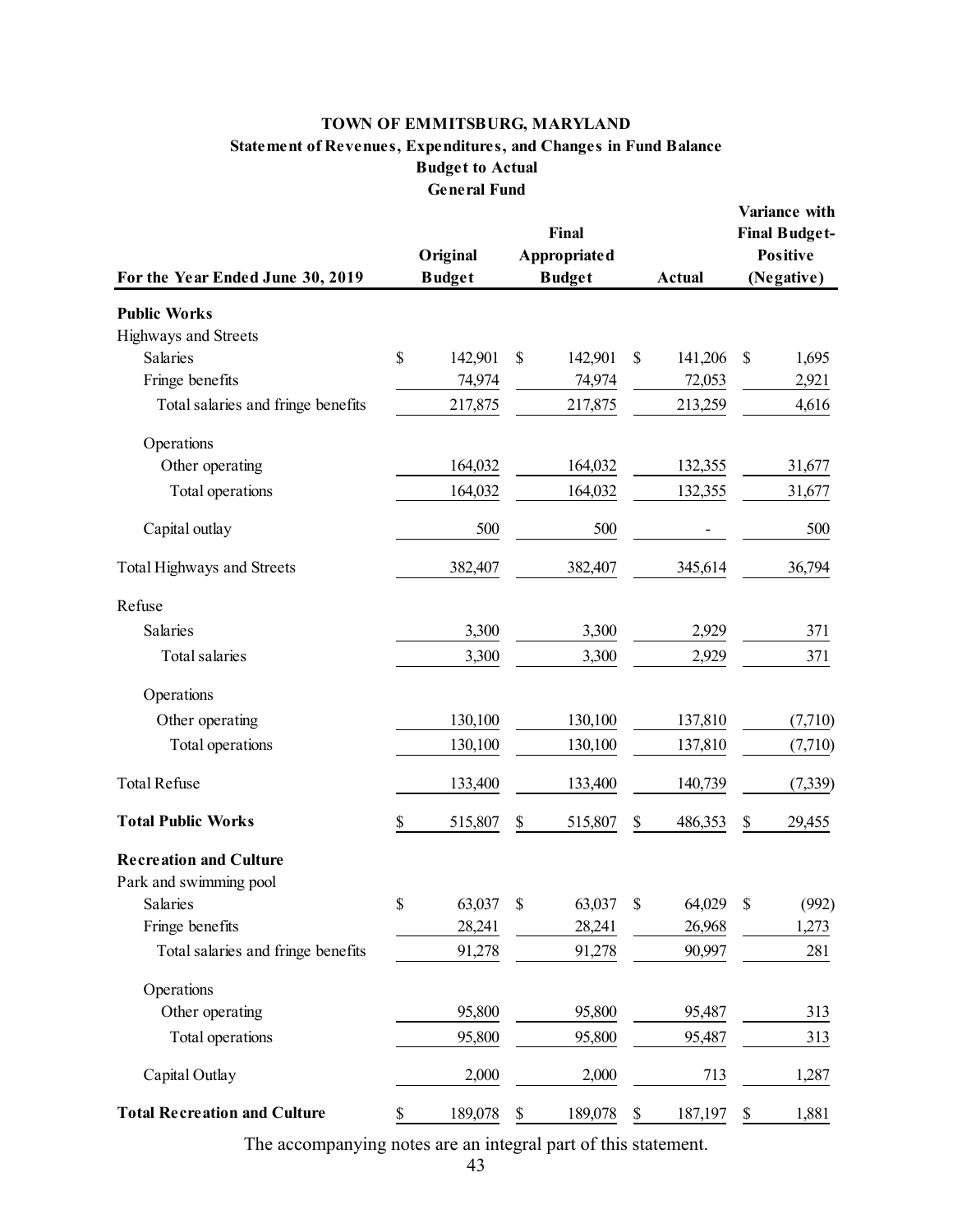#### **TOWN OF EMMITSBURG, MARYLAND Budget to Actual TOWN OF EMMITS**<br>of Revenues, Expenditu<br>Budget **General Fund Statement of Revenues, Expenditures, and Changes in Fund Balance**

| TOWN OF EMMITSBURG, MARYLAND<br><b>Statement of Revenues, Expenditures, and Changes in Fund Balance</b><br><b>Budget to Actual</b><br><b>General Fund</b> |              |                           |    |                                               |    |           |                                                                        |           |  |
|-----------------------------------------------------------------------------------------------------------------------------------------------------------|--------------|---------------------------|----|-----------------------------------------------|----|-----------|------------------------------------------------------------------------|-----------|--|
| For the Year Ended June 30, 2019                                                                                                                          |              | Original<br><b>Budget</b> |    | Final<br><b>Appropriated</b><br><b>Budget</b> |    | Actual    | Variance with<br><b>Final Budget-</b><br><b>Positive</b><br>(Negative) |           |  |
| <b>Debt Service</b>                                                                                                                                       |              |                           |    |                                               |    |           |                                                                        |           |  |
| Principal payments                                                                                                                                        | $\mathbb{S}$ | 23,690                    | S  | 23,690                                        | S. | 24,157    | <sup>\$</sup>                                                          | (467)     |  |
| Interest payments                                                                                                                                         |              | 9,973                     |    | 9,973                                         |    | 9,506     |                                                                        | 467       |  |
| <b>Total Debt Service</b>                                                                                                                                 | \$           | 33,663                    | \$ | 33,663                                        | \$ | 33,663    | \$                                                                     |           |  |
| <b>Total Expenditures</b>                                                                                                                                 | \$           | 1,600,020                 | \$ | 1,641,156                                     | \$ | 1,551,367 | \$                                                                     | 89,789    |  |
| <b>Excess of Revenues over Expenditure \$</b>                                                                                                             |              | 232,019                   | \$ | 190,883                                       | \$ | 409,219   | $\mathcal{S}$                                                          | 218,336   |  |
| <b>Other Financing Sources (Uses)</b>                                                                                                                     |              |                           |    |                                               |    |           |                                                                        |           |  |
| Transfers                                                                                                                                                 |              | (232,019)                 |    | (384,777)                                     |    | (384,777) |                                                                        |           |  |
| Budgeted use of fund balance                                                                                                                              |              |                           |    | 41,136                                        |    |           |                                                                        | (41, 136) |  |
| <b>Net Change in Fund Balance</b>                                                                                                                         | \$           |                           |    | (152,758)                                     | \$ | 24,442    |                                                                        | 177,200   |  |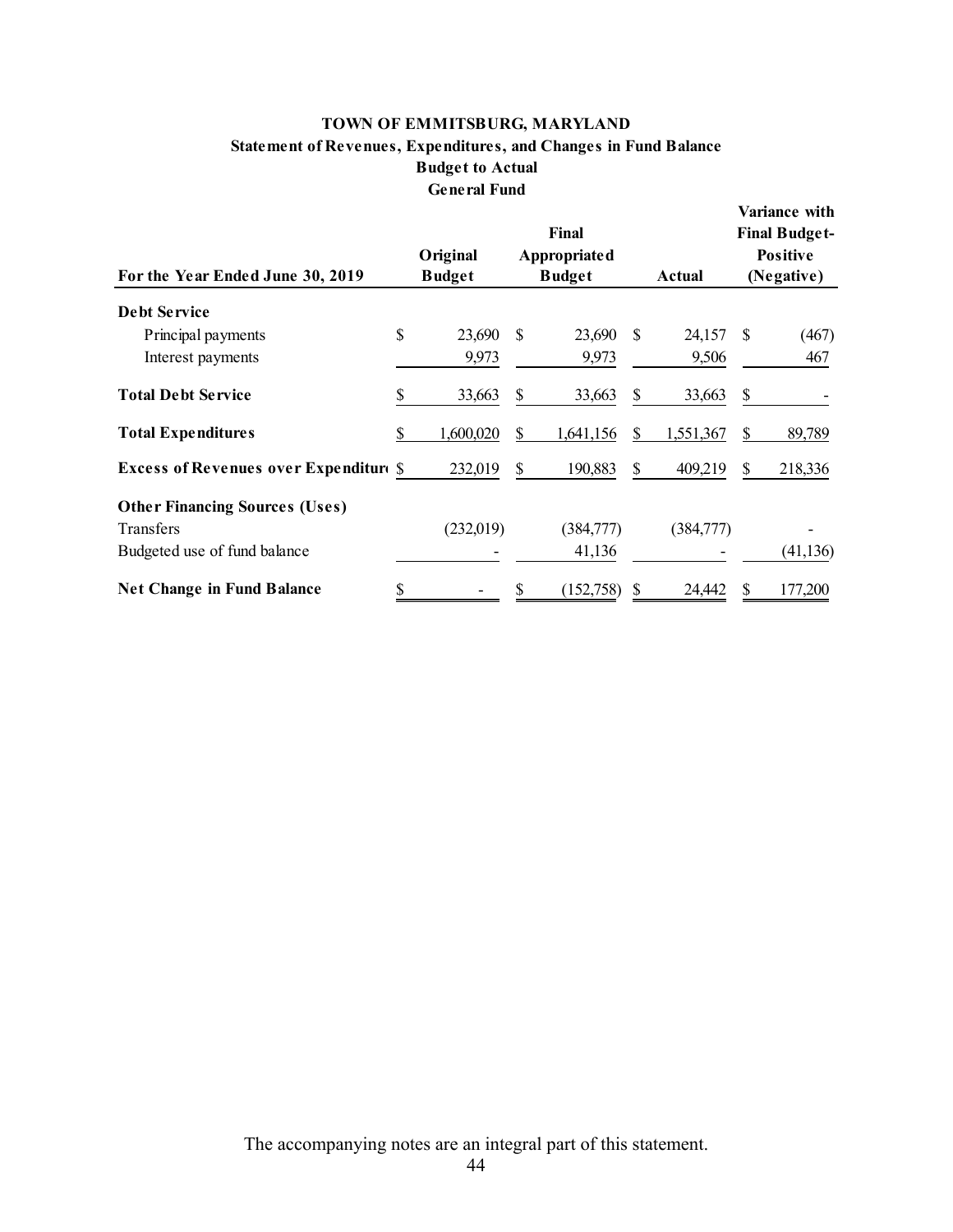#### **TOWN OF EMMITSBURG, MARYLAND Schedule of the Town's Proportionate Share of the Net Pension Liability**

| 2019<br>For the Year Ended June 30<br>0.002808523%<br>Town's proportion of the net pension liability   |    |         | 2018 |              | 2017         | 2016<br>0.002871145% |    | 2015<br>0.002528922% |     |                 |
|--------------------------------------------------------------------------------------------------------|----|---------|------|--------------|--------------|----------------------|----|----------------------|-----|-----------------|
|                                                                                                        |    |         |      | 0.002349602% |              |                      |    |                      |     | $0.002796106\%$ |
| Town's proportionate share of the net pension liability                                                |    | 589,273 | \$.  | 508,071      | <b>S</b>     | 659,714              | S  | 596.673              | S   | 448,801         |
| Covered-employee payroll                                                                               | \$ | 877,880 | \$   | 813,293      | <sup>S</sup> | 772,254              | \$ | 761,803              | \$. | 759,020         |
| Town's proportionate share of net pension liability as<br>a percentage of its covered-employee payroll |    | 67.12%  |      | 62.47%       |              | 85.43%               |    | 78.32%               |     | 59.13%          |
| Plan Fiduciary Net position as a % of total pension liability                                          |    | 71.18%  |      | 69.38%       |              | 65.79%               |    | 68.78%               |     | 71.87%          |

#### **TOWN OF EMMITSBURG, MARYLAND Schedule of Contributions and Related Ratios**

#### **For the Year Ended June 30 2019 2018 2017 2016 2015** Contractually required contribution Actual contributionContribution deficiency (excess) \$ 59,312 (59,312)  $\mathbb{S}$  -\$ 56,004 (56,004)  $\mathbb S$  -\$ 47,822 (47,822)  $\mathbb S$  -\$ 54,470 (54,470)  $\mathbb S$  -\$ 60,516 (60,516)  $\sim$ Covered-employee payroll Contributions as a percentage of covered-employee payroll \$ 877,880 6.76%\$ 813,293 6.89%\$ 772,254 6.19%\$ 761,803 7.15%\$ 759,020 7.97%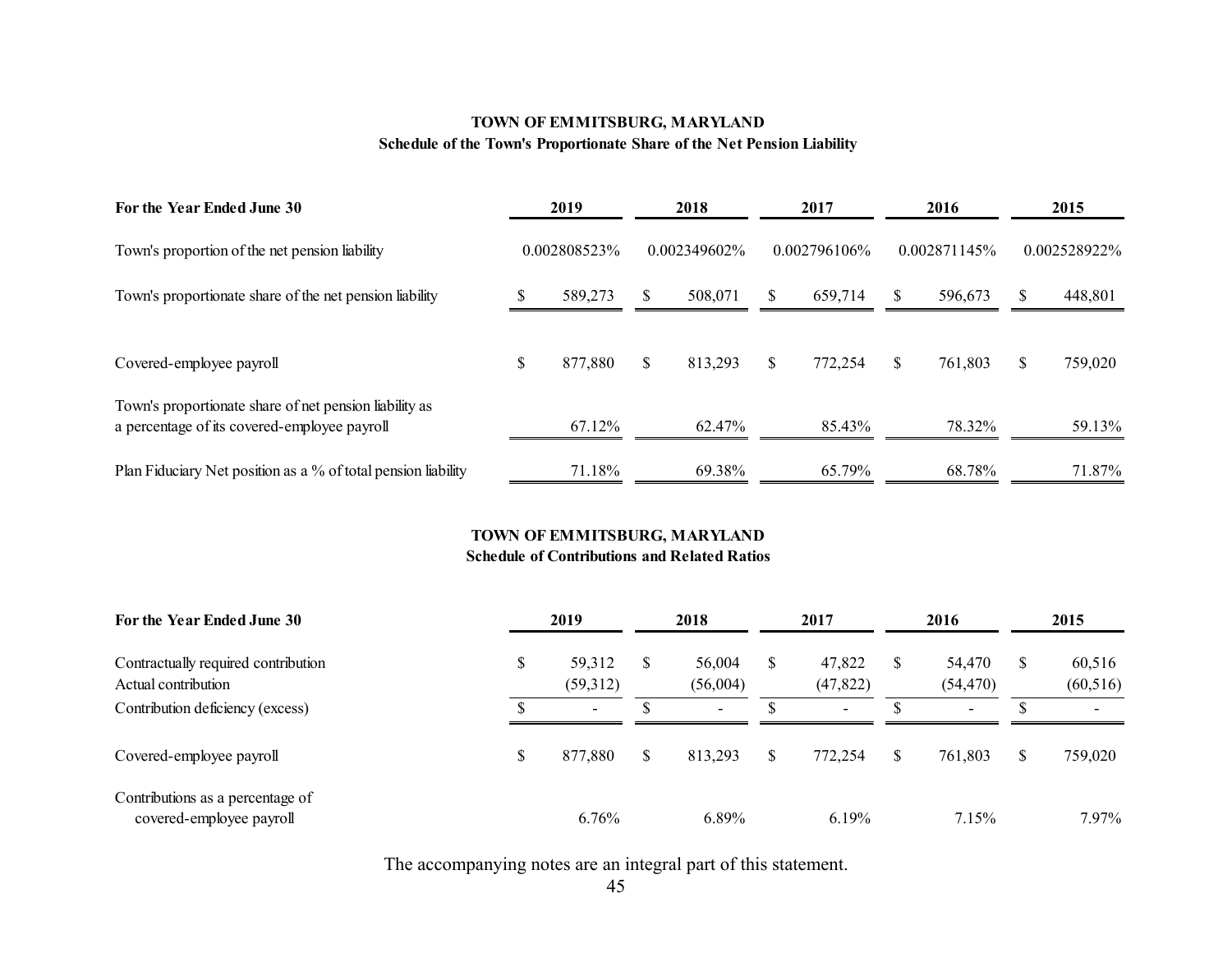www.deleonandstang.com



#### **INDEPENDENT AUDITORS' REPORT ON INTERNAL CONTROL OVER FINANCIAL REPORTING AND ON COMPLIANCE AND OTHER MATTERS BASED ON AN AUDIT OF FINANCIAL STATEMENTS PERFORMED IN ACCORDANCE WITH GOVERNMENT AUDITING STANDARDS**

#### **Mayor and Board of Commissioners Town of Emmitsburg, Maryland**

 Maryland's basic financial statements, and have issued our report thereon dated October 30, We have audited, in accordance with the auditing standards generally accepted in the United States of America and the standards applicable to financial audits contained in *Government Auditing Standards* issued by the Comptroller General of the United States, the financial statements of the governmental activities, the business-type activities, and each major fund, of the Town of Emmitsburg, Maryland, as of and for the year ended June 30, 2019, and the related notes to the financial statements, which collectively comprise the Town of Emmitsburg, 2019

#### **Internal Control over Financial Reporting**

 Emmitsburg, Maryland's internal control over financial reporting (internal control) to determine have issued our report thereon dated October 30<br>
e financial statements, we considered the Town of<br>
er financial reporting (internal control) to determin<br>
the circumstances for the purpose of expressing ou<br>
out for the pur In planning and performing our audit of the financial statements, we considered the Town of the audit procedures that are appropriate in the circumstances for the purpose of expressing our opinions on the financial statements, but not for the purpose of expressing an opinion on the effectiveness of the Town of Emmitsburg, Maryland's internal control. Accordingly, we do not express an opinion on the effectiveness of the Town of Emmitsburg, Maryland's internal control.

 prevent, or detect and correct, misstatements on a timely basis. A *material weakness* is a deficiency, or a combination of deficiencies, in internal control, such that there is a reasonable or detected and corrected on a timely basis. A *significant deficiency* is a deficiency, or a reasonab<br>prevente<br>iency, or A *deficiency in internal control* exists when the design or operation of a control does not allow management or employees, in the normal course of performing their assigned functions, to possibility that a material misstatement of the entity's financial statements will not be prevented, combination of deficiencies, in internal control that is less severe than a material weakness, yet important enough to merit attention by those charged with governance.